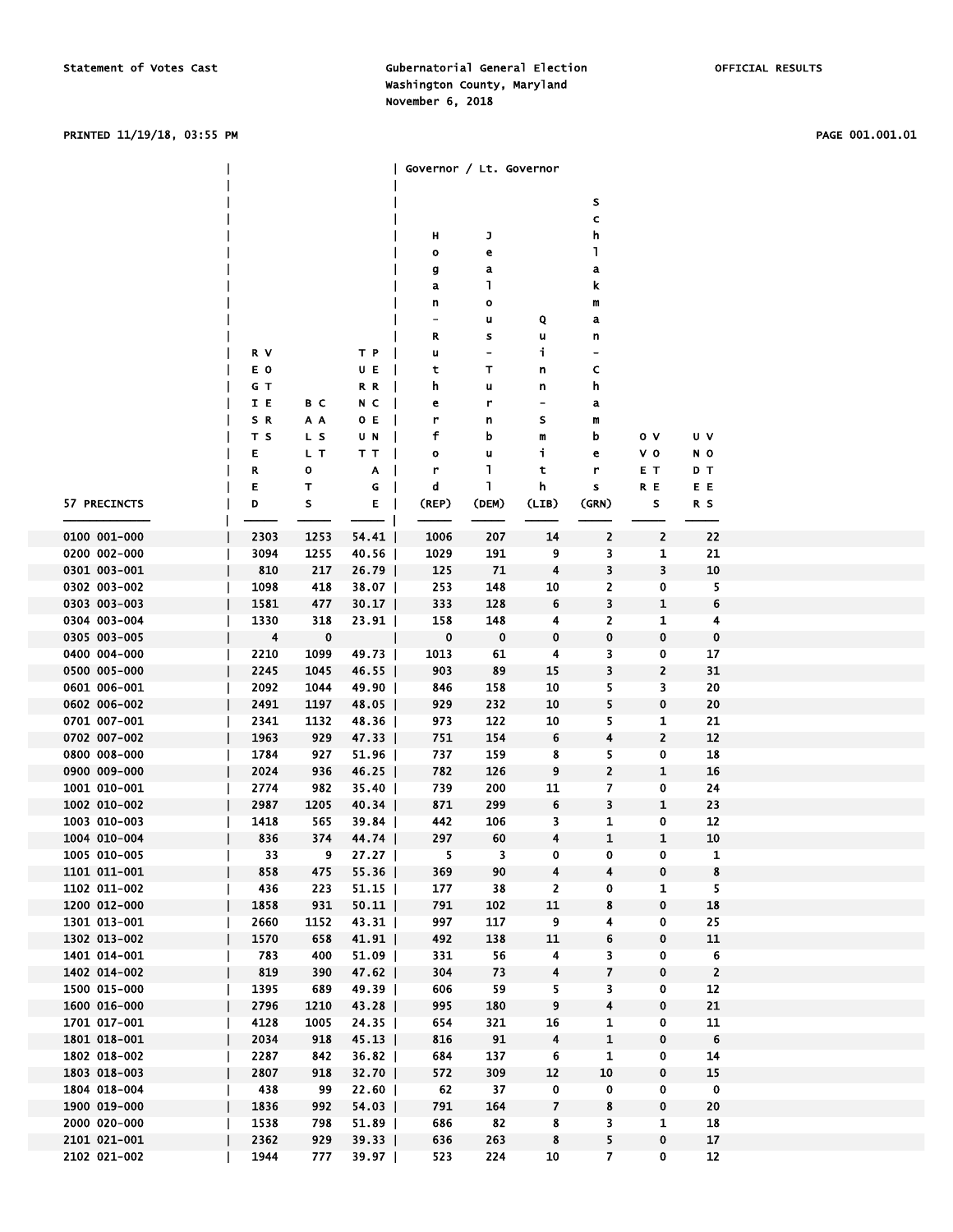# PRINTED 11/19/18, 03:55 PM PAGE 001.001.02

|                     |       |       |       | Governor / Lt. Governor      |                              |                 |                          |              |     |  |
|---------------------|-------|-------|-------|------------------------------|------------------------------|-----------------|--------------------------|--------------|-----|--|
|                     |       |       |       |                              |                              |                 | S                        |              |     |  |
|                     |       |       |       |                              |                              |                 | $\mathbf c$              |              |     |  |
|                     |       |       |       | н                            | J                            |                 | h                        |              |     |  |
|                     |       |       |       | o                            | e                            |                 | L                        |              |     |  |
|                     |       |       |       | g                            | a                            |                 | a                        |              |     |  |
|                     |       |       |       | a                            | ı                            |                 | k                        |              |     |  |
|                     |       |       |       | n                            | $\mathbf{o}$                 |                 | m                        |              |     |  |
|                     |       |       |       | $\qquad \qquad \blacksquare$ | u                            | Q               | a                        |              |     |  |
|                     |       |       |       | R                            | s                            | u               | n                        |              |     |  |
|                     | R V   |       | T P   | u                            | $\qquad \qquad \blacksquare$ | i               | $\overline{\phantom{0}}$ |              |     |  |
|                     | E O   |       | UE    | t                            | т                            | n               | c                        |              |     |  |
|                     | G T   |       | R R   | h                            | u                            | n               | h                        |              |     |  |
|                     | IE    | B C   | N C   | e                            | r                            | $\qquad \qquad$ | a                        |              |     |  |
|                     | SR    | A A   | 0 E   | r                            | n                            | S               | m                        |              |     |  |
|                     | T S   | L S   | U N   | f                            | b                            | m               | b                        | o v          | U V |  |
|                     | Е     | L T   | тт    | o                            | u                            | i               | e                        | v o          | N O |  |
|                     | R     | 0     | Α     | r                            | ı                            | t               | r                        | EТ           | DТ  |  |
|                     | E     | Т     | G     | d                            | ı                            | h               | s                        | R E          | E E |  |
| 57 PRECINCTS        | D     | S     | Е     | (REP)                        | (DEM)                        | (LIB)           | (GRN)                    | S            | R S |  |
|                     |       |       |       |                              |                              |                 |                          |              |     |  |
| 2103 021-003        | 1103  | 472   | 42.79 | 335                          | 121                          | 2               | 4                        | 0            | 10  |  |
| 2201 022-001        | 1985  | 435   | 21.91 | 231                          | 177                          | 14              | 2                        | 0            | 11  |  |
| 2202 022-002        | 1878  | 663   | 35.30 | 394                          | 245                          | 11              | 4                        | $\mathbf{1}$ | 6   |  |
| 2300 023-000        | 3463  | 1401  | 40.46 | 1237                         | 122                          | 17              | 5                        | 0            | 20  |  |
| 2401 024-001        | 501   | 203   | 40.52 | 172                          | 19                           | 2               | 0                        | 1            | 8   |  |
| 2501 025-001        | 950   | 191   | 20.11 | 65                           | 118                          | 2               | 1                        | 0            | 5   |  |
| 2502 025-002        | 2490  | 709   | 28.47 | 449                          | 231                          | 12              | 4                        | 3            | 9   |  |
| 2503 025-003        | 73    | 33    | 45.21 | 19                           | 13                           | 0               | 1                        | 0            | 0   |  |
| 2504 025-004        | 2081  | 734   | 35.27 | 460                          | 242                          | 14              | 6                        | 0            | 11  |  |
| 2601 026-001        | 2222  | 863   | 38.84 | 671                          | 161                          | 7               | 4                        | 1            | 19  |  |
| 2602 026-002        | 1871  | 812   | 43.40 | 630                          | 156                          | 7               | $\overline{7}$           | 0            | 10  |  |
| 2603 026-003        | 1048  | 510   | 48.66 | 408                          | 79                           | 3               | 6                        | 0            | 14  |  |
| 2604 026-004        | 2180  | 880   | 40.37 | 733                          | 121                          | 7               | $\overline{\mathbf{c}}$  | 0            | 16  |  |
| 2701 027-001        | 2490  | 1084  | 43.53 | 873                          | 166                          | 12              | 9                        | 2            | 22  |  |
| 2702 027-002        | 2800  | 1226  | 43.79 | 931                          | 258                          | 14              | 6                        | 0            | 16  |  |
| 6001 EVC-1          | 0     | 8858  |       | 6328                         | 2239                         | 50              | 37                       | 5            | 191 |  |
| 7000 Absentee 1     | 0     | 2508  |       | 1548                         | 851                          | 23              | 13                       | 1            | 71  |  |
| 7500 Provisional    | 0     | 728   |       | 400                          | 283                          | 14              | 12                       | 0            | 19  |  |
| 8000 Absentee 2     | 0     | 397   |       | 203                          | 149                          | 7               | 11                       | $\mathbf{1}$ | 26  |  |
|                     |       |       |       |                              |                              |                 |                          |              |     |  |
| <b>GRAND TOTALS</b> | 95102 | 51495 | 54.15 | 38765                        | 10894                        | 491             | 268                      | 36           | 998 |  |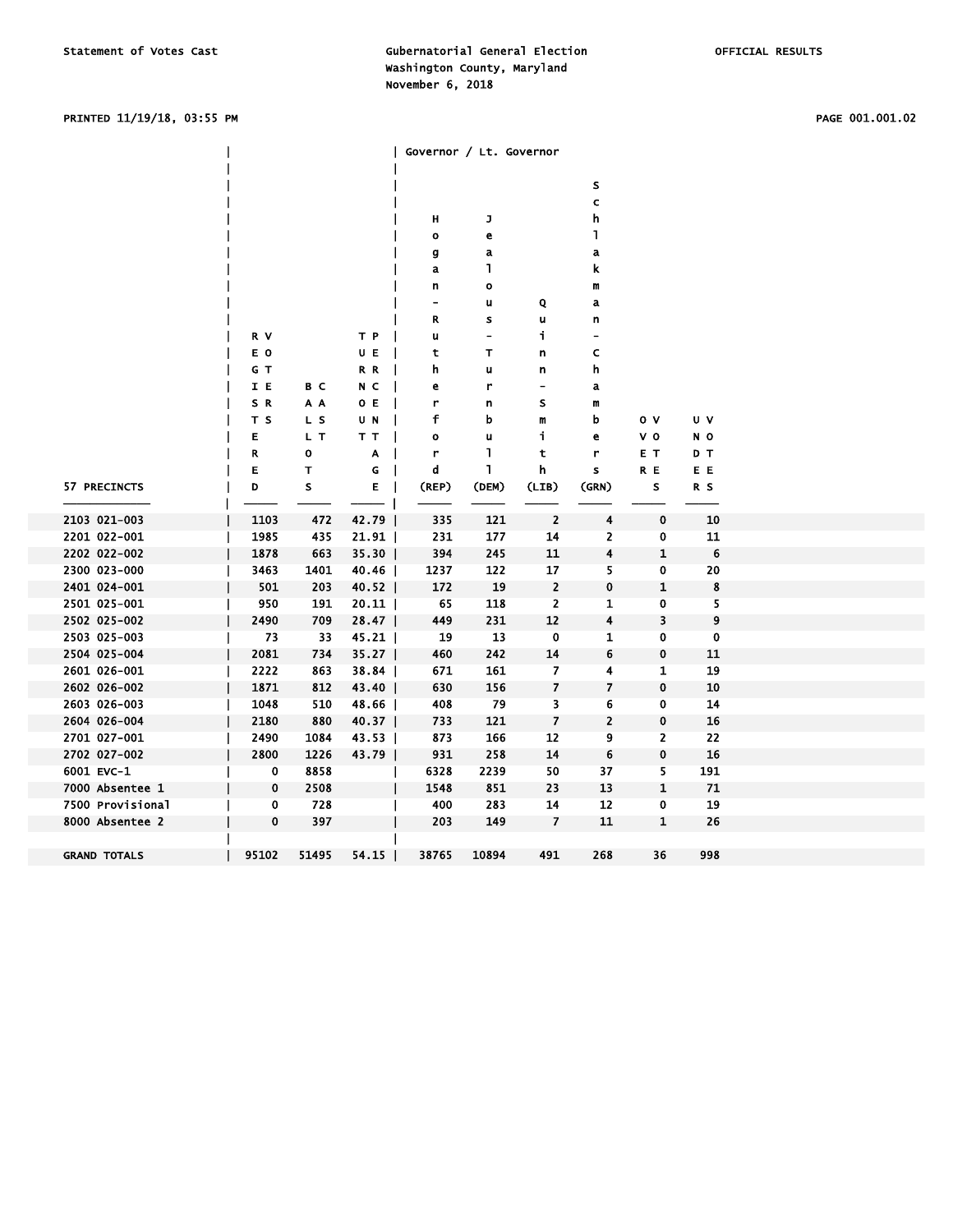PRINTED 11/19/18, 03:55 PM PAGE 002.003.01

|              |      |      |         | Comptroller             |             |                |              | Attorney General |                 |                |             |  |
|--------------|------|------|---------|-------------------------|-------------|----------------|--------------|------------------|-----------------|----------------|-------------|--|
|              | R V  |      | T P     |                         |             |                |              |                  |                 |                |             |  |
|              | E O  |      | UE      |                         | P F         |                |              |                  |                 |                |             |  |
|              | GT   |      | R R     |                         | e r         |                |              |                  |                 |                |             |  |
|              | I E  | вс   | N C     | A R P                   | t a         |                |              |                  |                 |                |             |  |
|              | S R  | ΑA   | O E     | neh                     | еn          |                |              | сw               | <b>BEF</b>      |                |             |  |
|              | T S  | L S  | U N     | jеu                     | r c         | οv             | U V          | r o              | r.r             | οv             | U V         |  |
|              | E    | L T  | тт      | adk                     | h           | vο             | NО           | a 1              | i.<br>$\bullet$ | v o            | N O         |  |
|              | R    | 0    | Α       | Т.<br>a                 | o           | EТ             | DТ           | i f              | a<br>s          | EТ             | DТ          |  |
|              | Е    | т    | G       | j.<br>n                 | t           | R E            | E E          | g                | h<br>n          | R E            | EЕ          |  |
| 57 PRECINCTS | D    | s    | Е       | (REP)                   | (DEM)       | s              | R S          | (REP)            | (DEM)           | s              | R S         |  |
|              |      |      |         |                         |             |                |              |                  |                 |                |             |  |
| 0100 001-000 | 2303 | 1253 | 54.41   | 664                     | 515         | 0              | 73           | 810              | 393             | $\mathbf 0$    | 49          |  |
| 0200 002-000 | 3094 | 1255 | 40.56   | 678                     | 486         | 0              | 89           | 834              | 360             | 0              | 60          |  |
| 0301 003-001 | 810  | 217  | $26.79$ |                         | 133         | 0              | 14           | 81               | 127             | 0              | 8           |  |
|              |      |      |         | 69                      |             |                |              |                  |                 |                |             |  |
| 0302 003-002 | 1098 | 418  | 38.07   | 157                     | 238         | 0              | 23           | 187              | 218             | 0              | 13          |  |
| 0303 003-003 | 1581 | 477  | 30.17   | 198                     | 254         | 0              | 25           | 241              | 214             | 0              | 22          |  |
| 0304 003-004 | 1330 | 318  | 23.91   | 113                     | 193         | 1              | 11           | 124              | 188             | 0              | 4           |  |
| 0305 003-005 | 4    | 0    |         | 0                       | $\mathbf 0$ | 0              | 0            | 0                | 0               | 0              | $\mathbf 0$ |  |
| 0400 004-000 | 2210 | 1099 | 49.73   | 696                     | 320         | 0              | 83           | 853              | 197             | 0              | 49          |  |
| 0500 005-000 | 2245 | 1045 | 46.55   | 697                     | 268         | 0              | 80           | 834              | 168             | 0              | 40          |  |
| 0601 006-001 | 2092 | 1044 | 49.90   | 567                     | 412         | 0              | 64           | 689              | 317             | 1              | 37          |  |
| 0602 006-002 | 2491 | 1197 | $48.05$ | 590                     | 513         | 1              | 93           | 717              | 415             | $\overline{2}$ | 63          |  |
| 0701 007-001 | 2341 | 1132 | 48.36   | 660                     | 396         | 0              | 75           | 806              | 273             | 0              | 52          |  |
| 0702 007-002 | 1963 | 929  | 47.33   | 539                     | 331         | 0              | 57           | 621              | 274             | 0              | 34          |  |
| 0800 008-000 | 1784 | 927  | 51.96   | 488                     | 377         | 1              | 61           | 611              | 283             | 0              | 33          |  |
| 0900 009-000 | 2024 | 936  | $46.25$ | 511                     | 358         | 0              | 66           | 618              | 274             | 1              | 42          |  |
| 1001 010-001 | 2774 | 982  | 35.40   | 477                     | 442         | 1              | 62           | 580              | 355             | 1              | 46          |  |
| 1002 010-002 | 2987 | 1205 | $40.34$ | 553                     | 592         | 0              | 59           | 677              | 485             | 0              | 42          |  |
|              |      |      |         |                         |             |                |              |                  |                 |                |             |  |
| 1003 010-003 | 1418 | 565  | 39.84   | 278                     | 253         | 0              | 33           | 343              | 196             | 0              | 26          |  |
| 1004 010-004 | 836  | 374  | 44.74   | 183                     | 173         | 0              | 18           | 228              | 133             | 1              | 11          |  |
| 1005 010-005 | 33   | 9    | 27.27   | $\overline{\mathbf{3}}$ | 5           | 0              | 1            | 4                | 5               | 0              | 0           |  |
| 1101 011-001 | 858  | 475  | $55.36$ | 256                     | 196         | 0              | 23           | 288              | 178             | 0              | 8           |  |
| 1102 011-002 | 436  | 223  | 51.15   | 119                     | 92          | 0              | 12           | 147              | 70              | 0              | 6           |  |
| 1200 012-000 | 1858 | 931  | $50.11$ | 525                     | 338         | 0              | 68           | 652              | 231             | 0              | 48          |  |
| 1301 013-001 | 2660 | 1152 | 43.31   | 707                     | 363         | 0              | 81           | 851              | 236             | 1              | 63          |  |
| 1302 013-002 | 1570 | 658  | 41.91   | 315                     | 293         | 0              | 49           | 399              | 232             | 0              | 26          |  |
| 1401 014-001 | 783  | 400  | 51.09   | 228                     | 147         | 0              | 24           | 266              | 115             | 0              | 18          |  |
| 1402 014-002 | 819  | 390  | 47.62   | 230                     | 143         | 0              | 17           | 266              | 115             | 0              | 9           |  |
| 1500 015-000 | 1395 | 689  | 49.39   | 439                     | 180         | 0              | 69           | 534              | 113             | 0              | 42          |  |
| 1600 016-000 | 2796 | 1210 | 43.28   | 663                     | 478         | 0              | 68           | 819              | 348             | 0              | 43          |  |
| 1701 017-001 | 4128 | 1005 | 24.35   | 380                     | 573         | 0              | 49           | 466              | 497             | 0              | 41          |  |
| 1801 018-001 | 2034 | 918  | $45.13$ | 508                     | 365         | $\overline{2}$ | 43           | 667              | 215             | 1              | 35          |  |
| 1802 018-002 | 2287 | 842  | 36.82   | 434                     | 359         | 0              | 49           | 523              | 286             | 0              | 33          |  |
| 1803 018-003 | 2807 | 918  | $32.70$ | 376                     | 492         | 0              | 50           | 432              | 455             | 0              | 31          |  |
| 1804 018-004 | 438  | 99   | $22.60$ | 41                      | 52          | 0              | 6            | 41               | 52              | 0              | 6           |  |
|              |      |      | $54.03$ |                         | 405         |                |              | 648              |                 |                |             |  |
| 1900 019-000 | 1836 | 992  |         | 529                     |             | 0              | 58           |                  | 305             | 0              | 39          |  |
| 2000 020-000 | 1538 | 798  | $51.89$ | 466                     | 265         | 0              | 67           | 591              | 175             | 0              | 32          |  |
| 2101 021-001 | 2362 | 929  | $39.33$ | 369                     | 513         | 0              | 47           | 445              | 437             | 0              | 46          |  |
| 2102 021-002 | 1944 | 777  | 39.97   | 298                     | 441         | 0              | 36           | 376              | 374             | 0              | 25          |  |
| 2103 021-003 | 1103 | 472  | 42.79   | 156                     | 278         | 0              | 38           | 200              | 240             | 0              | 32          |  |
| 2201 022-001 | 1985 | 435  | 21.91   | 132                     | 276         | 0              | 27           | 147              | 271             | 0              | 16          |  |
| 2202 022-002 | 1878 | 663  | $35.30$ | 243                     | 380         | 0              | 39           | 283              | 353             | 0              | 26          |  |
| 2300 023-000 | 3463 | 1401 | 40.46   | 902                     | 408         | 0              | 87           | 1100             | 249             | 0              | 52          |  |
| 2401 024-001 | 501  | 203  | $40.52$ | 118                     | 71          | 0              | 12           | 141              | 56              | 0              | 5           |  |
| 2501 025-001 | 950  | 191  | $20.11$ | 31                      | 151         | 0              | 9            | 34               | 151             | 0              | 6           |  |
| 2502 025-002 | 2490 | 709  | 28.47   | 279                     | 397         | $\mathbf{1}$   | 31           | 326              | 361             | 1              | 20          |  |
| 2503 025-003 | 73   | 33   | 45.21   | 13                      | 19          | 0              | $\mathbf{1}$ | 16               | 16              | 0              | 1           |  |
| 2504 025-004 | 2081 | 734  | $35.27$ | 301                     | 399         | 0              | 33           | 342              | 368             | 0              | 23          |  |
| 2601 026-001 | 2222 | 863  | $38.84$ | 434                     | 380         | 0              | 49           | 546              | 286             | 0              | 29          |  |
| 2602 026-002 | 1871 | 812  | 43.40   | 400                     | 379         | 0              | 33           | 494              | 291             | 0              | 27          |  |
|              |      |      |         |                         |             |                |              |                  |                 |                |             |  |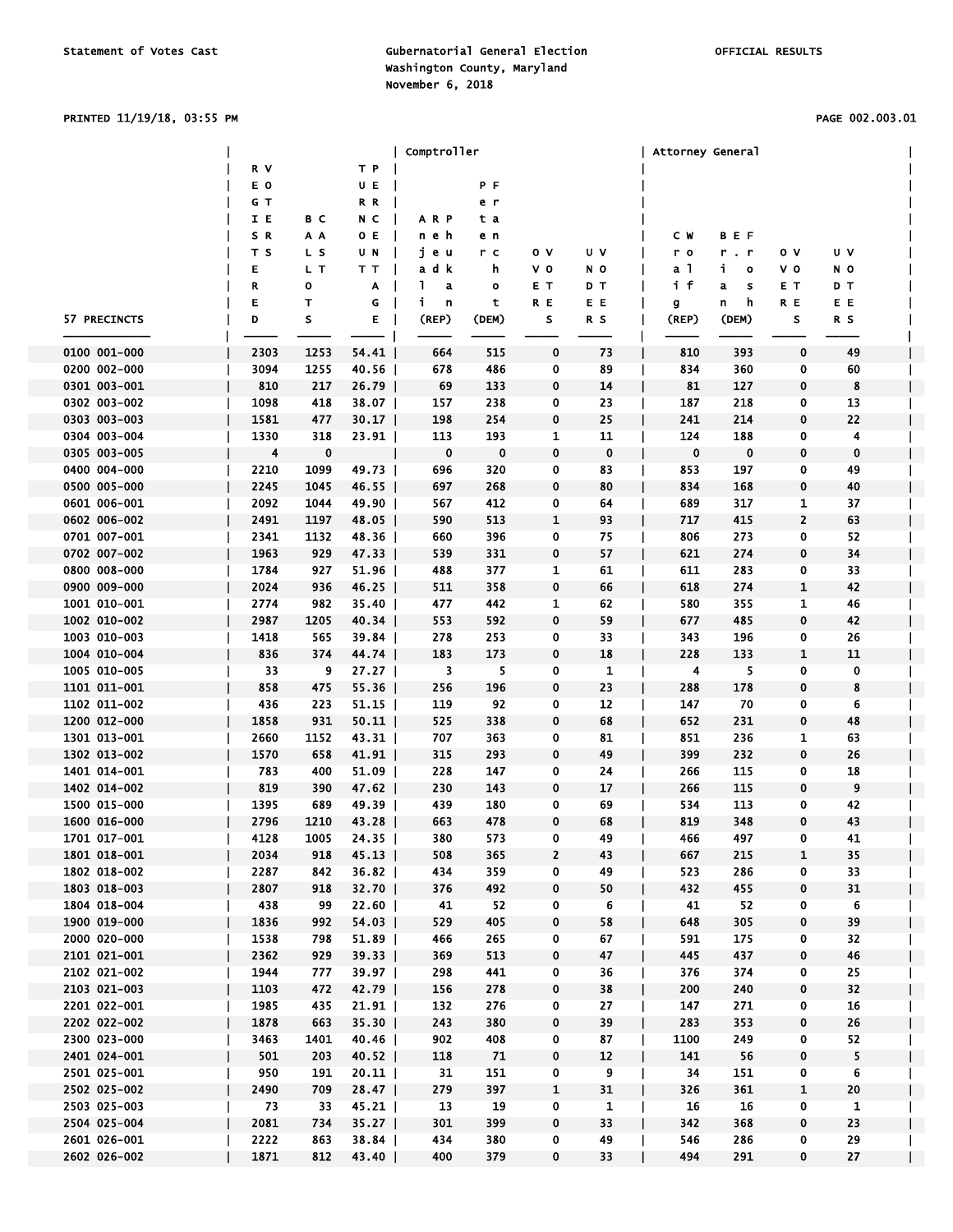# PRINTED 11/19/18, 03:55 PM PAGE 002.003.02

|                     |             |       |         | Comptroller |             |                |            | Attorney General |              |                |            |  |
|---------------------|-------------|-------|---------|-------------|-------------|----------------|------------|------------------|--------------|----------------|------------|--|
|                     | R V         |       | T P     |             |             |                |            |                  |              |                |            |  |
|                     | E O         |       | UE      |             | P F         |                |            |                  |              |                |            |  |
|                     | G T         |       | R R     |             | e r         |                |            |                  |              |                |            |  |
|                     | I E         | B C   | N C     | ARP         | t a         |                |            |                  |              |                |            |  |
|                     | SR          | A A   | O E     | neh         | e n         |                |            | C W              | <b>BEF</b>   |                |            |  |
|                     | T S         | L S   | U N     | jeu         | r c         | 0 <sub>v</sub> | <b>U</b> V | r o              | $r$ , $r$    | $\mathbf{o}$ v | <b>U</b> V |  |
|                     | Е           | L T   | тт      | adk         | h           | v o            | N O        | a 1              | $\mathbf{o}$ | V 0            | N O        |  |
|                     | R           | O     | A       | a           | $\mathbf o$ | E T            | D T        | i f              | a<br>s       | E T            | D T        |  |
|                     | Е           | т     | G       | n           | t           | R E            | E E        | g                | h<br>n       | R E            | E E        |  |
| 57 PRECINCTS        | D           | s     | Е       | (REP)       | (DEM)       | s              | R S        | (REP)            | (DEM)        | s              | R S        |  |
|                     |             |       |         |             |             |                |            |                  |              |                |            |  |
| 2603 026-003        | 1048        | 510   | 48.66   | 247         | 217         | 0              | 46         | 323              | 163          | 0              | 24         |  |
| 2604 026-004        | 2180        | 880   | $40.37$ | 462         | 368         | 0              | 49         | 582              | 255          | 0              | 43         |  |
| 2701 027-001        | 2490        | 1084  | $43.53$ | 509         | 515         | 1              | 57         | 636              | 394          | 1              | 52         |  |
| 2702 027-002        | 2800        | 1226  | 43.79   | 592         | 576         | 0              | 57         | 725              | 456          | 0              | 44         |  |
| 6001 EVC-1          | $\mathbf 0$ | 8858  |         | 3533        | 4876        | $\overline{2}$ | 443        | 4589             | 3976         | 4              | 284        |  |
| 7000 Absentee 1     | 0           | 2508  |         | 758         | 1568        | 0              | 179        | 968              | 1417         | 0              | 120        |  |
| 7500 Provisional    | $\mathbf 0$ | 728   |         | 275         | 418         | 0              | 34         | 295              | 409          | 0              | 24         |  |
| 8000 Absentee 2     | $\mathbf 0$ | 397   |         | 121         | 238         | 0              | 38         | 145              | 227          | 0              | 25         |  |
|                     |             |       |         |             |             |                |            |                  |              |                |            |  |
| <b>GRAND TOTALS</b> | 95102       | 51495 | 54.15   | 24510       | 23868       | 10             | 3065       | 30161            | 19248        | 14             | 2035       |  |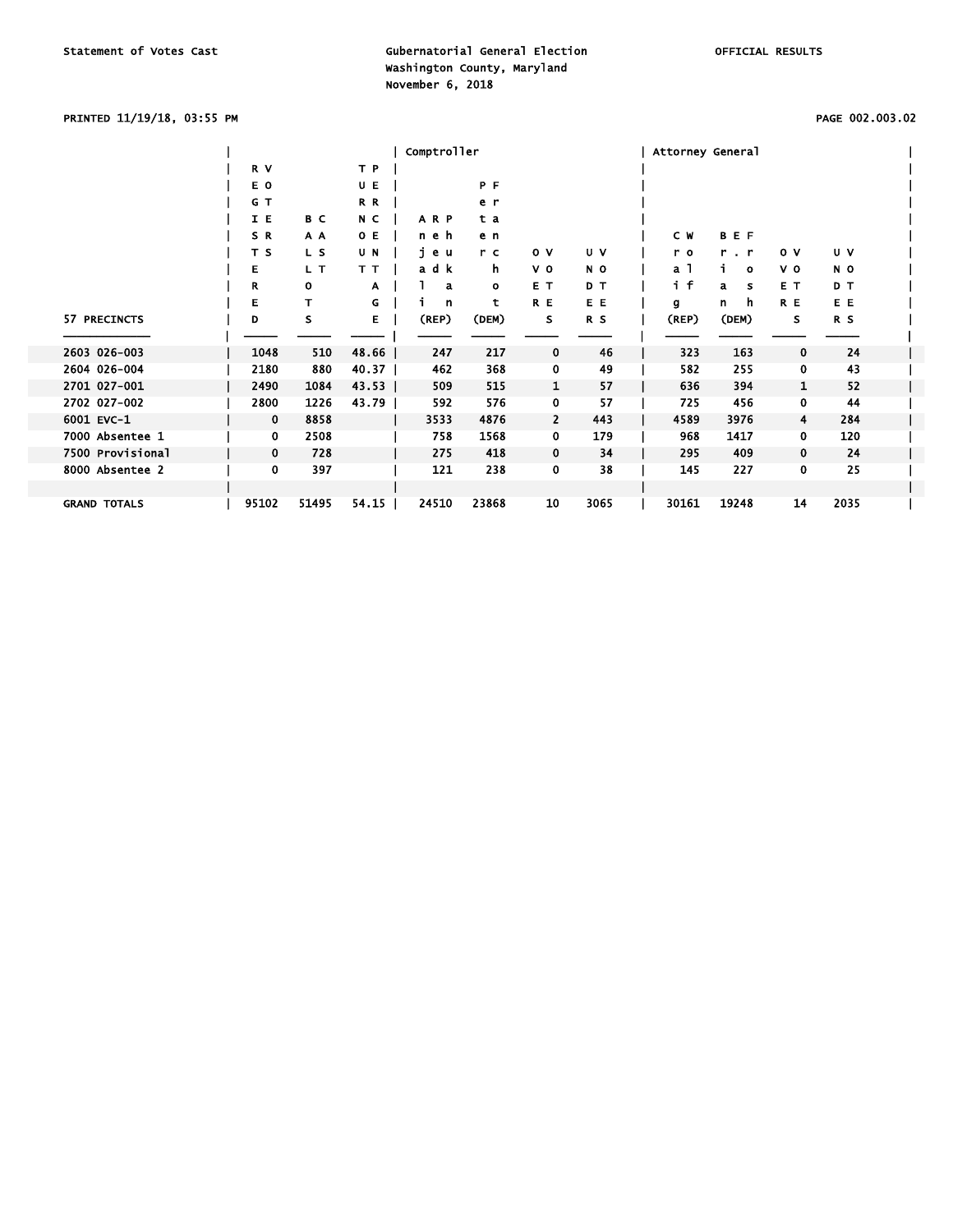PRINTED 11/19/18, 03:55 PM PAGE 004.004.01

|                              |           |          |                             | U.S. Senator          |                          |                     |                         |                |                               |  |
|------------------------------|-----------|----------|-----------------------------|-----------------------|--------------------------|---------------------|-------------------------|----------------|-------------------------------|--|
|                              | R V       |          | TP                          |                       |                          |                     |                         |                |                               |  |
|                              | E O       |          | UE                          | T C                   |                          |                     |                         |                |                               |  |
|                              | GT        |          | RR                          | 0a                    |                          |                     |                         |                |                               |  |
|                              | IE        | вс       | N C<br>$\blacksquare$       | n m                   | вс                       |                     |                         |                |                               |  |
|                              | SR        | ΑA       | O E                         | y p                   | e a                      | A V                 | N S                     |                |                               |  |
|                              | тs        | L S      | U N                         | b                     | n r                      | r o                 | еi                      | 0 <sub>V</sub> | U V                           |  |
|                              | E         | L T      | тт                          | $\mathbf{I}$<br>е     | d                        | v h                 | аm                      | v o            | N O                           |  |
|                              | R         | 0        | А                           | L<br>$\mathbf{I}$     | j.                       | i r                 | l o                     | EТ             | DТ                            |  |
|                              | Е         | Τ        | G<br>$\mathbf{I}$           | L,                    | n                        | n a                 | n                       | R E            | E E                           |  |
| 57 PRECINCTS                 | D         | s        | E I                         | (REP)                 | (DEM)                    | (LIB)               | (UNF)                   | s              | R S                           |  |
|                              |           |          |                             |                       |                          |                     |                         |                |                               |  |
| 0100 001-000                 | 2303      | 1253     | 54.41                       | 774                   | 412                      | 11                  | 29                      | 1              | 25                            |  |
| 0200 002-000                 | 3094      | 1255     | $40.56$                     | 789                   | 385                      | 11                  | 31                      | 1              | 38                            |  |
| 0301 003-001                 | 810       | 217      | $26.79$                     | 70                    | 133                      | 3                   | 8                       | 1              | $\mathbf{1}$                  |  |
| 0302 003-002                 | 1098      | 418      | 38.07                       | 171                   | 214                      | 7                   | 18                      | 1              | 6                             |  |
| 0303 003-003                 | 1581      | 477      | $30.17$                     | 224                   | 220                      | 5                   | 12                      | $\mathbf 0$    | 16                            |  |
| 0304 003-004                 | 1330      | 318      | $23.91$                     | 110                   | 189                      | $\overline{z}$      | 6                       | 0              | 6                             |  |
| 0305 003-005                 | 4         | 0        | $\sim$ $\sim$ $\sim$ $\sim$ | $\bullet$             | $\overline{\phantom{0}}$ | 0                   | $\mathbf 0$             | 0              | $\bf{0}$                      |  |
| 0400 004-000                 | 2210      | 1099     | 49.73                       | 824                   | 198                      | 8                   | 36                      | 1              | 32                            |  |
| 0500 005-000                 | 2245      | 1045     | $46.55$                     | 788                   | 203                      | 5                   | 23                      | 0              | 24                            |  |
| 0601 006-001                 | 2092      | 1044     | 49.90                       | 656                   | 323                      | 12                  | 31                      | 0              | 22                            |  |
| 0602 006-002                 | 2491      | 1197     | $48.05$                     | 668                   | 424                      | 18                  | 45                      | 0              | 42                            |  |
| 0701 007-001                 | 2341      | 1132     | 48.36                       | 777                   | 296                      | 7                   | 25                      | 1              | 26                            |  |
| 0702 007-002                 | 1963      | 929      | $47.33$                     | 592                   | 281                      | 10                  | 24                      | 1              | 21                            |  |
| 0800 008-000                 | 1784      | 927      | 51.96                       | 598                   | 286                      | 15                  | 18                      | 0              | 10                            |  |
| 0900 009-000                 | 2024      | 936      | $46.25$                     | 589                   | 289                      | 9                   | 27                      | 1              | 21                            |  |
| 1001 010-001                 | 2774      | 982      | $35.40$                     | 535                   | 379                      | 13                  | 33                      | 1              | 20                            |  |
| 1002 010-002                 | 2987      | 1205     | $40.34$                     | 645                   | 493                      | 17                  | 31                      | 1              | 17                            |  |
| 1003 010-003                 | 1418      | 565      | $39.84$                     | 320                   | 205                      | 7                   | 26                      | 0              | 7<br>$\overline{\phantom{a}}$ |  |
| 1004 010-004<br>1005 010-005 | 836<br>33 | 374<br>9 | 44.74  <br>$27.27$          | 202<br>$\overline{4}$ | 142<br>5                 | 8                   | 14<br>$\mathbf 0$       | 1<br>0         | 0                             |  |
| 1101 011-001                 | 858       | 475      | $55.36$                     | 277                   | 170                      | 0<br>$\overline{7}$ | 14                      | 0              | $\overline{7}$                |  |
| 1102 011-002                 | 436       | 223      | $51.15$                     | 136                   | 73                       | 4                   | 5                       | 0              | 5                             |  |
| 1200 012-000                 | 1858      | 931      | $50.11$                     | 619                   | 240                      | 14                  | 32                      | 2              | 24                            |  |
| 1301 013-001                 | 2660      | 1152     | 43.31                       | 835                   | 243                      | 12                  | 27                      | 0              | 35                            |  |
| 1302 013-002                 | 1570      | 658      | $41.91$                     | 380                   | 241                      | 6                   | 23                      | 0              | 8                             |  |
| 1401 014-001                 | 783       | 400      | $51.09$                     | 251                   | 123                      | 3                   | 15                      | 0              | 8                             |  |
| 1402 014-002                 | 819       | 390      | 47.62                       | 249                   | 121                      | 2                   | 10                      | 1              | $\overline{\phantom{a}}$      |  |
| 1500 015-000                 | 1395      | 689      | 49.39                       | 519                   | 117                      | 2                   | 24                      | 0              | 27                            |  |
| 1600 016-000                 | 2796      | 1210     | $43.28$                     | 777                   | 362                      | 13                  | 40                      | 1              | 17                            |  |
| 1701 017-001                 | 4128      | 1005     | 24.35                       | 429                   | 513                      | $\overline{7}$      | 35                      | $\mathbf 0$    | 18                            |  |
| 1801 018-001                 | 2034      | 918      | $45.13$                     | 615                   | 238                      | 7                   | 35                      | 0              | 23                            |  |
| 1802 018-002                 | 2287      | 842      | 36.82                       | 496                   | 298                      | 5.                  | 26                      | 0              | 17                            |  |
| 1803 018-003                 | 2807      | 918      | $32.70$                     | 395                   | 474                      | 8                   | 27                      | 0              | 13                            |  |
| 1804 018-004                 | 438       | 99       | $22.60$                     | 43                    | 50                       | 1                   | $\mathbf{1}$            | 0              | $\overline{4}$                |  |
| 1900 019-000                 | 1836      | 992      | 54.03                       | 617                   | 314                      | 6                   | 32                      | $\mathbf 0$    | 23                            |  |
| 2000 020-000                 | 1538      | 798      | $51.89$                     | 559                   | 192                      | 6                   | 23                      | 0              | 17                            |  |
| 2101 021-001                 | 2362      | 929      | 39.33                       | 404                   | 460                      | 14                  | 29                      | $\mathbf{1}$   | 21                            |  |
| 2102 021-002                 | 1944      | 777      | $39.97$                     | 347                   | 388                      | 11                  | 18                      | 0              | 13                            |  |
| 2103 021-003                 | 1103      | 472      | $42.79$                     | 180                   | 253                      | $\overline{7}$      | 15                      | $\mathbf{1}$   | 16                            |  |
| 2201 022-001                 | 1985      | 435      | 21.91                       | 135                   | 255                      | 9                   | 25                      | 0              | 11                            |  |
| 2202 022-002                 | 1878      | 663      | $35.30$                     | 260                   | 364                      | 10                  | 18                      | $\mathbf{0}$   | 11                            |  |
| 2300 023-000                 | 3463      | 1401     | 40.46                       | 1044                  | 277                      | 15                  | 28                      | 1              | 36                            |  |
| 2401 024-001                 | 501       | 203      | $40.52$                     | 134                   | 57                       | 0                   | $\boldsymbol{9}$        | 0              | $\overline{\mathbf{3}}$       |  |
| 2501 025-001                 | 950       | 191      | 20.11                       | 28                    | 156                      | 1                   | $\overline{\mathbf{4}}$ | 0              | $\mathbf{2}$                  |  |
| 2502 025-002                 | 2490      | 709      | $28.47$                     | 296                   | 352                      | 15                  | 28                      | $\mathbf{1}$   | 16                            |  |
| 2503 025-003                 | 73        | 33       | $45.21$                     | 12                    | 21                       | $\bf{0}$            | $\mathbf 0$             | 0              | $\mathbf 0$                   |  |
| 2504 025-004                 | 2081      | 734      | 35.27                       | 326                   | 356                      | 14                  | 25                      | 0              | 12                            |  |
| 2601 026-001                 | 2222      | 863      | $38.84$                     | 509                   | 303                      | 6                   | 23                      | 1              | 21                            |  |
| 2602 026-002                 | 1871      | 812      | 43.40                       | 466                   | 300                      | $\overline{7}$      | 25                      | 0              | 14                            |  |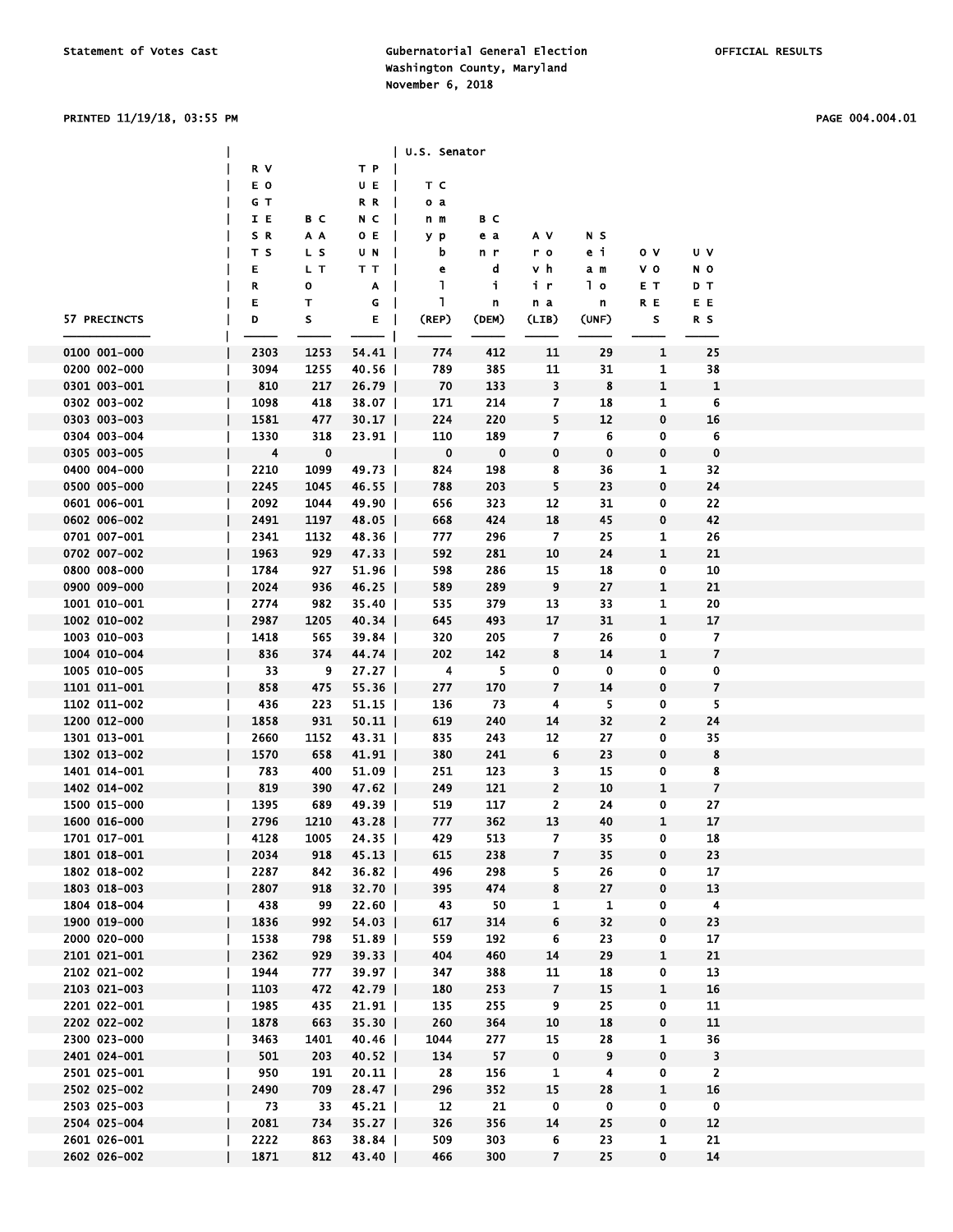PRINTED 11/19/18, 03:55 PM PAGE 004.004.02

|                     |       |       |         | U.S. Senator |       |       |       |                |      |
|---------------------|-------|-------|---------|--------------|-------|-------|-------|----------------|------|
|                     | R V   |       | T P     |              |       |       |       |                |      |
|                     | E O   |       | U E     | T C          |       |       |       |                |      |
|                     | G T   |       | R R     | 0a           |       |       |       |                |      |
|                     | IE    | B C   | N C     | n m          | B C   |       |       |                |      |
|                     | SR    | A A   | O E     | y p          | e a   | A V   | N S   |                |      |
|                     | T S   | L S   | U N     | b            | n r   | r o   | еi    | 0 <sub>V</sub> | U V  |
|                     | Е     | L T   | T T     | е            | d     | v h   | аm    | V <sub>0</sub> | N O  |
|                     | R     | 0     | A       |              | j.    | i r   | ه 1   | E T            | DT   |
|                     | Е     | т     | G       |              | n     | n a   | n     | R E            | E E  |
| 57 PRECINCTS        | D     | s     | E.      | (REP)        | (DEM) | (LIB) | (UNF) | s              | R S  |
|                     |       |       |         |              |       |       |       |                |      |
| 2603 026-003        | 1048  | 510   | 48.66   | 296          | 179   | 7     | 16    | 0              | 12   |
| 2604 026-004        | 2180  | 880   | $40.37$ | 540          | 280   | 10    | 30    | 0              | 20   |
| 2701 027-001        | 2490  | 1084  | $43.53$ | 583          | 415   | 16    | 40    | $\overline{2}$ | 27   |
| 2702 027-002        | 2800  | 1226  | 43.79   | 639          | 498   | 10    | 50    | 2              | 27   |
| 6001 EVC-1          | 0     | 8858  |         | 4306         | 4068  | 50    | 282   | 4              | 142  |
| 7000 Absentee 1     | 0     | 2508  |         | 889          | 1486  | 8     | 75    | 3.             | 43   |
| 7500 Provisional    | 0     | 728   |         | 266          | 406   | 10    | 31    | $\mathbf{0}$   | 14   |
| 8000 Absentee 2     | 0     | 397   |         | 126          | 236   | 11    | 21    | 0              | 3    |
|                     |       |       |         |              |       |       |       |                |      |
| <b>GRAND TOTALS</b> | 95102 | 51495 | 54.15   | 28319        | 19956 | 507   | 1598  | 31             | 1058 |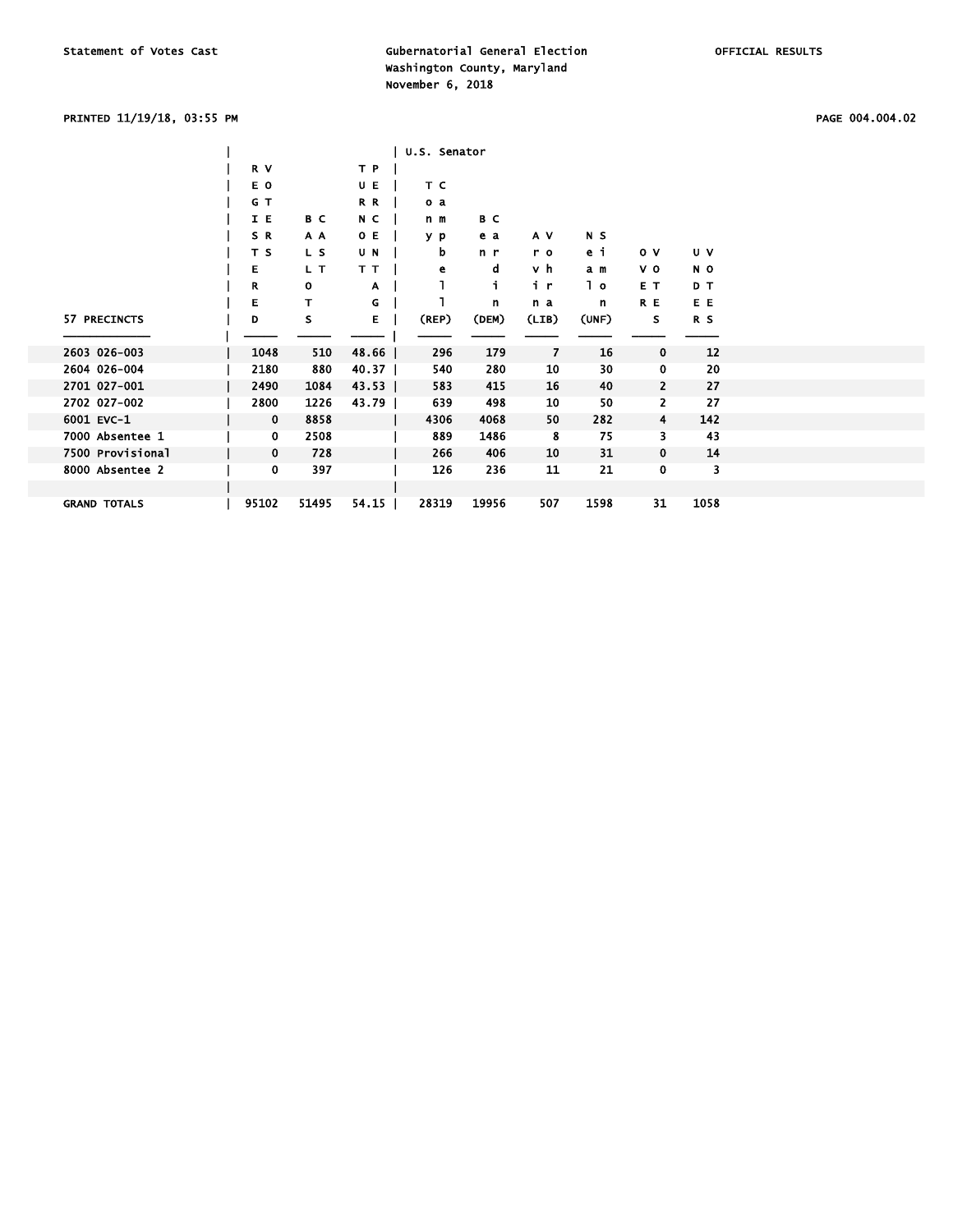### PRINTED 11/19/18, 03:55 PM PAGE 005.005.01

|              |      |             |         |             |          |                  |                         |              | Representative in Congress - 6 Congressional District 6 |  |
|--------------|------|-------------|---------|-------------|----------|------------------|-------------------------|--------------|---------------------------------------------------------|--|
|              | R V  |             | ТP      |             |          |                  |                         |              |                                                         |  |
|              | E O  |             | U E     |             |          | KTC              |                         |              |                                                         |  |
|              | GT   |             | R R     |             |          | e. a             |                         |              |                                                         |  |
|              | IE   | вс          | N C     | AН          |          | L<br>$\mathbf v$ | G G                     |              |                                                         |  |
|              | S R  | A A         | oЕ      | m o         | DТ       | j,<br>d          | e 1                     |              |                                                         |  |
|              | тs   | L S         | UΝ      | iе          | a r      | w<br>n           | o u                     | o v          | U V                                                     |  |
|              | Е    | L T         | тт      | e b         | v o      | e                | r c                     | v o          | N O                                                     |  |
|              | R    | o           | A       | e           | in       | 1                | g k                     | EТ           | DТ                                                      |  |
|              | Е    | T           | G       | r           | d e      | 1                | e                       | R E          | E E                                                     |  |
| 57 PRECINCTS | D    | s           | E.      | $($ REP $)$ | (DEM)    | (LIB)            | (GRN)                   | s            | R S                                                     |  |
|              |      |             |         |             |          |                  |                         |              |                                                         |  |
| 0100 001-000 | 2303 | 1253        | 54.41   | 783         | 394      | 26               | 18                      | 1            | 30                                                      |  |
| 0200 002-000 | 3094 | 1255        | 40.56   | 806         | 365      | 33               | 12                      | 1            | 37                                                      |  |
| 0301 003-001 | 810  | 217         |         | 79          | 121      |                  | $\overline{\mathbf{4}}$ | $\mathbf{1}$ |                                                         |  |
|              |      |             | 26.79   |             |          | 9                |                         |              | 2                                                       |  |
| 0302 003-002 | 1098 | 418         | 38.07   | 173         | 207      | 19               | 10                      | 1            | 8                                                       |  |
| 0303 003-003 | 1581 | 477         | 30.17   | 239         | 202      | 12               | 11                      | 0            | 13                                                      |  |
| 0304 003-004 | 1330 | 318         | 23.91   | 127         | 182      | 3                | $\overline{2}$          | 1            | 3                                                       |  |
| 0305 003-005 | 4    | $\mathbf 0$ |         | $\mathbf 0$ | $\bf{0}$ | 0                | 0                       | 0            | $\pmb{0}$                                               |  |
| 0400 004-000 | 2210 | 1099        | 49.73   | 832         | 199      | 20               | 10                      | 0            | 37                                                      |  |
| 0500 005-000 | 2245 | 1045        | 46.55   | 805         | 179      | 24               | 6                       | 0            | 28                                                      |  |
| 0601 006-001 | 2092 | 1044        | 49.90   | 663         | 312      | 27               | 10                      | 1            | 30                                                      |  |
| 0602 006-002 | 2491 | 1197        | 48.05   | 701         | 411      | 33               | 12                      | 0            | 35                                                      |  |
| 0701 007-001 | 2341 | 1132        | 48.36   | 787         | 272      | 27               | 8                       | 0            | 38                                                      |  |
| 0702 007-002 | 1963 | 929         | 47.33   | 597         | 278      | 22               | 13                      | 0            | 18                                                      |  |
| 0800 008-000 | 1784 | 927         | 51.96   | 597         | 275      | 28               | 12                      | 1            | 14                                                      |  |
| 0900 009-000 | 2024 | 936         | 46.25   | 609         | 270      | 23               | 10                      | 0            | 23                                                      |  |
| 1001 010-001 | 2774 | 982         | 35.40   | 565         | 358      | 30               | 11                      | 0            | 18                                                      |  |
| 1002 010-002 | 2987 | 1205        | 40.34   | 659         | 481      | 32               | 10                      | 0            | 22                                                      |  |
| 1003 010-003 | 1418 | 565         | 39.84   | 331         | 197      | 9                | 13                      | 0            | 14                                                      |  |
| 1004 010-004 | 836  | 374         | 44.74   | 229         | 120      | 13               | 6                       | 1            | 5                                                       |  |
| 1005 010-005 | 33   | 9           | $27.27$ | 4           | 5        | 0                | 0                       | 0            | 0                                                       |  |
| 1101 011-001 | 858  | 475         | 55.36   | 286         | 164      | 14               | 5                       | 0            | 6                                                       |  |
| 1102 011-002 | 436  |             |         |             | 66       | 6                | 4                       | 0            | 7                                                       |  |
|              |      | 223         | $51.15$ | 140         |          |                  |                         |              |                                                         |  |
| 1200 012-000 | 1858 | 931         | 50.11   | 646         | 224      | 24               | 11                      | 1            | 25                                                      |  |
| 1301 013-001 | 2660 | 1152        | 43.31   | 850         | 225      | 27               | 10                      | 0            | 39                                                      |  |
| 1302 013-002 | 1570 | 658         | 41.91   | 380         | 235      | 18               | 10                      | 0            | 15                                                      |  |
| 1401 014-001 | 783  | 400         | 51.09   | 262         | 112      | 11               | 3                       | 0            | 12                                                      |  |
| 1402 014-002 | 819  | 390         | 47.62   | 251         | 112      | 8                | 9                       | 0            | 10                                                      |  |
| 1500 015-000 | 1395 | 689         | 49.39   | 535         | 113      | 21               | 3                       | 0            | 16                                                      |  |
| 1600 016-000 | 2796 | 1210        | 43.28   | 801         | 356      | 20               | 14                      | 1            | 18                                                      |  |
| 1701 017-001 | 4128 | 1005        | 24.35   | 427         | 514      | 31               | 10                      | 0            | 21                                                      |  |
| 1801 018-001 | 2034 | 918         | $45.13$ | 637         | 234      | 22               | 9                       | 1            | 15                                                      |  |
| 1802 018-002 | 2287 | 842         | 36.82   | 509         | 271      | 21               | 14                      | 1            | 26                                                      |  |
| 1803 018-003 | 2807 | 918         | $32.70$ | 414         | 450      | 28               | 11                      | 0            | 15                                                      |  |
| 1804 018-004 | 438  | 99          | $22.60$ | 42          | 51       | $\overline{2}$   | 0                       | 0            | 4                                                       |  |
| 1900 019-000 | 1836 | 992         | $54.03$ | 651         | 290      | 18               | 14                      | 0            | 17                                                      |  |
| 2000 020-000 | 1538 | 798         | 51.89   | 568         | 190      | 12               | 13                      | 0            | 15                                                      |  |
| 2101 021-001 | 2362 | 929         | 39.33   | 438         | 447      | 21               | 9                       | 0            | 14                                                      |  |
| 2102 021-002 | 1944 | 777         | 39.97   | 366         | 366      | 23               | 9                       | 0            | 13                                                      |  |
| 2103 021-003 | 1103 | 472         | 42.79   | 197         | 242      | 9                | 9                       | 0            | 15                                                      |  |
| 2201 022-001 | 1985 | 435         | 21.91   | 141         | 260      | 14               | 10                      | 0            | 10                                                      |  |
| 2202 022-002 | 1878 | 663         | $35.30$ | 268         | 355      | 21               | $\overline{7}$          | $\mathbf{1}$ | 11                                                      |  |
| 2300 023-000 | 3463 | 1401        | 40.46   | 1053        | 252      | 43               | 12                      | 0            | 38                                                      |  |
|              |      |             |         |             |          |                  |                         |              |                                                         |  |
| 2401 024-001 | 501  | 203         | $40.52$ | 132         | 57       | 5                | 6                       | 0            | 3                                                       |  |
| 2501 025-001 | 950  | 191         | $20.11$ | 32          | 148      | 4                | $\mathbf{1}$            | 0            | 5                                                       |  |
| 2502 025-002 | 2490 | 709         | 28.47   | 303         | 361      | 19               | 10                      | 1            | 12                                                      |  |
| 2503 025-003 | 73   | 33          | $45.21$ | 13          | 20       | $\mathbf 0$      | $\mathbf 0$             | 0            | $\mathbf 0$                                             |  |
| 2504 025-004 | 2081 | 734         | $35.27$ | 330         | 350      | 19               | 14                      | 0            | 18                                                      |  |
| 2601 026-001 | 2222 | 863         | 38.84   | 510         | 282      | 28               | 17                      | 0            | 25                                                      |  |
| 2602 026-002 | 1871 | 812         | 43.40   | 482         | 286      | 19               | $\overline{7}$          | 0            | 18                                                      |  |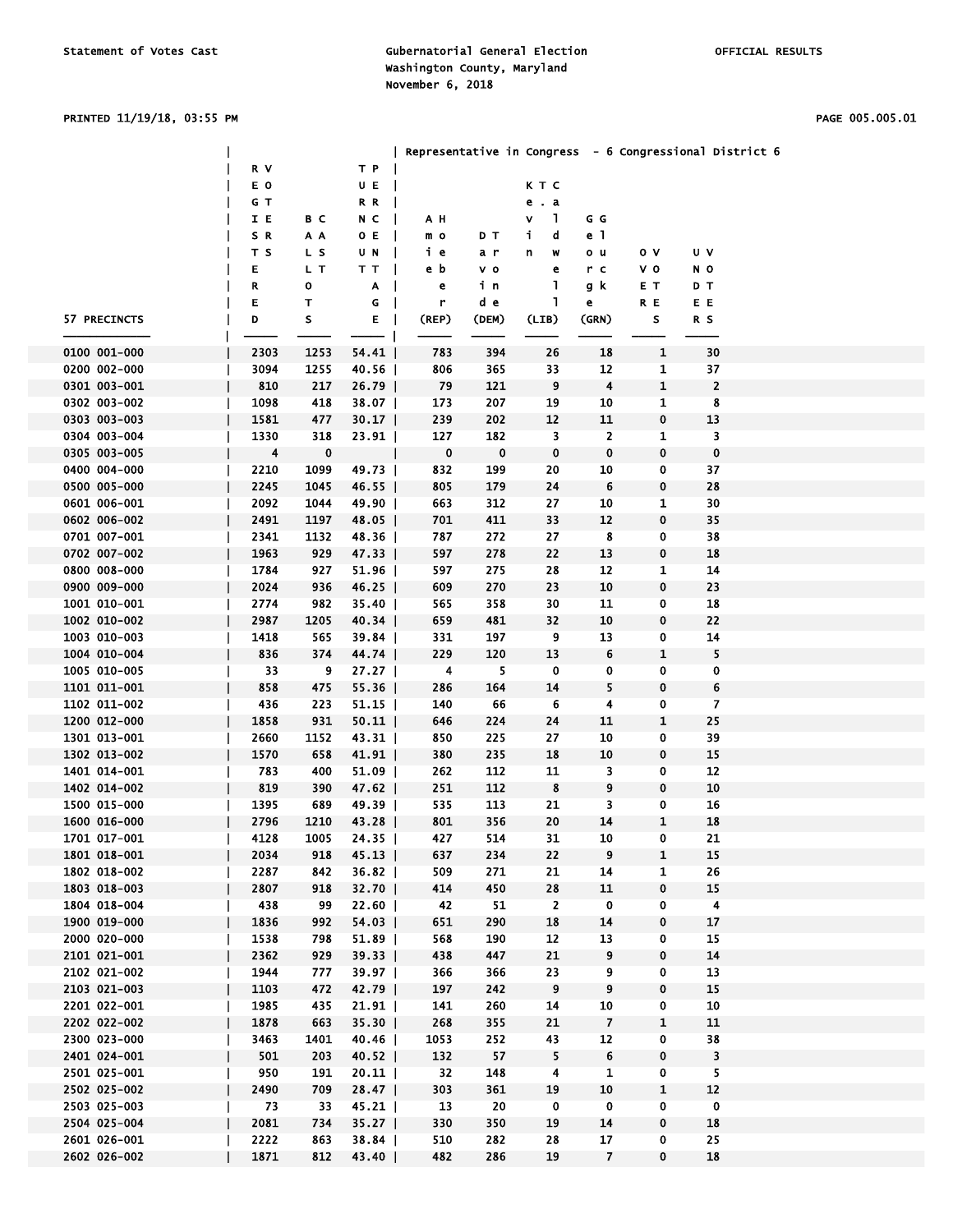# PRINTED 11/19/18, 03:55 PM PAGE 005.005.02

|                     |             |       |       | Representative in Congress - 6 Congressional District 6 |                |           |                |                |                |  |
|---------------------|-------------|-------|-------|---------------------------------------------------------|----------------|-----------|----------------|----------------|----------------|--|
|                     | R V         |       | T P   |                                                         |                |           |                |                |                |  |
|                     | E O         |       | UE    |                                                         |                | K T C     |                |                |                |  |
|                     | G T         |       | R R   |                                                         |                | $e$ . $a$ |                |                |                |  |
|                     | IE          | B C   | N C   | A H                                                     |                | v         | G G            |                |                |  |
|                     | SR          | A A   | O E   | m o                                                     | D T            | i.<br>d   | e 1            |                |                |  |
|                     | T S         | L S   | U N   | iе                                                      | a r            | n.<br>W   | 0 <sub>u</sub> | 0 <sub>V</sub> | U V            |  |
|                     | Е           | L T   | TT.   | e b                                                     | V <sub>o</sub> | е         | r c            | v o            | N <sub>O</sub> |  |
|                     | R           | o     | A     | e                                                       | iп             |           | g k            | E T            | D T            |  |
|                     | Е           | т     | G     | r                                                       | d e            |           | e              | R E            | E E            |  |
| 57 PRECINCTS        | D           | s     | E.    | (REP)                                                   | (DEM)          | (LIB)     | (GRN)          | s              | R S            |  |
|                     |             |       |       |                                                         |                |           |                |                |                |  |
| 2603 026-003        | 1048        | 510   | 48.66 | 302                                                     | 169            | 18        | 3              | $\mathbf 0$    | 18             |  |
| 2604 026-004        | 2180        | 880   | 40.37 | 556                                                     | 265            | 19        | 13             | $\mathbf 0$    | 27             |  |
| 2701 027-001        | 2490        | 1084  | 43.53 | 619                                                     | 397            | 27        | 12             | 1              | 26             |  |
| 2702 027-002        | 2800        | 1226  | 43.79 | 685                                                     | 466            | 29        | 13             | 2              | 31             |  |
| 6001 EVC-1          | $\mathbf 0$ | 8858  |       | 4566                                                    | 3896           | 129       | 103            | 3              | 157            |  |
| 7000 Absentee 1     | 0           | 2508  |       | 977                                                     | 1385           | 36        | 31             | 0              | 76             |  |
| 7500 Provisional    | $\mathbf 0$ | 728   |       | 272                                                     | 393            | 20        | 17             | 0              | 26             |  |
| 8000 Absentee 2     | 0           | 397   |       | 133                                                     | 236            | 12        | 8              | 0              | 8              |  |
|                     |             |       |       |                                                         |                |           |                |                |                |  |
| <b>GRAND TOTALS</b> | 95102       | 51495 | 54.15 | 29360                                                   | 19068          | 1188      | 629            | 20             | 1187           |  |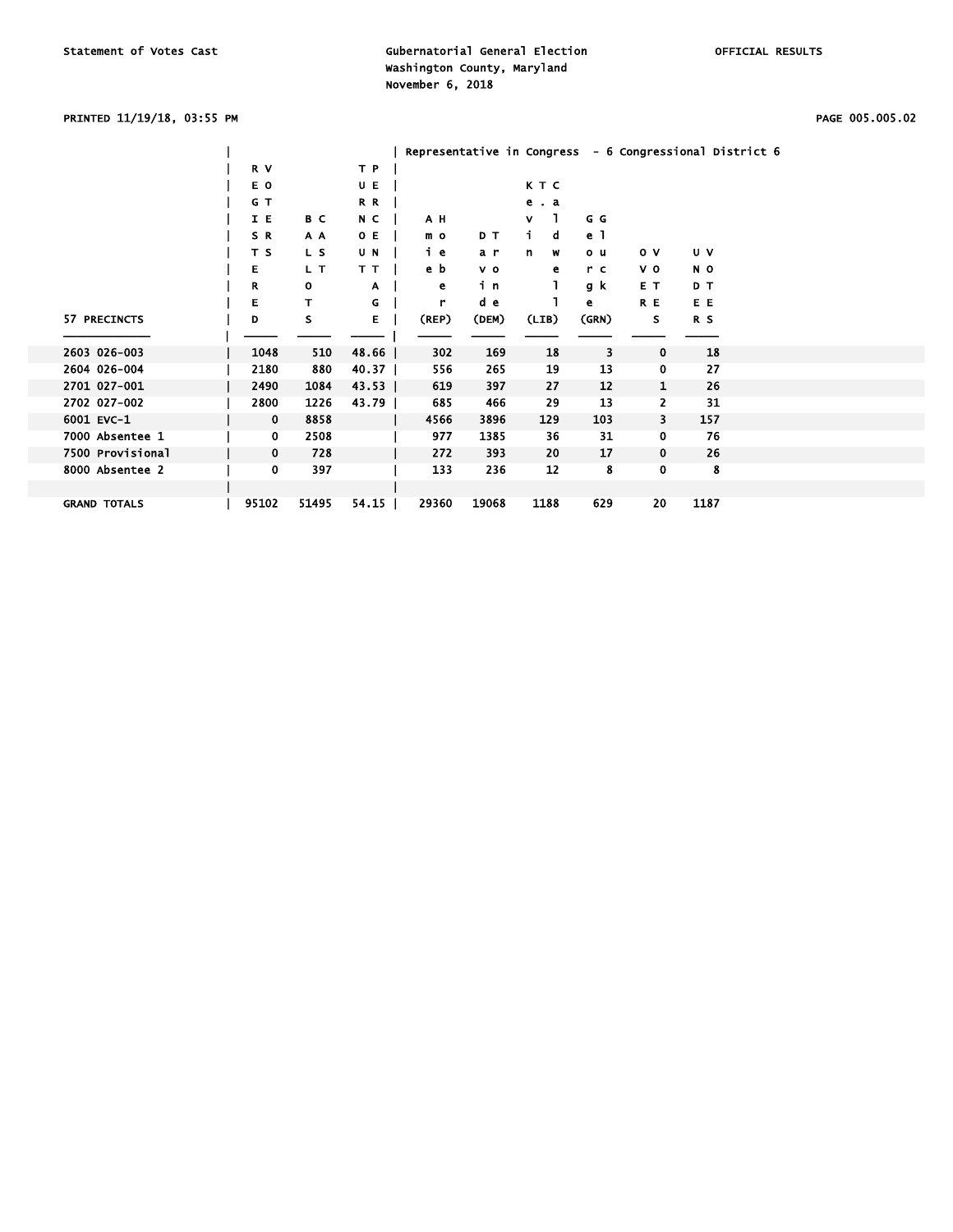# PRINTED 11/19/18, 03:55 PM PAGE 006.006.01

|                     | R V         |              | T P     |                |                |      | State Senator - 1 Legislative District 1 |  |
|---------------------|-------------|--------------|---------|----------------|----------------|------|------------------------------------------|--|
|                     | E O         |              | UE      |                |                |      |                                          |  |
|                     | G T         |              | R R     | G C E          |                |      |                                          |  |
|                     | I E         | B C          | N C     | ed             |                |      |                                          |  |
|                     | SR.         | A A          | O E     | $\bullet$<br>W |                |      |                                          |  |
|                     | T S         | L S          | U N     | r<br>a         | $\mathbf{o}$ v | υv   |                                          |  |
|                     | Е           | L T          | TТ      | g<br>r.        | v o            | N O  |                                          |  |
|                     | R           | $\mathbf{o}$ | A       | e<br>d         | E T            | D T  |                                          |  |
|                     | Е           | т            | G       | s              | R E            | E E  |                                          |  |
| 9 PRECINCTS         | D           | S            | Е       | (REP)          | s              | R S  |                                          |  |
|                     |             |              |         |                |                |      |                                          |  |
| 0200 002-000        | 3094        | 1255         | 40.56   | 989            | $\mathbf 0$    | 238  |                                          |  |
| 0400 004-000        | 2210        | 1099         | 49.73   | 924            | 0              | 167  |                                          |  |
| 0500 005-000        | 2245        | 1045         | $46.55$ | 930            | $\mathbf 0$    | 107  |                                          |  |
| 1500 015-000        | 1395        | 689          | 49.39   | 585            | 0              | 95   |                                          |  |
| 2300 023-000        | 3463        | 1401         | $40.46$ | 1194           | 1              | 186  |                                          |  |
| 6001 EVC-1          | $\mathbf 0$ | 8858         |         | 609            | 0              | 196  |                                          |  |
| 7000 Absentee 1     | $\mathbf 0$ | 2508         |         | 195            | $\mathbf 0$    | 86   |                                          |  |
| 7500 Provisional    | $\mathbf 0$ | 728          |         | 41             | $\mathbf 0$    | 25   |                                          |  |
| 8000 Absentee 2     | $\mathbf 0$ | 397          |         | 32             | $\mathbf 0$    | 10   |                                          |  |
|                     |             |              |         |                |                |      |                                          |  |
| <b>GRAND TOTALS</b> | 12407       | 17980        | 144.92  | 5499           | 1              | 1110 |                                          |  |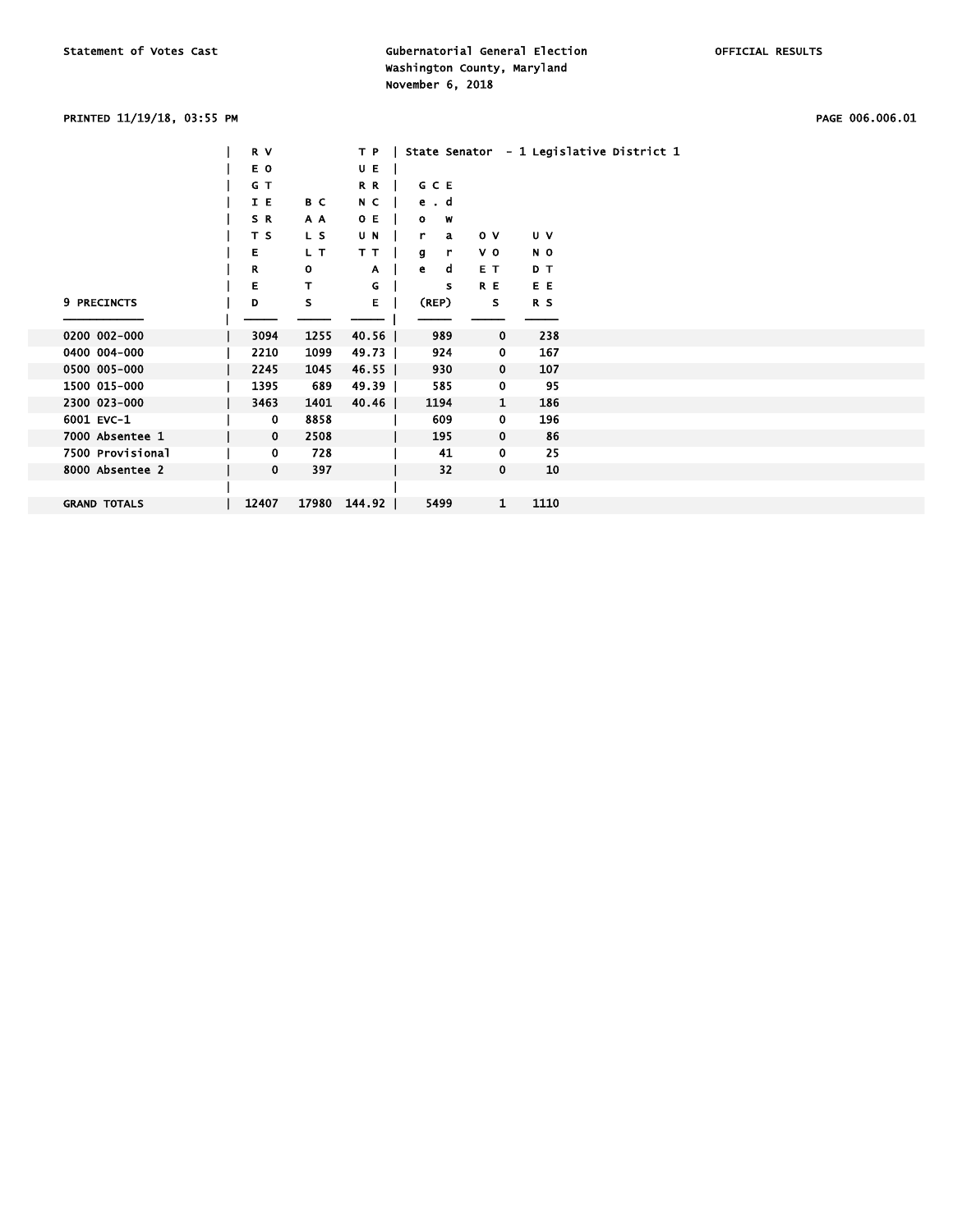|              |      |                          |         | State Senator - 2 Legislative District 2 |                         |              |              |  |
|--------------|------|--------------------------|---------|------------------------------------------|-------------------------|--------------|--------------|--|
|              | R V  |                          | T P     |                                          |                         |              |              |  |
|              | E O  |                          | UE      | AAS<br>$\mathbf{I}$                      |                         |              |              |  |
|              | GT   |                          | R R     | $\mathbf{I}$<br>n.e                      |                         |              |              |  |
|              | IE   | B C                      | N C     | $\mathbf{I}$<br>d<br>r                   | JLR                     |              |              |  |
|              | S R  | A A                      | O E     | L<br>r<br>a                              | e<br>$\cdot$ 0          |              |              |  |
|              | тs   | L S                      | UN      | f<br>е                                   | L<br>n                  | o v          | U V          |  |
|              | Ε    | L T                      | тт      | j.<br>$\mathbf{I}$<br>W                  | n<br>a                  | v o          | N O          |  |
|              | R    | o                        | A       | $\mathbf{I}$<br>n                        | a<br>n                  | EТ           | DТ           |  |
|              | E    | т                        | G       | j.<br>$\mathbf{I}$                       | d                       | R E          | E E          |  |
| 52 PRECINCTS | D    | s                        | E.      | $\mathbf{I}$<br>(REP)                    | (GRN)                   | s            | R S          |  |
|              |      |                          |         |                                          |                         |              |              |  |
| 0100 001-000 | 2303 | 1253                     | $54.41$ | 883                                      | 291                     | 0            | 78           |  |
| 0301 003-001 | 810  | 217                      | $26.79$ | 104                                      | 83                      | 0            | 25           |  |
| 0302 003-002 | 1098 | 418                      | 38.07   | 225                                      | 165                     | 0            | 26           |  |
| 0303 003-003 | 1581 | 477                      | $30.17$ | 291                                      | 126                     | 0            | 55           |  |
| 0304 003-004 | 1330 | 318                      | $23.91$ | 145                                      | 129                     | $\pmb{0}$    | 44           |  |
| 0305 003-005 | 4    | $\overline{\phantom{0}}$ |         | $\mathbf 0$<br>$\mathbf{I}$              | $\overline{\mathbf{0}}$ | 0            | $\mathbf 0$  |  |
| 0601 006-001 | 2092 | 1044                     | 49.90   | 769                                      | 212                     | $\mathbf 1$  | 60           |  |
| 0602 006-002 | 2491 | 1197                     | $48.05$ | 786                                      | 301                     | 0            | 106          |  |
| 0701 007-001 | 2341 | 1132                     | 48.36   | 901                                      | 178                     | 0            | 53           |  |
| 0702 007-002 | 1963 | 929                      | $47.33$ | 691                                      | 171                     | 0            | 64           |  |
| 0800 008-000 | 1784 | 927                      | 51.96   | 650                                      | 222                     | 0            | 54           |  |
| 0900 009-000 | 2024 | 936                      | 46.25   | 730                                      | 164                     | $\mathbf 1$  | 41           |  |
| 1001 010-001 | 2774 | 982                      | $35.40$ | 670                                      | 241                     | 3            | 64           |  |
| 1002 010-002 | 2987 | 1205                     | $40.34$ | 776                                      | 348                     | $\mathbf{1}$ | 78           |  |
| 1003 010-003 | 1418 | 565                      | $39.84$ | 410                                      | 106                     | $\mathbf 1$  | 48           |  |
| 1004 010-004 | 836  | 374                      | 44.74   | 262                                      | 81                      | 0            | 29           |  |
| 1005 010-005 | 33   | $\overline{\phantom{a}}$ | $27.27$ | $\overline{7}$                           | $\mathbf{1}$            | 0            | $\mathbf{1}$ |  |
| 1101 011-001 | 858  | 475                      | $55.36$ | 310                                      | 128                     | 2            | 31           |  |
| 1102 011-002 | 436  | 223                      | $51.15$ | 160                                      | 53                      | 0            | 10           |  |
| 1200 012-000 | 1858 | 931                      | $50.11$ | 735                                      | 142                     | 0            | 52           |  |
| 1301 013-001 | 2660 | 1152                     | $43.31$ | 960                                      | 140                     | 0            | 50           |  |
| 1302 013-002 | 1570 | 658                      | 41.91   | 459                                      | 160                     | 0            | 38           |  |
| 1401 014-001 | 783  | 400                      | $51.09$ | 305                                      | 75                      | 1            | 19           |  |
| 1402 014-002 | 819  | 390                      | $47.62$ | 282                                      | 97                      | 0            | 11           |  |
| 1600 016-000 | 2796 | 1210                     | $43.28$ | 908                                      | 245                     | 0            | 55           |  |
| 1701 017-001 | 4128 | 1005                     | $24.35$ | 557                                      | 355                     | 0            | 88           |  |
| 1801 018-001 | 2034 | 918                      | $45.13$ | 745                                      | 135                     | $\mathbf{1}$ | 34           |  |
| 1802 018-002 | 2287 | 842                      | $36.82$ | 617                                      | 174                     | 0            | 47           |  |
| 1803 018-003 | 2807 | 918                      | $32.70$ | 516                                      | 312                     | 0            | 87           |  |
| 1804 018-004 | 438  | 99                       | $22.60$ | 54                                       | 30                      | ı            | 13           |  |
| 1900 019-000 | 1836 | 992                      | $54.03$ | 704                                      | 228                     | 0            | 58           |  |
| 2000 020-000 | 1538 | 798                      | $51.89$ | 640                                      | 120                     | 0            | 38           |  |
| 2101 021-001 | 2362 | 929                      | $39.33$ | 576                                      | 288                     | 0            | 63           |  |
| 2102 021-002 | 1944 | 777                      | 39.97   | 471                                      | 243                     | 0            | 60           |  |
| 2103 021-003 | 1103 | 472                      | $42.79$ | 289                                      | 139                     | $\pmb{0}$    | 44           |  |
| 2201 022-001 | 1985 | 435                      | 21.91   | 192                                      | 197                     | 0            | 44           |  |
| 2202 022-002 | 1878 | 663                      | $35.30$ | 348                                      | 247                     | 0            | 60           |  |
| 2401 024-001 | 501  | 203                      | $40.52$ | 156                                      | 37                      | 0            | 10           |  |
| 2501 025-001 | 950  | 191                      | 20.11   | 48                                       | 104                     | 0            | 37           |  |
| 2502 025-002 | 2490 | 709                      | $28.47$ | 377                                      | 265                     | 1            | 57           |  |
| 2503 025-003 | 73   | 33                       | $45.21$ | 18                                       | 14                      | $\mathbf 0$  | $\mathbf{1}$ |  |
| 2504 025-004 | 2081 | 734                      | 35.27   | 405                                      | 247                     | 0            | 78           |  |
| 2601 026-001 | 2222 | 863                      | 38.84   | 618                                      | 193                     | 0            | 51           |  |
| 2602 026-002 | 1871 | 812                      | $43.40$ | 607                                      | 167                     | 0            | 37           |  |
| 2603 026-003 | 1048 | 510                      | 48.66   | 374                                      | 94                      | 0            | 41           |  |
| 2604 026-004 | 2180 | 880                      | $40.37$ | 697                                      | 136                     | 0            | 47           |  |
| 2701 027-001 | 2490 | 1084                     | $43.53$ | 814                                      | 213                     | $\pmb{0}$    | 56           |  |
| 2702 027-002 | 2800 | 1226                     | 43.79   | 855                                      | 308                     | $\mathbf{1}$ | 57           |  |
| 6001 EVC-1   | 0    | 8858                     |         | 5078                                     | 2331                    | $\mathbf{2}$ | 580          |  |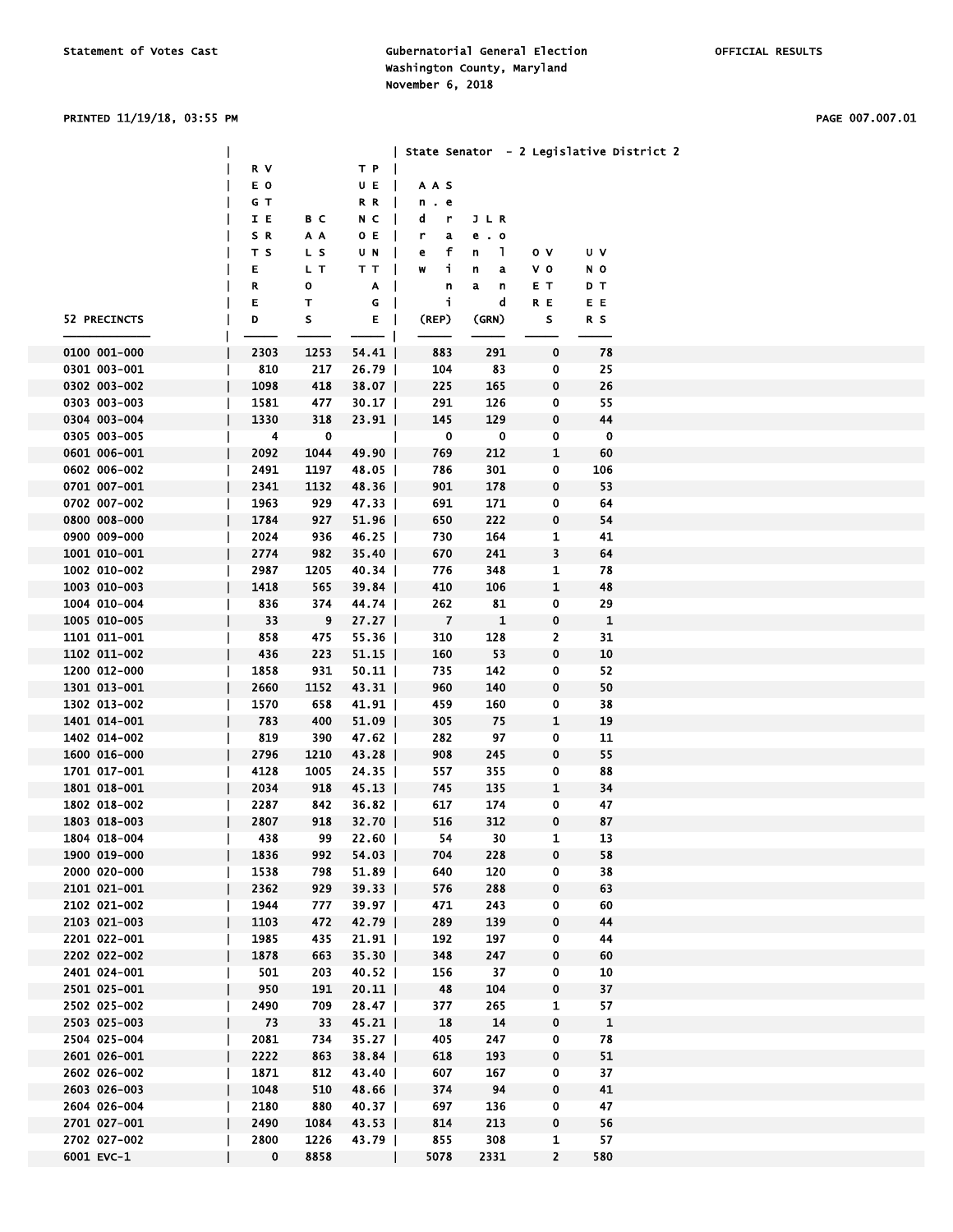# PRINTED 11/19/18, 03:55 PM PAGE 007.007.02

|                     |             |       |         | State Senator     |                   |                | - 2 Legislative District 2 |  |
|---------------------|-------------|-------|---------|-------------------|-------------------|----------------|----------------------------|--|
|                     | R V         |       | T P     |                   |                   |                |                            |  |
|                     | E O         |       | UE      | AAS               |                   |                |                            |  |
|                     | G T         |       | R R     | n . e             |                   |                |                            |  |
|                     | I E         | B C   | N C     | d<br>$\mathbf{r}$ | JLR               |                |                            |  |
|                     | SR.         | A A   | O E     | r<br>a            | $e$ . $o$         |                |                            |  |
|                     | T S         | L S   | U N     | f<br>e            | E.<br>$\mathbf n$ | 0 <sub>V</sub> | U V                        |  |
|                     | Е           | L T   | T T     | W                 | n<br>a            | v o            | N O                        |  |
|                     | R           | O     | A       | n                 | a<br>n            | E T            | D T                        |  |
|                     | Е           | т     | G       |                   | d                 | R E            | E E                        |  |
| 52 PRECINCTS        | D           | S     | E.      | $($ REP $)$       | (GRN)             | s              | R S                        |  |
|                     |             |       |         |                   |                   |                |                            |  |
| 7000 Absentee 1     | $\mathbf 0$ | 2508  |         | 1172              | 781               | $\mathbf 0$    | 264                        |  |
| 7500 Provisional    | 0           | 728   |         | 295               | 270               | 1              | 91                         |  |
| 8000 Absentee 2     | 0           | 397   |         | 156               | 144               | 0              | 53                         |  |
|                     |             |       |         |                   |                   |                |                            |  |
| <b>GRAND TOTALS</b> | 82695       | 46006 | $55.63$ | 29798             | 11631             | 17             | 3188                       |  |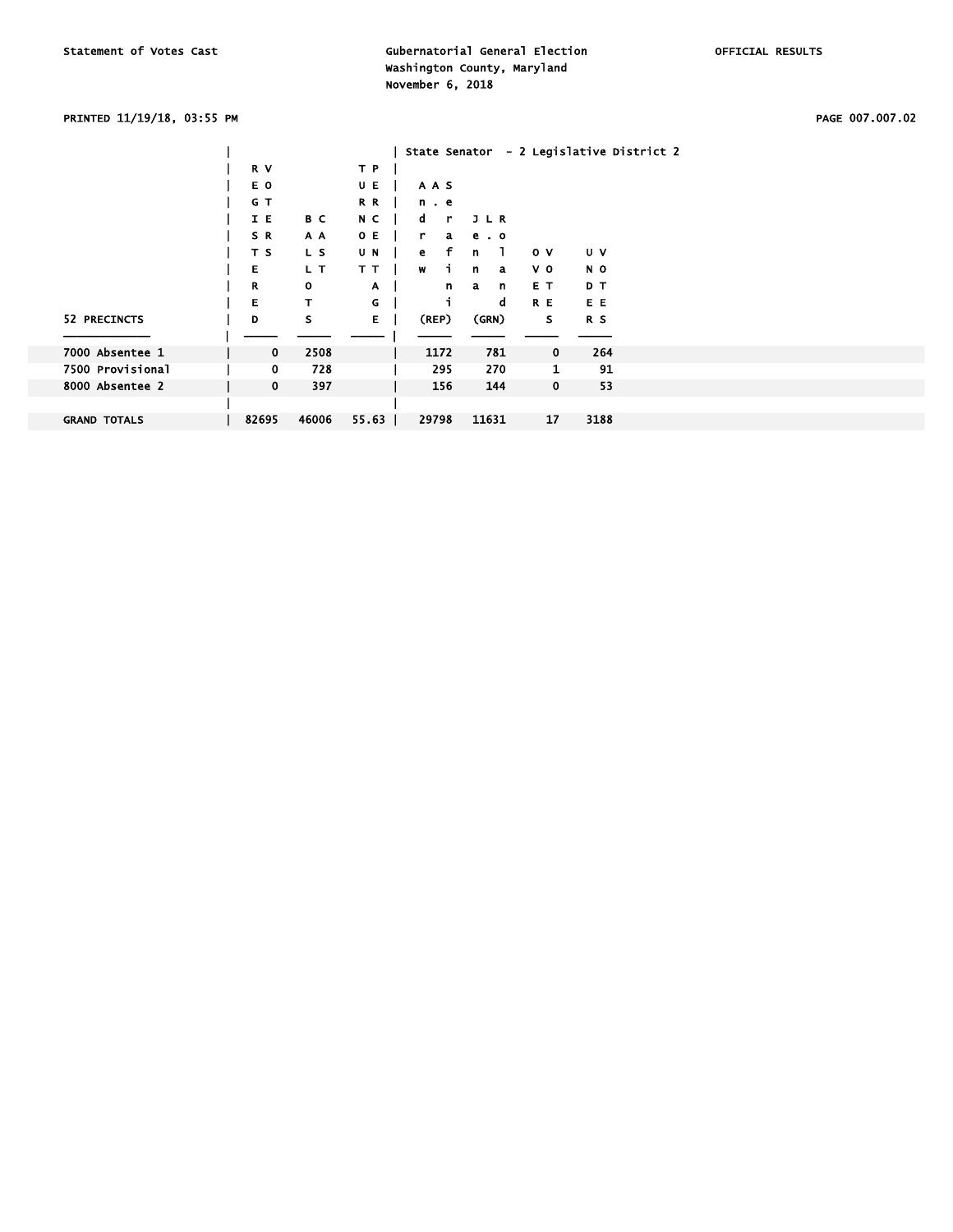# PRINTED 11/19/18, 03:55 PM PAGE 008.008.01

|                     |              |       |         |       |       |                |                | House of Delegates - 1C Legislative Subdistrict 1C |
|---------------------|--------------|-------|---------|-------|-------|----------------|----------------|----------------------------------------------------|
|                     | R V          |       | T P     |       |       |                |                |                                                    |
|                     | E O          |       | U E     |       | D D   |                |                |                                                    |
|                     | G T          |       | R R     |       | a e   |                |                |                                                    |
|                     | IE           | B C   | N C     |       | n 1   |                |                |                                                    |
|                     | SR.          | A A   | O E     | M M   | iм    |                |                |                                                    |
|                     | T S          | L S   | U N     | iс    | e o   | 0 <sub>V</sub> | U V            |                                                    |
|                     | Е            | L T   | T T     | k K   | 1 n   | V <sub>0</sub> | N O            |                                                    |
|                     | R            | 0     | Α       | e a   | t     | E T            | D T            |                                                    |
|                     | E            | т     | G       | У     | е     | R E            | E E            |                                                    |
| 9 PRECINCTS         | D            | S     | Е       | (REP) | (GRN) | s              | R <sub>S</sub> |                                                    |
|                     |              |       |         |       |       |                |                |                                                    |
| 0200 002-000        | 3094         | 1255  | 40.56   | 935   | 192   | 1              | 120            |                                                    |
| 0400 004-000        | 2210         | 1099  | 49.73   | 936   | 88    | 0              | 72             |                                                    |
| 0500 005-000        | 2245         | 1045  | $46.55$ | 917   | 80    | 0              | 45             |                                                    |
| 1500 015-000        | 1395         | 689   | 49.39   | 593   | 54    | 0              | 40             |                                                    |
| 2300 023-000        | 3463         | 1401  | 40.46   | 1151  | 145   | $\mathbf 0$    | 100            |                                                    |
| 6001 EVC-1          | 0            | 8858  |         | 599   | 136   | 1              | 78             |                                                    |
| 7000 Absentee 1     | $\mathbf{0}$ | 2508  |         | 185   | 58    | 0              | 43             |                                                    |
| 7500 Provisional    | 0            | 728   |         | 42    | 10    | 0              | 14             |                                                    |
| 8000 Absentee 2     | 0            | 397   |         | 30    | 9     | 0              | 3              |                                                    |
|                     |              |       |         |       |       |                |                |                                                    |
| <b>GRAND TOTALS</b> | 12407        | 17980 | 144.92  | 5388  | 772   | $\overline{2}$ | 515            |                                                    |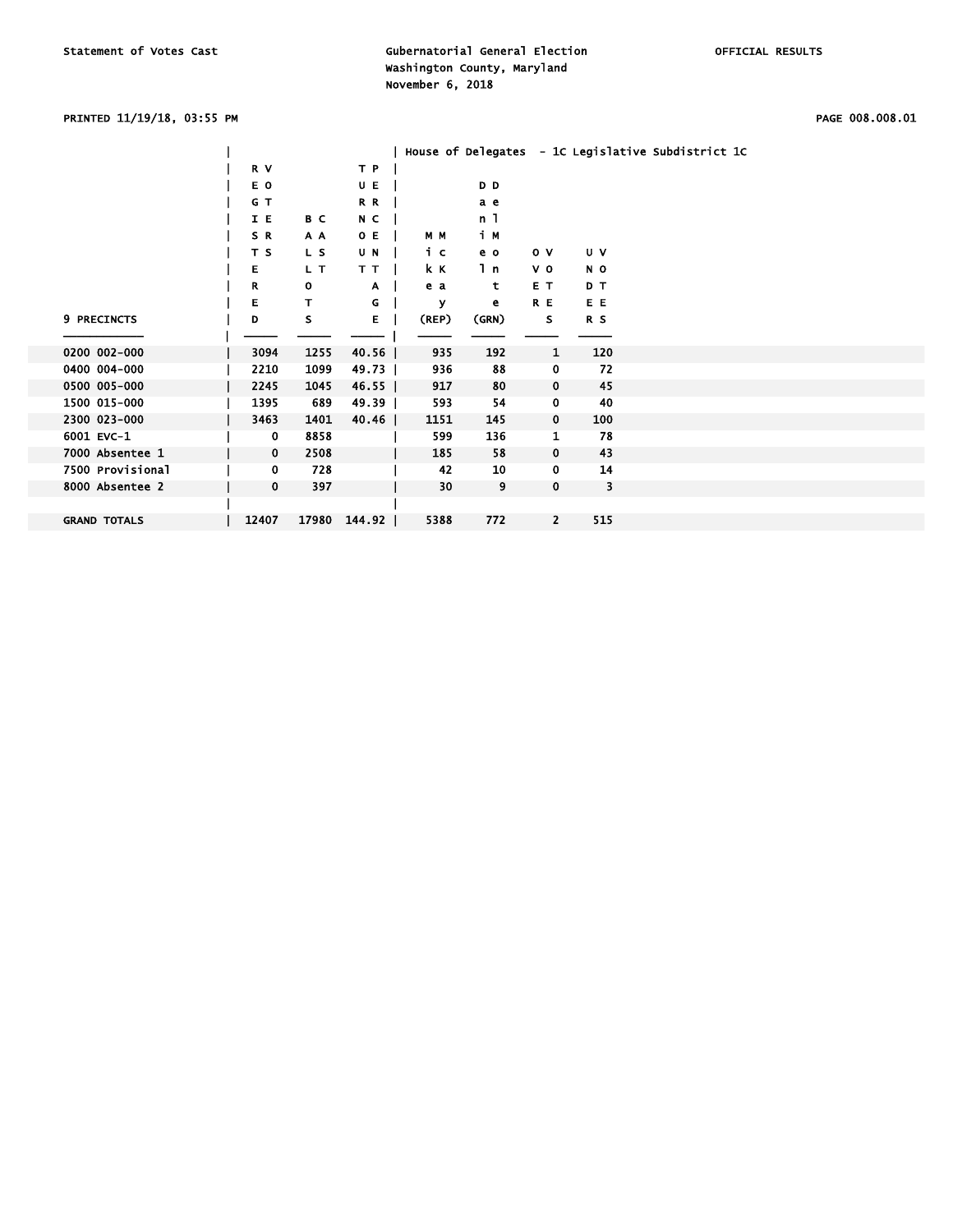### PRINTED 11/19/18, 03:55 PM PAGE 009.009.01

|                     |                         |       |         | House of Delegates - 2A Legislative Subdistrict 2A |            |         |       |                |       |  |
|---------------------|-------------------------|-------|---------|----------------------------------------------------|------------|---------|-------|----------------|-------|--|
|                     |                         |       |         | 2 TO BE ELECTED                                    |            |         |       |                |       |  |
|                     | R V                     |       | TР      |                                                    |            |         | C M   |                |       |  |
|                     | E O                     |       | UE      |                                                    |            | A J B   | h c   |                |       |  |
|                     | G T                     |       | R R     | N C P                                              | <b>WJW</b> | n.a     | aВ    |                |       |  |
|                     | IE                      | B C   | N C     | e. a                                               | ioi        | d<br>r  | r r   |                |       |  |
|                     | S R                     | A A   | O E     | j,<br>r                                            | 1 s v      | n<br>r  | l e   |                |       |  |
|                     | тs                      | L S   | U N     | $\mathbf{1}$<br>r                                  | le e       | h.<br>е | o a   | 0 <sub>v</sub> | U V   |  |
|                     | E                       | L T   | тт      | $\bullet$                                          | i p 1      | W<br>a  | t r   | v o            | N O   |  |
|                     | R                       | 0     | Α       | t                                                  | ah 1       | n       | t t   | EТ             | DT    |  |
|                     | E                       | т     | G       | t                                                  | m          | t       | e y   | R E            | E E   |  |
| <b>37 PRECINCTS</b> | D                       | s     | Е       | (REP)                                              | (REP)      | (GRN)   | (GRN) | S.             | R S   |  |
| 0100 001-000        | 2303                    | 1253  | 54.41   | 850                                                | 721        | 262     | 258   | 0              | 408   |  |
| 0305 003-005        | $\overline{\mathbf{4}}$ | 0     |         | 0                                                  | 0          | 0       | 0     | 0              | 0     |  |
| 0601 006-001        | 2092                    | 1044  | 49.90   | 734                                                | 598        | 209     | 194   | $\mathbf 0$    | 350   |  |
| 0602 006-002        | 2491                    | 1197  | $48.05$ | 776                                                | 661        | 252     | 231   | 0              | 472   |  |
| 0701 007-001        | 2341                    | 1132  | 48.36   | 854                                                | 770        | 174     | 135   | 0              | 330   |  |
| 0702 007-002        | 1963                    | 929   | $47.33$ | 665                                                | 568        | 156     | 135   | 0              | 333   |  |
| 0800 008-000        | 1784                    | 927   | $51.96$ | 646                                                | 538        | 197     | 188   | 0              | 284   |  |
| 0900 009-000        | 2024                    | 936   | $46.25$ | 654                                                | 588        | 171     | 147   | 0              | 307   |  |
| 1001 010-001        | 2774                    | 982   | $35.40$ | 645                                                | 535        | 229     | 207   | 0              | 346   |  |
| 1002 010-002        | 2987                    | 1205  | $40.34$ | 744                                                | 625        | 309     | 273   | 2              | 447   |  |
| 1003 010-003        | 1418                    | 565   | $39.84$ | 375                                                | 327        | 97      | 91    | $\mathbf{z}$   | 238   |  |
| 1004 010-004        | 836                     | 374   | 44.74   | 250                                                | 225        | 79      | 69    | 0              | 125   |  |
| 1101 011-001        | 858                     | 475   | $55.36$ | 307                                                | 236        | 105     | 103   | 0              | 198   |  |
| 1102 011-002        | 436                     | 223   | 51.15   | 145                                                | 120        | 49      | 49    | 0              | 83    |  |
| 1200 012-000        | 1858                    | 931   | $50.11$ | 678                                                | 578        | 148     | 120   | 0              | 336   |  |
| 1301 013-001        | 2660                    | 1152  | 43.31   | 905                                                | 788        | 137     | 121   | 0              | 352   |  |
| 1302 013-002        | 1570                    | 658   | 41.91   | 408                                                | 364        | 145     | 134   | $\mathbf 0$    | 264   |  |
| 1401 014-001        | 783                     | 400   | $51.09$ | 278                                                | 281        | 67      | 58    | 0              | 114   |  |
| 1402 014-002        | 819                     | 390   | $47.62$ | 261                                                | 260        | 84      | 74    | $\mathbf 0$    | 101   |  |
| 1600 016-000        | 2796                    | 1210  | 43.28   | 902                                                | 729        | 223     | 206   | 0              | 357   |  |
| 1801 018-001        | 2034                    | 918   | $45.13$ | 705                                                | 600        | 138     | 119   | 0              | 274   |  |
| 1802 018-002        | 2287                    | 842   | 36.82   | 558                                                | 455        | 176     | 163   | 0              | 330   |  |
| 1803 018-003        | 2807                    | 918   | $32.70$ | 502                                                | 387        | 274     | 273   | $\mathbf 0$    | 399   |  |
| 1900 019-000        | 1836                    | 992   | 54.03   | 699                                                | 557        | 203     | 199   | 0              | 324   |  |
| 2000 020-000        | 1538                    | 798   | $51.89$ | 605                                                | 500        | 120     | 87    | 2              | 282   |  |
| 2401 024-001        | 501                     | 203   | $40.52$ | 145                                                | 128        | 36      | 24    | 0              | 72    |  |
| 2503 025-003        | 73                      | 33    | $45.21$ | 16                                                 | 15         | 10      | 9     | $\mathbf 0$    | 16    |  |
| 2601 026-001        | 2222                    | 863   | 38.84   | 571                                                | 497        | 167     | 139   | 0              | 346   |  |
| 2602 026-002        | 1871                    | 812   | 43.40   | 554                                                | 493        | 151     | 146   | $\mathbf 0$    | 274   |  |
| 2603 026-003        | 1048                    | 510   | 48.66   | 339                                                | 311        | - 88    | - 72  | 0              | 208   |  |
| 2604 026-004        | 2180                    | 880   | $40.37$ | 627                                                | 571        | 149     | 132   | $\mathbf{2}$   | 277   |  |
| 2701 027-001        | 2490                    | 1084  | 43.53   | 723                                                | 622        | 240     | 191   | $\mathbf{2}$   | 379   |  |
| 2702 027-002        | 2800                    | 1226  | 43.79   | 824                                                | 681        | 305     | 257   | $\mathbf{2}$   | 373   |  |
| 6001 EVC-1          | $\mathbf 0$             | 8858  |         | 3444                                               | 3223       | 1532    | 1382  | 4              | 1911  |  |
| 7000 Absentee 1     | 0                       | 2508  |         | 750                                                | 682        | 485     | 503   | 0              | 653   |  |
| 7500 Provisional    | 0                       | 728   |         | 177                                                | 133        | 110     | 107   | 0              | 252   |  |
| 8000 Absentee 2     | $\mathbf 0$             | 397   |         | 106                                                | 86         | 94      | 87    | $\mathbf 0$    | 139   |  |
| <b>GRAND TOTALS</b> | 58484                   | 38553 | $65.92$ | 22422                                              | 19453      | 7371    | 6683  | 16             | 11954 |  |
|                     |                         |       |         |                                                    |            |         |       |                |       |  |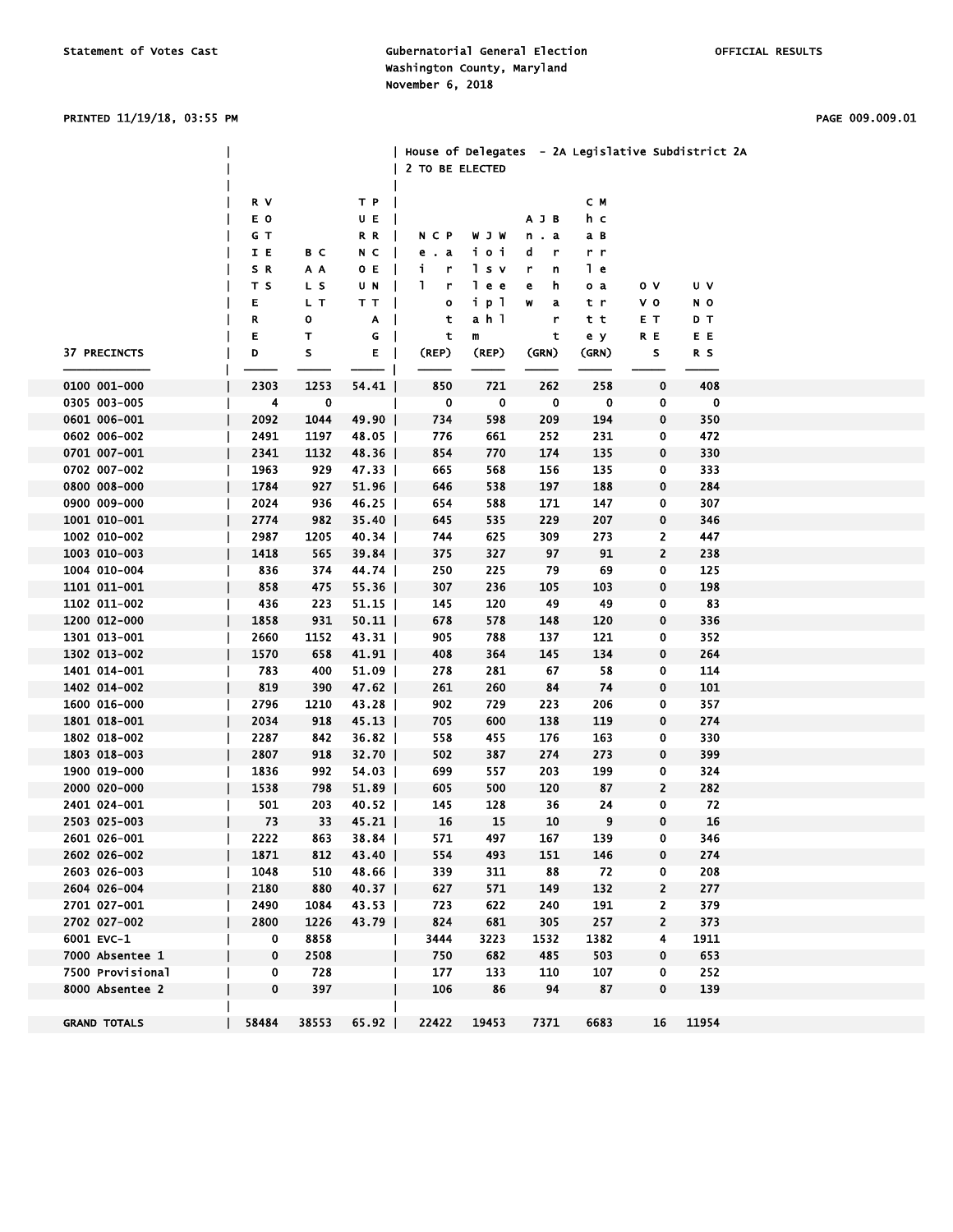# PRINTED 11/19/18, 03:55 PM PAGE 010.010.01

|                     |             |              |              |                   |                         |                |                         | House of Delegates - 2B Legislative Subdistrict 2B |
|---------------------|-------------|--------------|--------------|-------------------|-------------------------|----------------|-------------------------|----------------------------------------------------|
|                     |             |              |              |                   | PES                     |                |                         |                                                    |
|                     | R V         |              | T P          | PDC               | $e$ . $r$               |                |                         |                                                    |
|                     | E O         |              | UE           | a . o             | t                       |                |                         |                                                    |
|                     | G T         |              | R R          | r<br>u            | e P                     |                |                         |                                                    |
|                     | I E         | B C          | N C          | $\mathbf{I}$<br>d | r e                     |                |                         |                                                    |
|                     | SR          | A A          | O E          | e                 |                         |                |                         |                                                    |
|                     | T S         | L S          | U N          | r                 | r<br>j.                 | $\mathsf{o}$ v | U V                     |                                                    |
|                     |             | L T          |              |                   |                         |                | N O                     |                                                    |
|                     | Е           |              | T T          | m                 | n<br>i.                 | VO.            |                         |                                                    |
|                     | R           | o            | A            | a                 |                         | E T            | D T                     |                                                    |
|                     | Е           | T            | $\mathsf{G}$ | n                 | $\blacksquare$          | R E            | E E                     |                                                    |
| <b>19 PRECINCTS</b> | D           | $\mathbf{s}$ | E            | (REP)             | (DEM)                   | s              | R S                     |                                                    |
| 0301 003-001        | 810         | 217          | $26.79$      | 100               | 107                     | 1              | 5                       |                                                    |
| 0302 003-002        | 1098        | 418          | 38.07        | 216               | 187                     | 0              | 12                      |                                                    |
| 0303 003-003        | 1581        | 477          | $30.17$      | 279               | 190                     | 0              | 8                       |                                                    |
|                     |             |              |              |                   |                         |                |                         |                                                    |
| 0304 003-004        | 1330        | 318          | $23.91$      | 134               | 181                     | 0              | 3                       |                                                    |
| 1005 010-005        | 33          | 9            | $27.27$      | $6\overline{6}$   | $\overline{\mathbf{3}}$ | 0              | $\mathbf 0$             |                                                    |
| 1701 017-001        | 4128        | 1005         | $24.35$      | 563               | 422                     | 0              | 18                      |                                                    |
| 1804 018-004        | 438         | 99           | $22.60$      | 47                | 48                      | 0              | $\overline{4}$          |                                                    |
| 2101 021-001        | 2362        | 929          | $39.33$      | 571               | 346                     | 1              | 11                      |                                                    |
| 2102 021-002        | 1944        | 777          | $39.97$      | 439               | 323                     | 0              | 13                      |                                                    |
| 2103 021-003        | 1103        | 472          | 42.79        | 302               | 152                     | 0              | 15                      |                                                    |
| 2201 022-001        | 1985        | 435          | $21.91$      | 190               | 235                     | 0              | 10                      |                                                    |
| 2202 022-002        | 1878        | 663          | $35.30$      | 325               | 317                     | 0              | 19                      |                                                    |
| 2501 025-001        | 950         | 191          | $20.11$      | - 46              | 141                     | 0              | $\overline{\mathbf{3}}$ |                                                    |
| 2502 025-002        | 2490        | 709          | $28.47$      | 376               | 313                     | 2              | 16                      |                                                    |
| 2504 025-004        | 2081        | 734          | $35.27$      | 403               | 316                     | 0              | 14                      |                                                    |
| 6001 EVC-1          | $\mathbf 0$ | 8858         |              | 1090              | 1134                    | 0              | 39                      |                                                    |
| 7000 Absentee 1     | $\mathbf 0$ | 2508         |              | 264               | 396                     | 0              | 21                      |                                                    |
| 7500 Provisional    | 0           | 728          |              | 72                | 156                     | 0              | 43                      |                                                    |
| 8000 Absentee 2     | $\mathbf 0$ | 397          |              | 34                | 61                      | $\pmb{0}$      | 4                       |                                                    |
|                     |             |              |              |                   |                         |                |                         |                                                    |
| <b>GRAND TOTALS</b> | 24211       | 19944        | 82.38        | 5457              | 5028                    | 4              | 258                     |                                                    |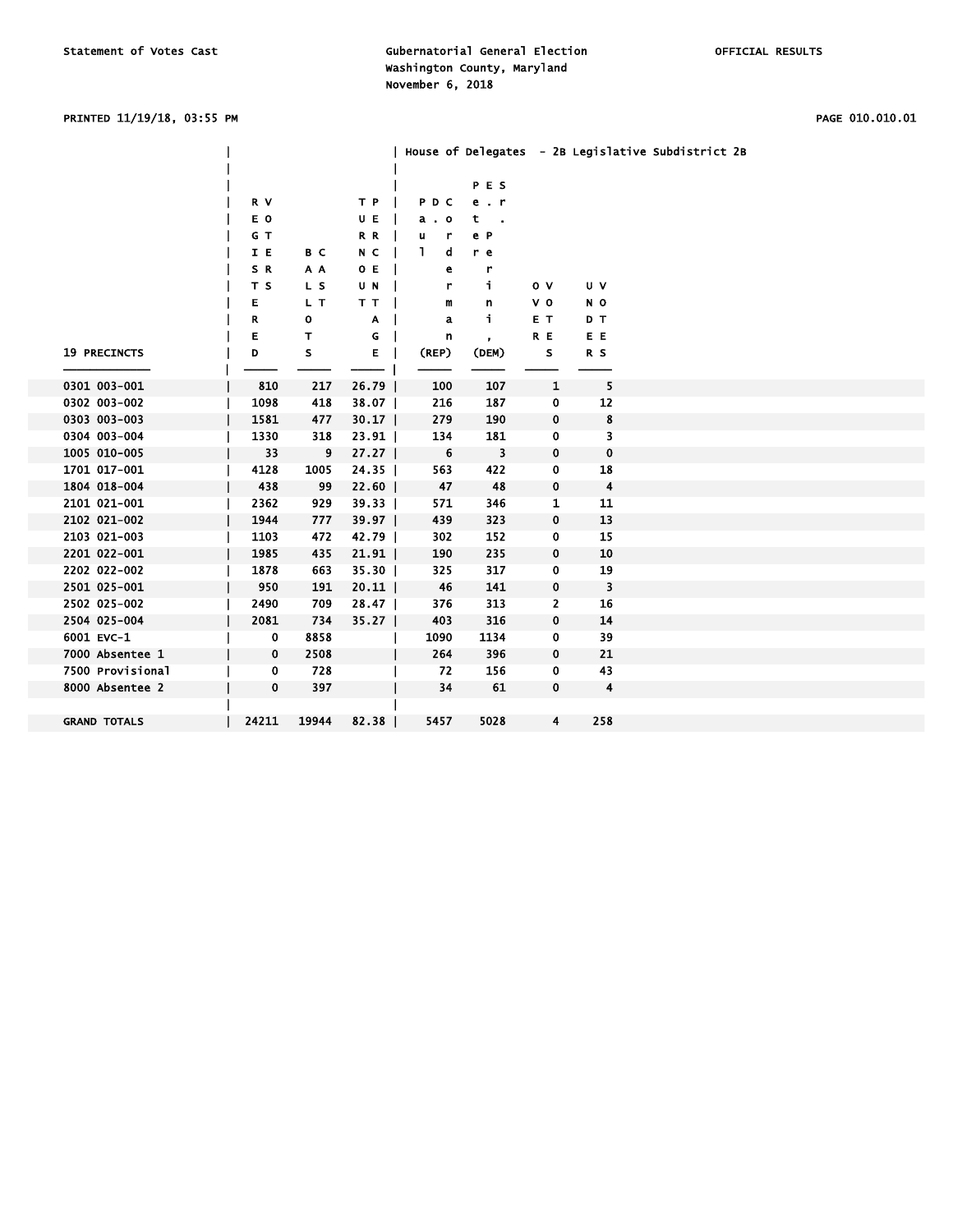|              |      |      |         | County Commissioner              |             |        |       |                |             |             |             |                |  |
|--------------|------|------|---------|----------------------------------|-------------|--------|-------|----------------|-------------|-------------|-------------|----------------|--|
|              |      |      |         | 5 TO BE ELECTED (more to follow) |             |        |       |                |             |             |             |                |  |
|              |      |      |         |                                  |             |        |       |                |             |             |             |                |  |
|              |      |      |         |                                  |             |        | C M   |                |             |             |             |                |  |
|              |      |      |         |                                  |             |        | o e   |                |             |             |             |                |  |
|              |      |      |         |                                  |             |        | r i   |                |             |             |             |                |  |
|              |      |      |         |                                  |             |        | t n   |                |             |             |             |                |  |
|              | R V  |      | ТP      |                                  |             |        | e     |                |             | DLB         |             | E P            |  |
|              | E O  |      | UE      |                                  |             |        | 1     |                |             | o. r        |             | 1 a            |  |
|              | G T  |      | R R     |                                  |             |        | s     | R W            |             | j.<br>n     | E F         | iu             |  |
|              | IE   | B C  | N C     |                                  |             | W K K  | c     | аa             |             | n<br>g      | d o         | z <sub>1</sub> |  |
|              | SR.  | ΑA   | O E     | TLB                              | JС          | а. е   | h     | n g            | B B         | a<br>h      | r           | a              |  |
|              | T S  | L S  | UN      | e. a                             | e 1         | У<br>e | m     | d n            | r e         | t           | r           | b              |  |
|              | Е    | L T  | тт      | k<br>r                           | fi          | f<br>n | i     | a e            | iа          | m           | e           | е              |  |
|              | R    | о    | Α       | r<br>е                           | fn          | e<br>е | d     | 1 <sub>r</sub> | a 1         | a           | s           | t              |  |
|              | E    | т    | G       | У<br>r                           | e           | r      | t     | L              | n 1         | n           | t           | h              |  |
| 57 PRECINCTS | D    | s    | Е       | (REP)                            | (REP)       | (REP)  | (REP) | (REP)          | (DEM)       | (DEM)       | (DEM)       | (DEM)          |  |
| 0100 001-000 | 2303 | 1253 | 54.41   | 666                              | 759         | 659    | 671   | 602            | 349         | 383         | 318         | 419            |  |
| 0200 002-000 | 3094 | 1255 | 40.56   | 678                              | 821         | 622    | 628   | 677            | 274         | 366         | 276         | 344            |  |
| 0301 003-001 | 810  | 217  | $26.79$ | 92                               | 88          | 73     | 69    | 77             | 93          | 106         | 90          | 103            |  |
| 0302 003-002 | 1098 | 418  | 38.07   | 172                              | 194         | 162    | 155   | 158            | 175         | 194         | 182         | 191            |  |
| 0303 003-003 | 1581 | 477  | $30.17$ | 218                              | 241         | 204    | 200   | 205            | 162         | 210         | 173         | 207            |  |
| 0304 003-004 | 1330 | 318  | 23.91   | 124                              | 114         | 99     | 85    | 99             | 141         | 168         | 137         | 158            |  |
| 0305 003-005 | 4    | 0    |         | 0                                | $\mathbf 0$ | 0      | 0     | 0              | $\mathbf 0$ | $\mathbf 0$ | $\mathbf 0$ | 0              |  |
| 0400 004-000 | 2210 | 1099 | 49.73   | 670                              | 769         | 666    | 545   | 687            | 142         | 191         | 159         | 188            |  |
| 0500 005-000 | 2245 | 1045 | 46.55   | 658                              | 742         | 830    | 516   | 601            | 98          | 175         | 114         | 150            |  |
| 0601 006-001 | 2092 | 1044 | 49.90   | 572                              | 645         | 567    | 524   | 546            | 249         | 319         | 260         | 296            |  |
| 0602 006-002 | 2491 | 1197 | $48.05$ | 627                              | 699         | 580    | 529   | 565            | 351         | 454         | 317         | 414            |  |
| 0701 007-001 | 2341 | 1132 | 48.36   | 660                              | 731         | 643    | 627   | 658            | 205         | 265         | 272         | 273            |  |
| 0702 007-002 | 1963 | 929  | 47.33   | 472                              | 580         | 486    | 476   | 523            | 232         | 266         | 261         | 278            |  |
| 0800 008-000 | 1784 | 927  | 51.96   | 524                              | 564         | 494    | 470   | 495            | 231         | 333         | 228         | 297            |  |
| 0900 009-000 | 2024 | 936  | $46.25$ | 480                              | 536         | 464    | 472   | 501            | 200         | 246         | 254         | 261            |  |
| 1001 010-001 | 2774 | 982  | 35.40   | 480                              | 550         | 459    | 453   | 446            | 270         | 340         | 313         | 344            |  |
| 1002 010-002 | 2987 | 1205 | 40.34   | 585                              | 630         | 547    | 554   | 551            | 404         | 464         | 429         | 465            |  |
| 1003 010-003 | 1418 | 565  | 39.84   | 283                              | 314         | 274    | 276   | 281            | 141         | 181         | 181         | 183            |  |
| 1004 010-004 | 836  | 374  | 44.74   | 201                              | 221         | 181    | 174   | 186            | 85          | 126         | 110         | 131            |  |
| 1005 010-005 | 33   | 9    | 27.27   | 3                                | 5           | 5      | 3     | 3              | 2           | 5           | 5           | 5              |  |
| 1101 011-001 | 858  | 475  | 55.36   | 252                              | 266         | 239    | 207   | 214            | 117         | 202         | 109         | 154            |  |
| 1102 011-002 | 436  | 223  | 51.15   | 105                              | 135         | 108    | 107   | 111            | 60          | 87          | 51          | 67             |  |
| 1200 012-000 | 1858 | 931  | $50.11$ | 509                              | 625         | 480    | 497   | 498            | 196         | 219         | 181         | 243            |  |
| 1301 013-001 | 2660 | 1152 | 43.31   | 734                              | 808         | 696    | 669   | 754            | 172         | 230         | 199         | 228            |  |
| 1302 013-002 | 1570 | 658  | 41.91   | 331                              | 353         | 303    | 294   | 340            | 176         | 216         | 188         | 216            |  |
| 1401 014-001 | 783  | 400  | 51.09   | 212                              | 254         | 214    | 195   | 210            | 91          | 117         | 94          | 112            |  |
| 1402 014-002 | 819  | 390  | 47.62   | 217                              | 224         | 225    | 214   | 229            | 101         | 115         | 122         | 136            |  |
| 1500 015-000 | 1395 | 689  | 49.39   | 454                              | 468         | 472    | 358   | 442            | 103         | 105         | 104         | 111            |  |
| 1600 016-000 | 2796 | 1210 | $43.28$ | 674                              | 705         | 622    | 642   | 633            | 267         | 343         | 350         | 344            |  |
| 1701 017-001 | 4128 | 1005 | $24.35$ | 398                              | 449         | 381    | 371   | 406            | 390         | 439         | 410         | 463            |  |
| 1801 018-001 | 2034 | 918  | 45.13   | 502                              | 561         | 484    | 475   | 493            | 178         | 228         | 252         | 235            |  |
| 1802 018-002 | 2287 | 842  | 36.82   | 436                              | 471         | 394    | 396   | 438            | 210         | 272         | 243         | 275            |  |
| 1803 018-003 | 2807 | 918  | $32.70$ | 389                              | 405         | 383    | 353   | 352            | 364         | 415         | 391         | 421            |  |
| 1804 018-004 | 438  | 99   | $22.60$ | 39                               | 41          | 35     | 32    | 35             | 43          | 52          | 43          | 48             |  |
| 1900 019-000 | 1836 | 992  | 54.03   | 556                              | 609         | 558    | 534   | 510            | 260         | 320         | 245         | 309            |  |
| 2000 020-000 | 1538 | 798  | 51.89   | 498                              | 557         | 450    | 421   | 451            | 120         | 187         | 150         | 171            |  |
| 2101 021-001 | 2362 | 929  | $39.33$ | 367                              | 427         | 326    | 389   | 378            | 310         | 392         | 360         | 412            |  |
| 2102 021-002 | 1944 | 777  | 39.97   | 337                              | 354         | 295    | 316   | 328            | 281         | 334         | 319         | 338            |  |
| 2103 021-003 | 1103 | 472  | 42.79   | 169                              | 183         | 154    | 186   | 187            | 177         | 211         | 203         | 221            |  |
| 2201 022-001 | 1985 | 435  | 21.91   | 144                              | 149         | 126    | 118   | 135            | 196         | 235         | 192         | 211            |  |
| 2202 022-002 | 1878 | 663  | $35.30$ | 242                              | 248         | 224    | 224   | 222            | 271         | 319         | 278         | 313            |  |
| 2300 023-000 | 3463 | 1401 | $40.46$ | 857                              | 971         | 846    | 801   | 908            | 181         | 245         | 201         | 278            |  |
| 2401 024-001 | 501  | 203  | $40.52$ | 122                              | 135         | 115    | 93    | 111            | 33          | 46          | 35          | 47             |  |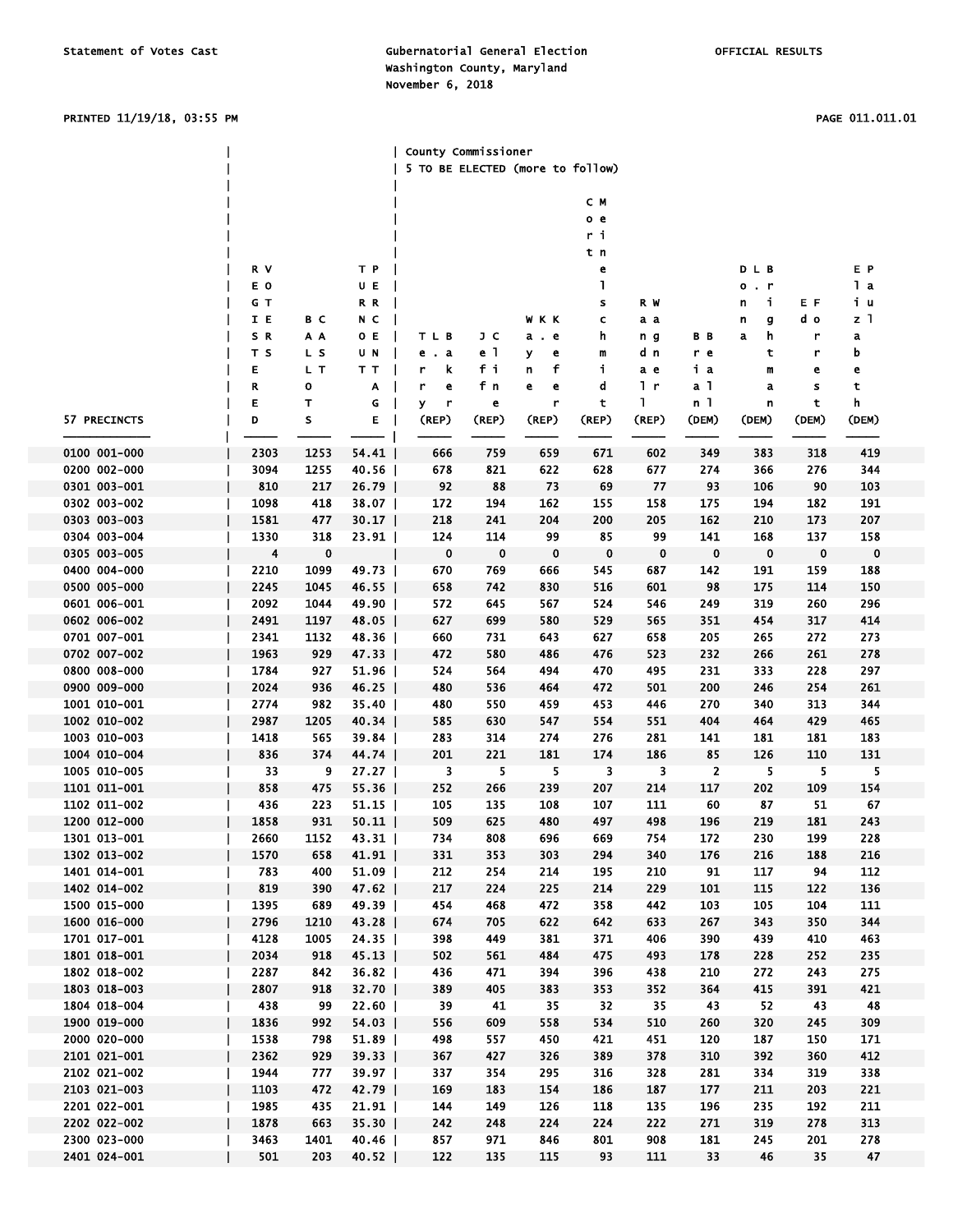| PRINTED 11/19/18, 03:55 PM |             |      |         |                                  |       |             |                |                |                |             |       | PAGE 011.011.02 |  |
|----------------------------|-------------|------|---------|----------------------------------|-------|-------------|----------------|----------------|----------------|-------------|-------|-----------------|--|
|                            |             |      |         | County Commissioner              |       |             |                |                |                |             |       |                 |  |
|                            |             |      |         | 5 TO BE ELECTED (more to follow) |       |             |                |                |                |             |       |                 |  |
|                            |             |      |         |                                  |       |             |                |                |                |             |       |                 |  |
|                            |             |      |         |                                  |       |             | C M            |                |                |             |       |                 |  |
|                            |             |      |         |                                  |       |             | o <sub>e</sub> |                |                |             |       |                 |  |
|                            |             |      |         |                                  |       |             | r i            |                |                |             |       |                 |  |
|                            |             |      |         |                                  |       |             | t n            |                |                |             |       |                 |  |
|                            | R V         |      | T P     |                                  |       |             | e              |                |                | DLB         |       | E P             |  |
|                            | E O         |      | U E     |                                  |       |             | $\mathbf{1}$   |                |                | 0. r        |       | 1a              |  |
|                            | G T         |      | R R     |                                  |       |             | s              | R W            |                | j.<br>n     | E F   | iu              |  |
|                            | I E         | B C  | N C     |                                  |       | W K K       | c              | a a            |                | n<br>g      | d o   | z <sub>1</sub>  |  |
|                            | SR          | A A  | 0E      | TLB                              | JС    | а. е        | h              | n g            | B B            | h<br>a      | r     | a               |  |
|                            | T S         | L S  | U N     | e . a                            | e 1   | У<br>e      | m              | d n            | r e            | t           | r     | b               |  |
|                            | E           | L T  | T T     | k<br>r                           | fi    | f<br>n      | i.             | a e            | iа             | m           | e     | е               |  |
|                            | R           | o    | Α       | r<br>e                           | fn    | e<br>e      | d              | 1 <sub>r</sub> | a <sub>1</sub> | a           | s     | t               |  |
|                            | Е           | T    | G       | r<br>v                           | e     | r           | t              | L              | n 1            | $\mathbf n$ | t     | h               |  |
| 57 PRECINCTS               | D           | s    | Е       | (REP)                            | (REP) | $($ REP $)$ | (REP)          | (REP)          | (DEM)          | (DEM)       | (DEM) | (DEM)           |  |
|                            |             |      |         |                                  |       |             |                |                |                |             |       |                 |  |
| 2501 025-001               | 950         | 191  | 20.11   | 36                               | 28    | 25          | 26             | 24             | 117            | 132         | 107   | 123             |  |
| 2502 025-002               | 2490        | 709  | $28.47$ | 304                              | 310   | 278         | 241            | 256            | 275            | 337         | 292   | 313             |  |
| 2503 025-003               | 73          | 33   | $45.21$ | 9                                | 13    | 9           | 10             | 12             | 8              | 18          | 11    | 17              |  |
| 2504 025-004               | 2081        | 734  | $35.27$ | 328                              | 332   | 279         | 261            | 301            | 279            | 318         | 285   | 333             |  |
| 2601 026-001               | 2222        | 863  | $38.84$ | 469                              | 526   | 431         | 428            | 454            | 214            | 255         | 228   | 254             |  |
| 2602 026-002               | 1871        | 812  | 43.40   | 425                              | 481   | 412         | 383            | 408            | 214            | 267         | 237   | 303             |  |
| 2603 026-003               | 1048        | 510  | 48.66   | 258                              | 306   | 252         | 251            | 241            | 120            | 154         | 142   | 173             |  |
| 2604 026-004               | 2180        | 880  | $40.37$ | 489                              | 554   | 435         | 463            | 473            | 178            | 233         | 188   | 243             |  |
| 2701 027-001               | 2490        | 1084 | $43.53$ | 455                              | 545   | 455         | 563            | 566            | 253            | 348         | 357   | 363             |  |
| 2702 027-002               | 2800        | 1226 | 43.79   | 585                              | 635   | 561         | 605            | 659            | 376            | 428         | 393   | 427             |  |
| 6001 EVC-1                 | $\mathbf 0$ | 8858 |         | 3639                             | 4359  | 3633        | 3819           | 4092           | 3022           | 3838        | 3395  | 3847            |  |
| 7000 Absentee 1            | 0           | 2508 |         | 953                              | 1031  | 849         | 781            | 884            | 1044           | 1295        | 1129  | 1235            |  |
| 7500 Provisional           | $\bf{0}$    | 728  |         | 241                              | 266   | 224         | 200            | 220            | 308            | 350         | 309   | 344             |  |
| 8000 Absentee 2            | $\mathbf 0$ | 397  |         | 131                              | 119   | 117         | 109            | 109            | 176            | 205         | 172   | 199             |  |
|                            |             |      |         |                                  |       |             |                |                |                |             |       |                 |  |

GRAND TOTALS │ 95102 51495 54.15 │ 25031 28106 24105 23459 24945 14685 18299 16044 18234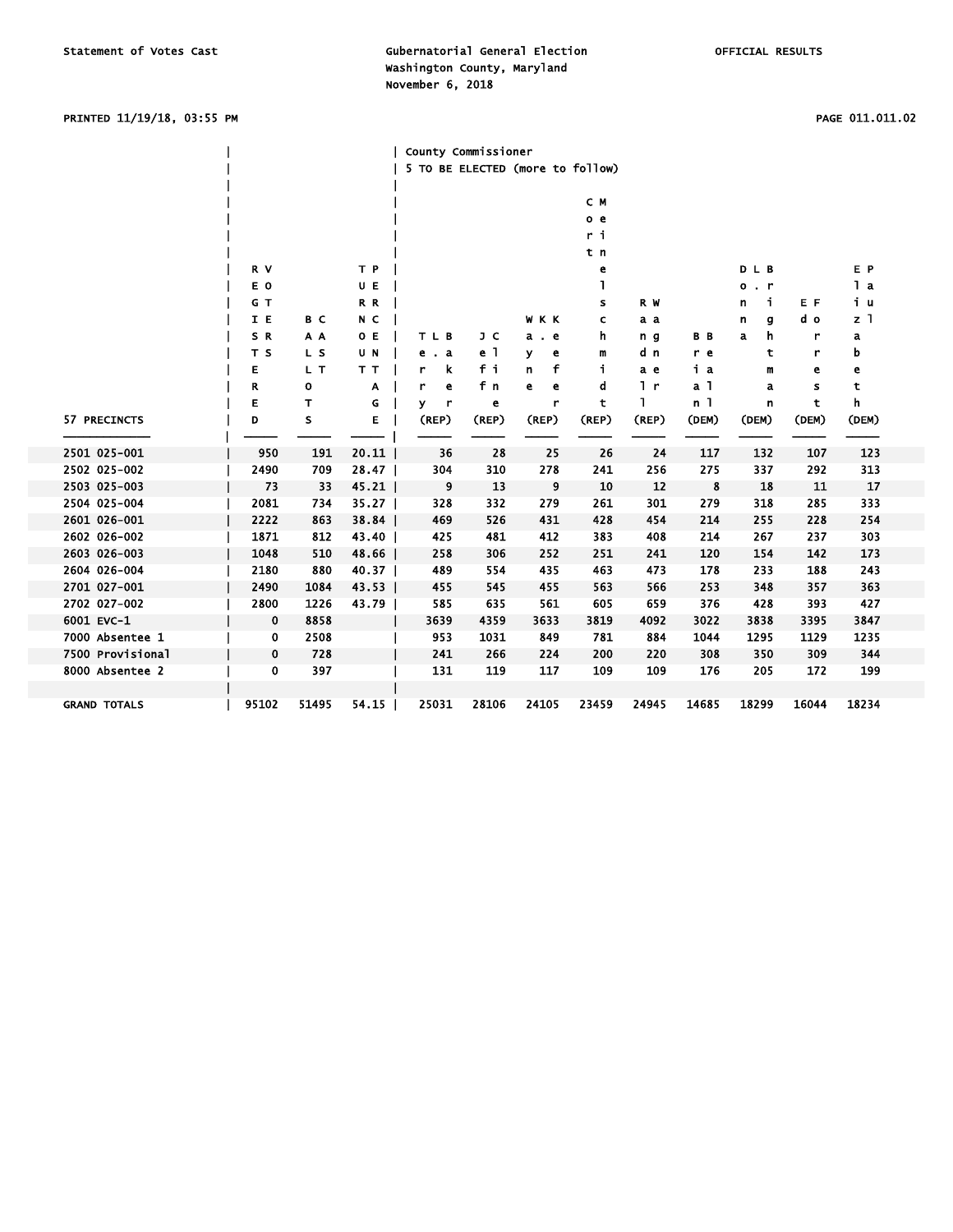### PRINTED 11/19/18, 03:55 PM PAGE 011.012.01

|              |      |      |                      | County Commissioner            |                |           |      |                 |       |                | Judge of the Circuit Court Judicial |  |
|--------------|------|------|----------------------|--------------------------------|----------------|-----------|------|-----------------|-------|----------------|-------------------------------------|--|
|              |      |      |                      | 5 TO BE ELECTED (continuation) |                |           |      | Circuit 4       |       |                |                                     |  |
|              | R V  |      | T P                  |                                |                |           |      | 2 TO BE ELECTED |       |                |                                     |  |
|              | E O  |      | UE                   | J F B                          | BМ             |           |      |                 |       |                |                                     |  |
|              | GТ   |      | R R                  | ora                            | iс             |           |      |                 |       |                |                                     |  |
|              | I E  | B C  | N C                  | har                            | 1 K            |           |      |                 | B W   |                |                                     |  |
|              | S R  | A A  | O E                  | nnr                            | l i            |           |      | мкв             | r i   |                |                                     |  |
|              | T S  | L S  | UN                   | k                              | n              | οv        | U V  | $a \cdot o$     | e 1   | o v            | U V                                 |  |
|              | E    | L T  | TТ<br>$\blacksquare$ | 1                              | $\mathbf{1}$   | v o       | N O  | r<br>У          | t s   | v o            | N O                                 |  |
|              | R    | О    | A                    | j.                             | e              | E T       | DT   | k.<br>e         | t o   | EТ             | D T                                 |  |
|              | E    |      |                      |                                |                |           |      |                 |       |                |                                     |  |
|              |      | т    | G                    | n                              | У              | R E       | E E  | r               | n     | R E            | ΕE                                  |  |
| 57 PRECINCTS | D    | s    | E                    | (UNF)                          | (UNF)          | s         | R S  | (JUD)           | (JUD) | s              | R S                                 |  |
| 0100 001-000 | 2303 | 1253 | 54.41                | 218                            | 206            | 20        | 985  | 727             | 638   | 0              | 1133                                |  |
| 0200 002-000 | 3094 | 1255 | 40.56                | 262                            | 321            | 10        | 987  | 769             | 664   | 0              | 1071                                |  |
| 0301 003-001 | 810  | 217  | $26.79$              | 42                             | 40             | 5         | 206  | 122             | 127   | 0              | 182                                 |  |
| 0302 003-002 | 1098 | 418  | 38.07                | 80                             | 71             | 5         | 350  | 233             | 233   | 0              | 368                                 |  |
| 0303 003-003 | 1581 | 477  | $30.17$              | 109                            | 71             | 0         | 381  | 252             | 255   | 0              | 444                                 |  |
| 0304 003-004 | 1330 | 318  | 23.91                | 48                             | 48             | 15        | 354  | 157             | 191   | 0              | 287                                 |  |
| 0305 003-005 | 4    | 0    |                      | 0                              | $\mathbf 0$    | 0         | 0    | 0               | 0     | 0              | 0                                   |  |
| 0400 004-000 | 2210 | 1099 | 49.73                | 268                            | 220            | 10        | 971  | 732             | 510   | 0              | 953                                 |  |
| 0500 005-000 | 2245 | 1045 | $46.55$              | 114                            | 223            | 5         | 993  | 641             | 474   | 0              | 973                                 |  |
| 0601 006-001 | 2092 | 1044 | 49.90                | 226                            | 155            | 15        | 842  | 624             | 544   | 0              | 905                                 |  |
| 0602 006-002 | 2491 | 1197 | $48.05$              | 209                            | 171            | 0         | 1067 | 664             | 556   | 0              | 1168                                |  |
| 0701 007-001 | 2341 | 1132 |                      | 236                            | 206            | 25        | 848  | 675             | 602   | 2              | 976                                 |  |
|              |      |      | 48.36                |                                |                |           |      |                 |       |                |                                     |  |
| 0702 007-002 | 1963 | 929  | 47.33                | 166                            | 172            | 0         | 730  | 538             | 489   | 4              | 820                                 |  |
| 0800 008-000 | 1784 | 927  | 51.96                | 141                            | 109            | 0         | 747  | 550             | 462   | 0              | 837                                 |  |
| 0900 009-000 | 2024 | 936  | $46.25$              | 238                            | 197            | 15        | 807  | 552             | 527   | 0              | 784                                 |  |
| 1001 010-001 | 2774 | 982  | 35.40                | 201                            | 187            | 15        | 846  | 575             | 555   | 0              | 828                                 |  |
| 1002 010-002 | 2987 | 1205 | $40.34$              | 218                            | 203            | 30        | 938  | 715             | 719   | $\overline{2}$ | 962                                 |  |
| 1003 010-003 | 1418 | 565  | 39.84 I              | 128                            | 102            | 15        | 465  | 323             | 341   | 0              | 464                                 |  |
| 1004 010-004 | 836  | 374  | 44.74                | 91                             | 73             | 10        | 280  | 247             | 238   | 0              | 260                                 |  |
| 1005 010-005 | 33   | 9    | $27.27$              | $\overline{2}$                 | 3              | 0         | 4    | 8               | 9     | 0              | 1                                   |  |
| 1101 011-001 | 858  | 475  | 55.36                | 62                             | 48             | 5         | 499  | 288             | 235   | 0              | 422                                 |  |
| 1102 011-002 | 436  | 223  | 51.15                | 36                             | 28             | 10        | 210  | 109             | 105   | 0              | 231                                 |  |
| 1200 012-000 | 1858 | 931  | $50.11$              | 190                            | 217            | 15        | 782  | 538             | 499   | 0              | 822                                 |  |
| 1301 013-001 | 2660 | 1152 | 43.31                | 235                            | 235            | 5         | 787  | 676             | 628   | 0              | 993                                 |  |
| 1302 013-002 | 1570 | 658  | 41.91                | 130                            | 117            | 5         | 618  | 387             | 376   | 4              | 546                                 |  |
| 1401 014-001 | 783  | 400  | 51.09                | 99                             | 85             | 5         | 307  | 256             | 229   | 0              | 312                                 |  |
| 1402 014-002 | 819  | 390  | $47.62$              | 60                             | 48             | 5         | 253  | 242             | 211   | 0              | 324                                 |  |
| 1500 015-000 | 1395 | 689  | 49.39                | 141                            | 116            | 0         | 570  | 462             | 297   | 0              | 618                                 |  |
| 1600 016-000 | 2796 | 1210 | 43.28                | 316                            | 197            | 10        | 946  | 725             | 687   | 0              | 991                                 |  |
| 1701 017-001 | 4128 | 1005 | $24.35$              | 183                            | 214            | 10        | 904  | 586             | 591   | 0              | 818                                 |  |
| 1801 018-001 | 2034 | 918  | $45.13$              | 234                            | 173            | 15        | 757  | 578             | 524   | 0              | 728                                 |  |
| 1802 018-002 | 2287 | 842  | $36.82$              | 222                            | 148            | 0         | 701  | 507             | 523   | 0              | 650                                 |  |
| 1803 018-003 | 2807 | 918  | $32.70$              | 170                            | 154            | 0         | 791  | 491             | 516   | 0              | 816                                 |  |
| 1804 018-004 | 438  | 99   | $22.60$              | 16                             | 11             | 0         | 100  | 50              | 58    | 0              | 89                                  |  |
| 1900 019-000 | 1836 | 992  | 54.03                | 156                            | 126            | 0         | 777  | 599             | 511   | 0              | 872                                 |  |
| 2000 020-000 | 1538 | 798  | 51.89                | 164                            | 192            | 10        | 615  | 474             | 431   | 2              | 685                                 |  |
|              |      |      |                      |                                |                |           |      |                 |       |                |                                     |  |
| 2101 021-001 | 2362 | 929  | $39.33$              | 185                            | 199            | 10        | 879  | 469             | 579   | 0              | 791                                 |  |
| 2102 021-002 | 1944 | 777  | $39.97$              | 196                            | 183            | 0         | 600  | 440             | 457   | 0              | 650                                 |  |
| 2103 021-003 | 1103 | 472  | 42.79                | 122                            | 111            | 5         | 425  | 225             | 287   | 0              | 426                                 |  |
| 2201 022-001 | 1985 | 435  | 21.91                | 93                             | 73             | 0         | 501  | 213             | 245   | 0              | 407                                 |  |
| 2202 022-002 | 1878 | 663  | $35.30$              | 141                            | 123            | 0         | 706  | 320             | 370   | 0              | 627                                 |  |
| 2300 023-000 | 3463 | 1401 | $40.46$              | 308                            | 248            | 5         | 1132 | 863             | 701   | 0              | 1227                                |  |
| 2401 024-001 | 501  | 203  | $40.52$              | 40                             | 49             | 0         | 188  | 119             | 122   | 0              | 163                                 |  |
| 2501 025-001 | 950  | 191  | $20.11$              | 29                             | 28             | 0         | 280  | 106             | 104   | 0              | 171                                 |  |
| 2502 025-002 | 2490 | 709  | 28.47                | 118                            | 126            | 10        | 675  | 406             | 402   | 0              | 605                                 |  |
| 2503 025-003 | 73   | 33   | 45.21                | 3                              | $\overline{7}$ | 0         | 48   | 24              | 16    | 0              | 26                                  |  |
| 2504 025-004 | 2081 | 734  | $35.27$              | 151                            | 123            | $\pmb{0}$ | 673  | 421             | 400   | 0              | 643                                 |  |
| 2601 026-001 | 2222 | 863  | 38.84                | 162                            | 200            | 0         | 693  | 560             | 486   | 0              | 671                                 |  |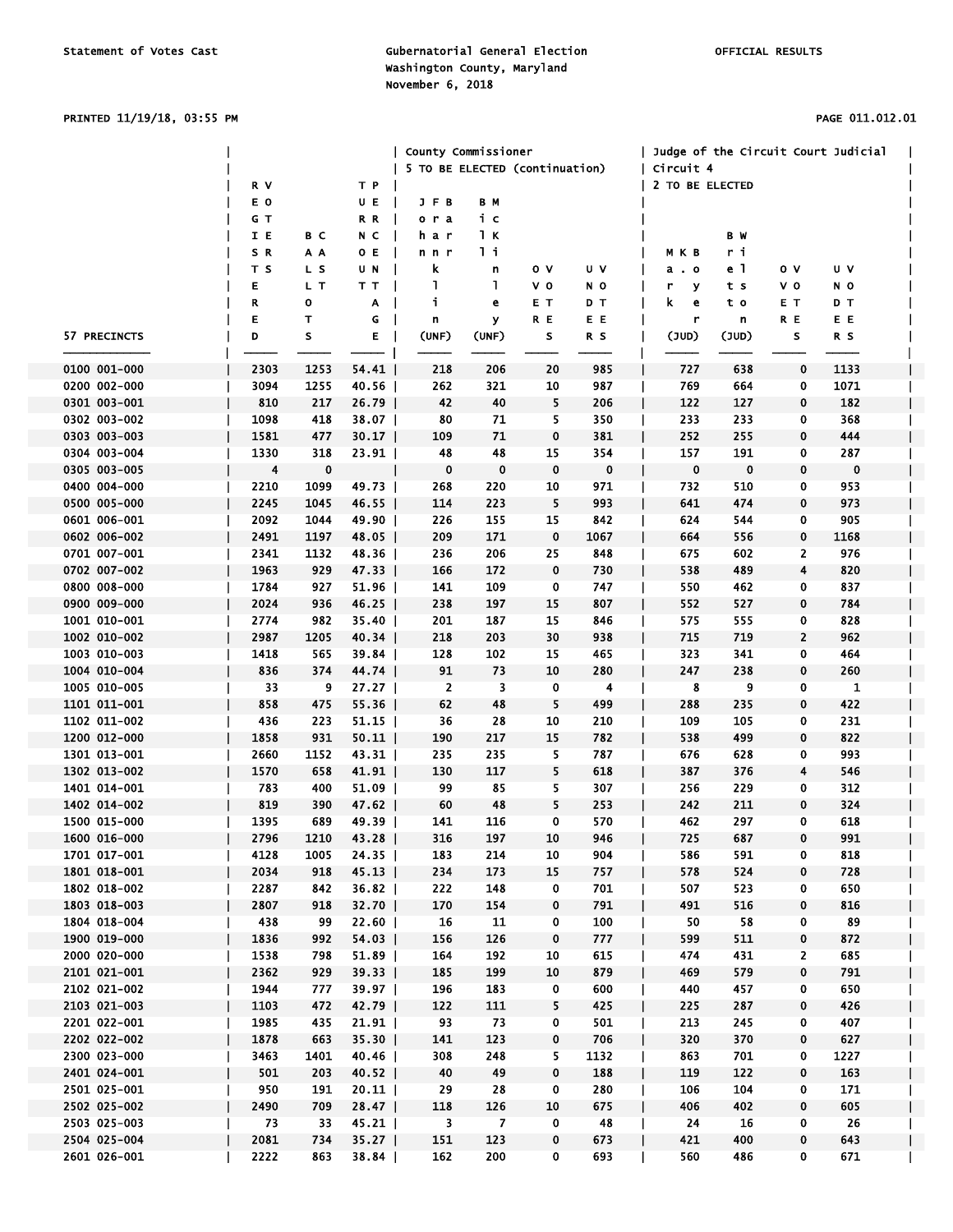# PRINTED 11/19/18, 03:55 PM PAGE 011.012.02

|                     |             |       |       | County Commissioner            |       |                |       |            |                 |                | Judge of the Circuit Court Judicial |  |
|---------------------|-------------|-------|-------|--------------------------------|-------|----------------|-------|------------|-----------------|----------------|-------------------------------------|--|
|                     |             |       |       | 5 TO BE ELECTED (continuation) |       |                |       | Circuit 4  |                 |                |                                     |  |
|                     | R V         |       | T P   |                                |       |                |       |            | 2 TO BE ELECTED |                |                                     |  |
|                     | E O         |       | UE    | J F B                          | B M   |                |       |            |                 |                |                                     |  |
|                     | G T         |       | R R   | ora                            | iс    |                |       |            |                 |                |                                     |  |
|                     | I E         | B C   | N C   | har                            | 1 K   |                |       |            | B W             |                |                                     |  |
|                     | SR          | A A   | O E   | n n r                          | li.   |                |       | <b>MKB</b> | ri              |                |                                     |  |
|                     | T S         | L S   | U N   | k                              | n     | 0 <sub>v</sub> | U V   | a . o      | e 1             | $\mathbf{o}$ v | U V                                 |  |
|                     | Е           | L T   | TТ    |                                |       | V <sub>O</sub> | N O   | У          | t s             | V <sub>0</sub> | N O                                 |  |
|                     | R           | 0     | A     |                                | е     | E T            | DT    | k.<br>e    | t o             | E T            | D T                                 |  |
|                     | Е           | т     | G     | n                              | ۷     | R E            | E E   | r          | n               | R E            | E E                                 |  |
| 57 PRECINCTS        | D           | s     | Е     | (UNF)                          | (UNF) | s              | R S   | (JUD)      | (JUD)           | s              | R <sub>S</sub>                      |  |
|                     |             |       |       |                                |       |                |       |            |                 |                |                                     |  |
| 2602 026-002        | 1871        | 812   | 43.40 | 154                            | 207   | 15             | 552   | 513        | 486             | 0              | 617                                 |  |
| 2603 026-003        | 1048        | 510   | 48.66 | 101                            | 123   | 10             | 416   | 306        | 267             | 0              | 439                                 |  |
| 2604 026-004        | 2180        | 880   | 40.37 | 190                            | 288   | 10             | 653   | 574        | 500             | 0              | 680                                 |  |
| 2701 027-001        | 2490        | 1084  | 43.53 | 319                            | 257   | 30             | 905   | 640        | 698             | 0              | 819                                 |  |
| 2702 027-002        | 2800        | 1226  | 43.79 | 294                            | 279   | 10             | 871   | 769        | 782             | 0              | 891                                 |  |
| 6001 EVC-1          | 0           | 8858  |       | 2015                           | 1891  | 45             | 6625  | 5219       | 5312            | 4              | 7101                                |  |
| 7000 Absentee 1     | $\mathbf 0$ | 2508  |       | 577                            | 463   | 25             | 2246  | 1458       | 1402            | 0              | 2137                                |  |
| 7500 Provisional    | 0           | 728   |       | 129                            | 131   | 0              | 917   | 378        | 354             | 0              | 721                                 |  |
| 8000 Absentee 2     | $\mathbf 0$ | 397   |       | 81                             | 68    | 15             | 481   | 222        | 220             | 0              | 352                                 |  |
|                     |             |       |       |                                |       |                |       |            |                 |                |                                     |  |
| <b>GRAND TOTALS</b> | 95102       | 51495 | 54.15 | 10819                          | 10064 | 480            | 42884 | 30317      | 28745           | 18             | 43497                               |  |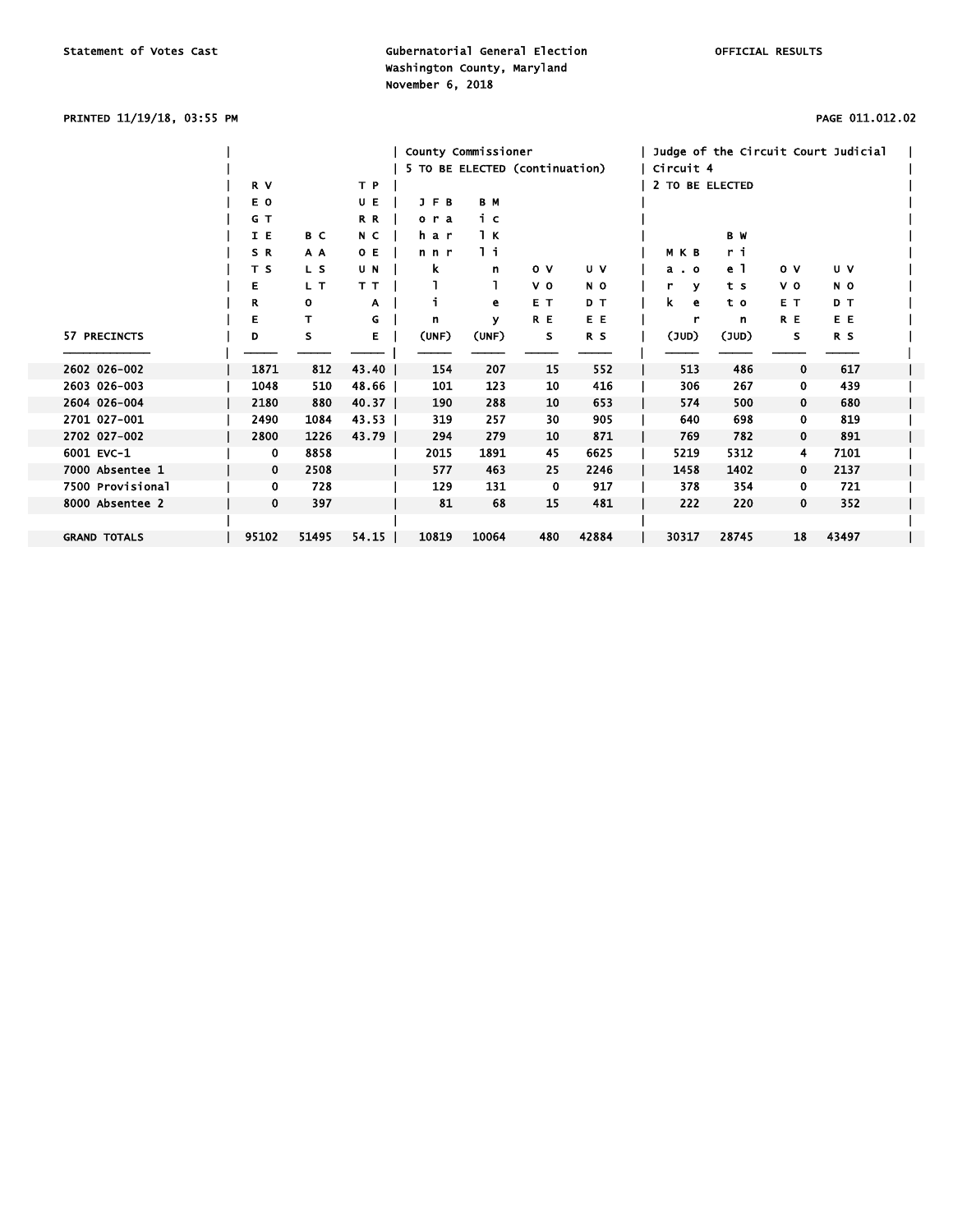### PRINTED 11/19/18, 03:55 PM PAGE 013.014.01

|                              |            |                  |                      | Judge Court of Appeals Appellate<br>Circuit 3 |                   |                |                | Judge Special Appeals At Large |                |                  |                   |  |
|------------------------------|------------|------------------|----------------------|-----------------------------------------------|-------------------|----------------|----------------|--------------------------------|----------------|------------------|-------------------|--|
|                              | R V        |                  | ТP                   | YJG                                           | <b>N J G</b>      |                |                | YDB                            | N D B          |                  |                   |  |
|                              | E O        |                  | UE                   | e o e                                         | $0$ $0$ $e$       |                |                | e o e                          | 00e            |                  |                   |  |
|                              | G T        |                  | R R                  | sst                                           | s t               |                |                | sna                            | n a            |                  |                   |  |
|                              | IE         | B C              | N C                  | e t                                           | e t               |                |                | a c                            | a c            |                  |                   |  |
|                              | SR         | A A              | O E                  | pу                                            | pу                |                |                | 1 h                            | 1 <sub>h</sub> |                  |                   |  |
|                              | T S        | L S              | U N                  | h.                                            | h.                | 0 <sub>V</sub> | U V            | d <sub>1</sub>                 | d <sub>1</sub> | οv               | υv                |  |
|                              | Е          | L T              | TТ                   |                                               |                   | v o            | N O            | e                              | e              | v o              | N O               |  |
|                              | R          | o                | Α                    | М                                             | M                 | EТ             | DT             | E y                            | E y            | EТ               | DТ                |  |
|                              | Е          | т                | G                    | $\blacksquare$                                | $\blacksquare$    | R E            | ΕE             | ٠                              | $\bullet$      | R E              | E E               |  |
| 57 PRECINCTS                 | D          | ${\sf s}$        | Е                    | (JUD)                                         | (JUD)             | s              | R <sub>S</sub> | (JUD)                          | (JUD)          | s                | R S               |  |
| 0100 001-000                 | 2303       | 1253             | 54.41                | 823                                           | 131               | 0              | 299            | 881                            | 118            | 0                | 254               |  |
| 0200 002-000                 | 3094       | 1255             | $40.56$              | 859                                           | 124               | 0              | 272            | 927                            | 116            | 1                | 211               |  |
| 0301 003-001                 | 810        | 217              | $26.79$              | 142                                           | 31                | 0              | 44             | 150                            | 20             | 0                | 47                |  |
| 0302 003-002                 | 1098       | 418              | 38.07                | 290                                           | 54                | 0              | 74             | 302                            | 50             | 0                | 66                |  |
| 0303 003-003                 | 1581       | 477              | $30.17$              | 321                                           | 56                | 0              | 100            | 334                            | 50             | $\bf{0}$         | 93                |  |
| 0304 003-004<br>0305 003-005 | 1330<br>4  | 318<br>$\pmb{0}$ | 23.91                | 201<br>0                                      | 59<br>$\mathbf 0$ | 0<br>0         | 58<br>0        | 207<br>0                       | 66<br>0        | 0<br>0           | 45<br>$\mathbf 0$ |  |
| 0400 004-000                 | 2210       | 1099             | 49.73                | 771                                           | 78                | 0              | 250            | 821                            | 79             | 0                | 199               |  |
| 0500 005-000                 | 2245       | 1045             | $46.55$              | 691                                           | 101               | 0              | 253            | 717                            | 102            | 0                | 226               |  |
| 0601 006-001                 | 2092       | 1044             | 49.90                | 695                                           | 96                | 0              | 253            | 725                            | 97             | 0                | 222               |  |
| 0602 006-002                 | 2491       | 1197             | $48.05$              | 757                                           | 107               | 1              | 332            | 781                            | 99             | $\mathbf 0$      | 317               |  |
| 0701 007-001                 | 2341       | 1132             | 48.36                | 769                                           | 72                | 0              | 291            | 805                            | 62             | 0                | 265               |  |
| 0702 007-002                 | 1963       | 929              | 47.33                | 624                                           | 73                | 0              | 232            | 640                            | 68             | 1                | 220               |  |
| 0800 008-000                 | 1784       | 927              | $51.96$              | 597                                           | 79                | 0              | 251            | 604                            | 81             | 0                | 242               |  |
| 0900 009-000                 | 2024       | 936              | $46.25$              | 643                                           | 60                | 0              | 233            | 696                            | 71             | $\mathbf{1}$     | 168               |  |
| 1001 010-001                 | 2774       | 982              | $35.40$              | 690                                           | 98                | 0              | 194            | 718                            | 89             | 0                | 175               |  |
| 1002 010-002                 | 2987       | 1205             | 40.34                | 850                                           | 125               | 1              | 229            | 858                            | 132            | 0                | 215               |  |
| 1003 010-003                 | 1418       | 565              | 39.84                | 374                                           | 54                | 0              | 137            | 396                            | 49             | 0                | 120               |  |
| 1004 010-004                 | 836        | 374              | 44.74                | 261                                           | 40                | 0              | 73             | 274                            | 38             | 0                | 62                |  |
| 1005 010-005                 | 33         | 9                | $27.27$              | $\overline{7}$                                | 1                 | 0              | 1              | 9                              | 0              | 0                | 0                 |  |
| 1101 011-001                 | 858        | 475              | $55.36$              | 313                                           | 50                | 1              | 111            | 325                            | 41             | 0                | 109               |  |
| 1102 011-002                 | 436        | 223              | $51.15$              | 121                                           | 30                | 0              | 72             | 134                            | 28             | 0                | 61                |  |
| 1200 012-000                 | 1858       | 931              | $50.11$              | 625                                           | 87                | 0              | 219            | 658                            | 99             | 0                | 174               |  |
| 1301 013-001                 | 2660       | 1152             | $43.31$              | 775                                           | 94                | 0              | 283            | 813                            | 90             | 1                | 248               |  |
| 1302 013-002                 | 1570       | 658              | 41.91                | 450                                           | 85                | 0              | 123            | 474                            | 77             | $\mathbf 0$      | 107               |  |
| 1401 014-001<br>1402 014-002 | 783<br>819 | 400<br>390       | $51.09$  <br>$47.62$ | 278<br>276                                    | 32<br>41          | 0<br>0         | 90<br>73       | 297<br>284                     | 32<br>37       | 0<br>$\mathbf 0$ | 71<br>69          |  |
| 1500 015-000                 | 1395       | 689              | 49.39                | 458                                           | 49                | 0              | 182            | 489                            | 44             | $\mathbf 0$      | 156               |  |
| 1600 016-000                 | 2796       | 1210             | 43.28                | 851                                           | 95                | 0              | 264            | 856                            | 100            | 0                | 254               |  |
| 1701 017-001                 | 4128       | 1005             | 24.35                | 684                                           | 147               | 0              | 174            | 726                            | 131            | 0                | 148               |  |
| 1801 018-001                 | 2034       | 918              | 45.13                | 652                                           | 57                | 0              | 209            | 715                            | 50             | 0                | 153               |  |
| 1802 018-002                 | 2287       | 842              | 36.82                | 601                                           | 75                | 0              | 166            | 638                            | 65             | 0                | 139               |  |
| 1803 018-003                 | 2807       | 918              | $32.70$              | 572                                           | 132               | 0              | 214            | 600                            | 115            | 0                | 203               |  |
| 1804 018-004                 | 438        | 99               | $22.60$              | 63                                            | 11                | 0              | 25             | 68                             | 10             | 0                | 21                |  |
| 1900 019-000                 | 1836       | 992              | 54.03                | 665                                           | 83                | 0              | 244            | 684                            | 87             | 0                | 221               |  |
| 2000 020-000                 | 1538       | 798              | 51.89                | 555                                           | 66                | 0              | 177            | 588                            | 53             | 0                | 157               |  |
| 2101 021-001                 | 2362       | 929              | $39.33$              | 652                                           | 100               | 0              | 177            | 682                            | 98             | 0                | 149               |  |
| 2102 021-002                 | 1944       | 777              | 39.97                | 535                                           | 90                | 0              | 152            | 576                            | 77             | 0                | 124               |  |
| 2103 021-003                 | 1103       | 472              | 42.79                | 300                                           | 42                | 0              | 130            | 335                            | 29             | $\pmb{0}$        | 108               |  |
| 2201 022-001                 | 1985       | 435              | 21.91                | 279                                           | 72                | 0              | 84             | 281                            | 74             | 0                | 80                |  |
| 2202 022-002                 | 1878       | 663              | $35.30$              | 423                                           | 105               | 0              | 135            | 426                            | 100            | $\mathbf{1}$     | 136               |  |
| 2300 023-000                 | 3463       | 1401             | $40.46$              | 948                                           | 104               | 0              | 349            | 993                            | 116            | 0                | 292               |  |
| 2401 024-001                 | 501        | 203              | $40.52$              | 141                                           | 21                | 0              | 41             | 145                            | 23             | 0                | 35                |  |
| 2501 025-001                 | 950        | 191              | $20.11$              | 123                                           | 40                | 0              | 28             | 124<br>499                     | 43             | 0                | 24                |  |
| 2502 025-002<br>2503 025-003 | 2490<br>73 | 709<br>33        | 28.47<br>$45.21$     | 489<br>25                                     | 121<br>2          | 0<br>0         | 99<br>6        | 24                             | 124<br>2       | 0<br>0           | 86<br>7           |  |
| 2504 025-004                 | 2081       | 734              | $35.27$              | 500                                           | 97                | 0              | 137            | 506                            | 105            | 0                | 123               |  |
|                              |            |                  |                      |                                               |                   |                |                |                                |                |                  |                   |  |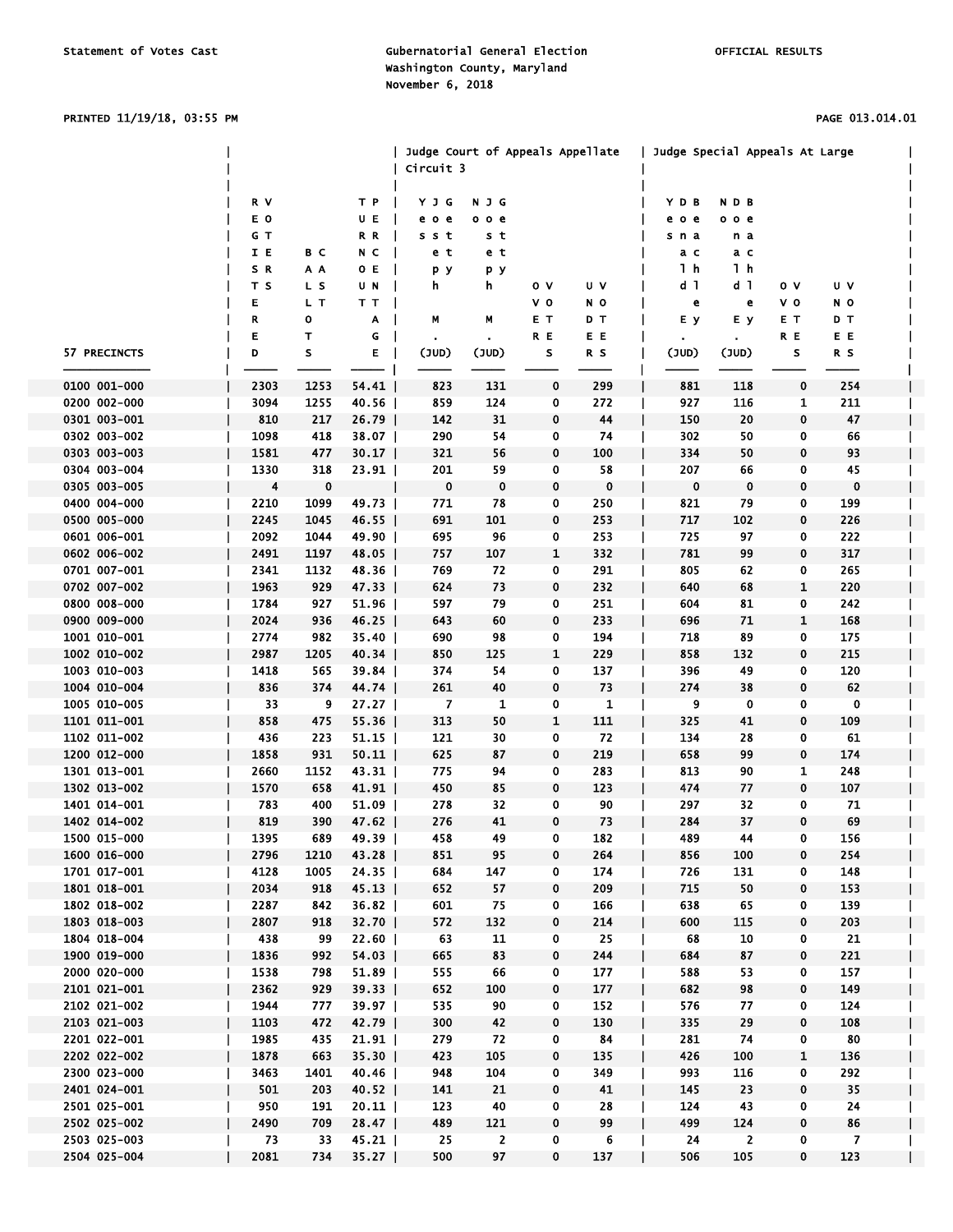# PRINTED 11/19/18, 03:55 PM PAGE 013.014.02

|                     |             |       |         | Judge Court of Appeals Appellate |                |                |       |       | Judge Special Appeals At Large |                |      |  |
|---------------------|-------------|-------|---------|----------------------------------|----------------|----------------|-------|-------|--------------------------------|----------------|------|--|
|                     |             |       |         | Circuit 3                        |                |                |       |       |                                |                |      |  |
|                     |             |       |         |                                  |                |                |       |       |                                |                |      |  |
|                     | R V         |       | T P     | YJG                              | N J G          |                |       | YDB   | NDB                            |                |      |  |
|                     | E O         |       | U E     | e<br>e o                         | ooe            |                |       | e o e | 00e                            |                |      |  |
|                     | G T         |       | R R     | sst                              | st             |                |       | sna   | n a                            |                |      |  |
|                     | I E         | B C   | N C     | e t                              | e t            |                |       | a c   | a c                            |                |      |  |
|                     | SR          | A A   | O E     | pу                               | pу             |                |       | 1h    | 1 h                            |                |      |  |
|                     | T S         | L S   | U N     | h                                | h              | 0 <sub>v</sub> | U V   | d 1   | d 1                            | 0 <sub>v</sub> | U V  |  |
|                     | Е           | L T   | TТ      |                                  |                | V <sub>0</sub> | N O   | e     | e                              | V <sub>0</sub> | N O  |  |
|                     |             |       |         |                                  |                | E T            | D T   |       |                                | E T            | D T  |  |
|                     | R           | 0     | A       | М                                | М              |                |       | E y   | E y                            |                |      |  |
|                     | Е           | т     | G       |                                  | $\blacksquare$ | R E            | E E   |       |                                | R E            | E E  |  |
| 57 PRECINCTS        | D           | s     | Е       | (JUD)                            | (JUD)          | s              | R S   | (JUD) | (JUD)                          | s              | R S  |  |
|                     |             |       |         |                                  |                |                |       |       |                                |                |      |  |
| 2601 026-001        | 2222        | 863   | 38.84   | 648                              | 70             | 0              | 145   | 663   | 82                             | $\mathbf 0$    | 118  |  |
| 2602 026-002        | 1871        | 812   | 43.40   | 611                              | 67             | 0              | 134   | 632   | 68                             | 0              | 112  |  |
| 2603 026-003        | 1048        | 510   | 48.66   | 355                              | 35             | 0              | 120   | 384   | 32                             | 0              | 94   |  |
| 2604 026-004        | 2180        | 880   | 40.37   | 633                              | 58             | 0              | 189   | 679   | 47                             | $\mathbf 0$    | 154  |  |
| 2701 027-001        | 2490        | 1084  | $43.53$ | 791                              | 79             | 0              | 214   | 861   | 63                             | $\mathbf{0}$   | 160  |  |
| 2702 027-002        | 2800        | 1226  | 43.79   | 866                              | 128            | 1              | 231   | 927   | 121                            | 0              | 178  |  |
| 6001 EVC-1          | $\mathbf 0$ | 8858  |         | 5903                             | 904            | 0              | 2051  | 6385  | 823                            | 3              | 1647 |  |
| 7000 Absentee 1     | 0           | 2508  |         | 1594                             | 328            | 0              | 586   | 1781  | 252                            | 0              | 475  |  |
| 7500 Provisional    | 0           | 728   |         | 438                              | 119            | 0              | 171   | 464   | 119                            | 0              | 145  |  |
| 8000 Absentee 2     | 0           | 397   |         | 218                              | 76             | 0              | 103   | 242   | 51                             | 0              | 104  |  |
|                     |             |       |         |                                  |                |                |       |       |                                |                |      |  |
| <b>GRAND TOTALS</b> | 95102       | 51495 | 54.15   | 34776                            | 5231           | 4              | 11484 | 36803 | 4895                           | 8              | 9789 |  |
|                     |             |       |         |                                  |                |                |       |       |                                |                |      |  |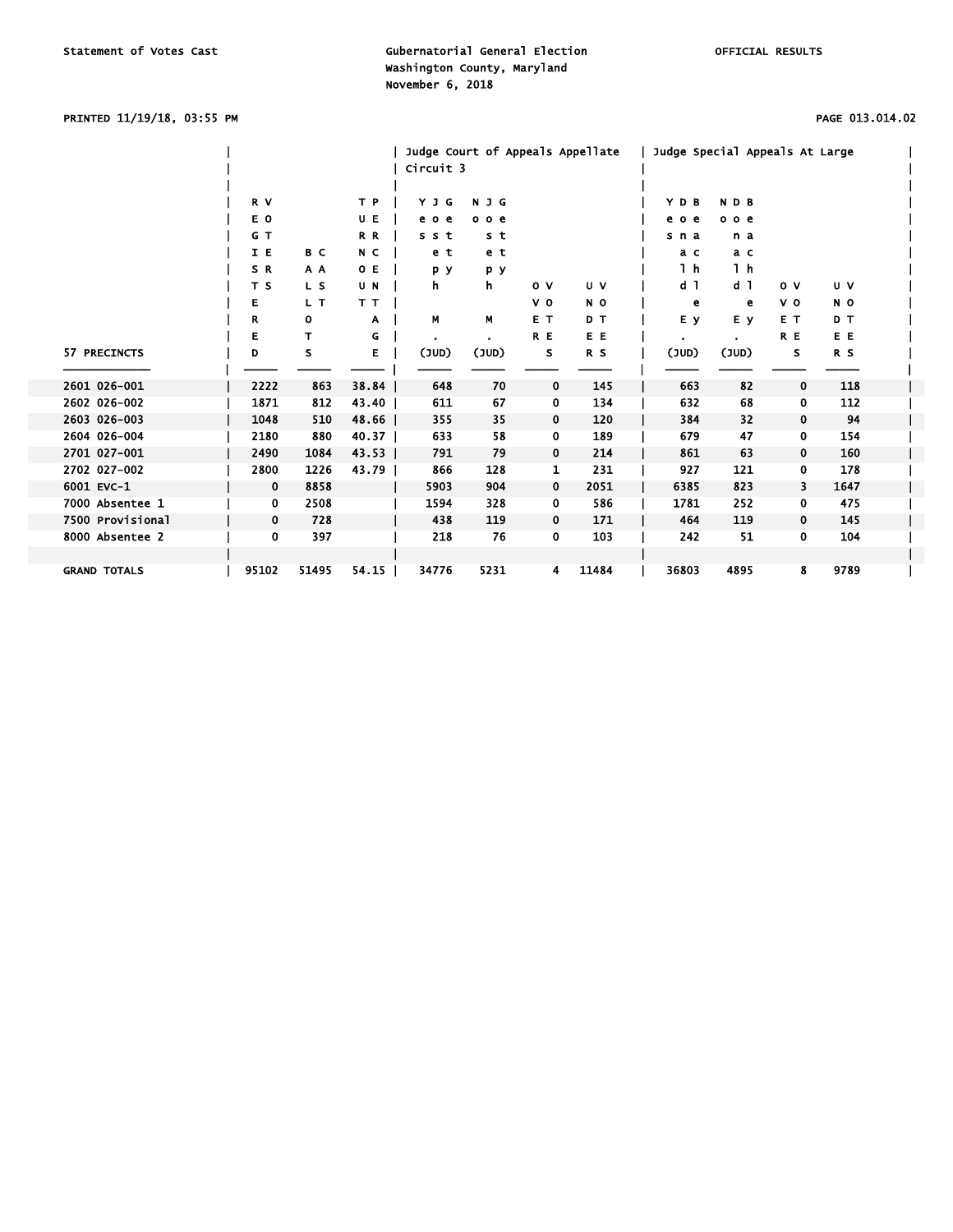### PRINTED 11/19/18, 03:55 PM PAGE 015.016.01

|                              |             |            |                  | Judge Special Appeals At Large |                         |        |            | Treasurer   |             |             |  |
|------------------------------|-------------|------------|------------------|--------------------------------|-------------------------|--------|------------|-------------|-------------|-------------|--|
|                              |             |            |                  |                                |                         |        |            |             |             |             |  |
|                              |             |            |                  | YMF                            | <b>NMF</b>              |        |            |             |             |             |  |
|                              | R V         |            | T P              | e a a                          | o a a                   |        |            |             |             |             |  |
|                              | E O<br>G T  |            | UE<br>R R        | std<br>t e                     | t d                     |        |            | <b>TLH</b>  |             |             |  |
|                              |             | вс         | N C              | h r                            | t e<br>h r              |        |            | $0$ . $e$   |             |             |  |
|                              | I E<br>S R  |            | O E              |                                |                         |        |            | d<br>r      |             |             |  |
|                              | T S         | A A<br>L S | U N              | e<br>W                         | e<br>W                  | 0 V    | υv         | d<br>s      | οv          | U V         |  |
|                              | E           | L T        | T T              |                                |                         | v o    | N O        | h           | v o         | NO.         |  |
|                              | R           | о          | A                | J                              | J                       | EТ     | DТ         | е           | EТ          | DТ          |  |
|                              | E           | т          | G                |                                |                         | R E    | E E        | У           | R E         | E E         |  |
| 57 PRECINCTS                 | D           | s          | E                | (JUD)                          | (JUD)                   | s      | R S        | (DEM)       | S           | R S         |  |
|                              |             |            |                  |                                |                         |        |            |             |             |             |  |
| 0100 001-000                 | 2303        | 1253       | 54.41            | 804                            | 134                     | 0      | 315        | 854         | 0           | 373         |  |
| 0200 002-000                 | 3094        | 1255       | $40.56$          | 849                            | 115                     | 0      | 291        | 907         | 0           | 327         |  |
| 0301 003-001                 | 810         | 217        | $26.79$          | 131                            | 34                      | 0      | 52         | 159         | 0           | 56          |  |
| 0302 003-002                 | 1098        | 418        | 38.07            | 273                            | 60                      | 0      | 85         | 320         | 0           | 91          |  |
| 0303 003-003                 | 1581        | 477        | $30.17$          | 318                            | 48                      | 0      | 111        | 366         | 0           | 106         |  |
| 0304 003-004                 | 1330        | 318        | 23.91            | 188                            | 64                      | 0      | 66         | 250         | 0           | 66          |  |
| 0305 003-005                 | 4           | $\pmb{0}$  |                  | 0                              | 0                       | 0      | 0          | $\mathbf 0$ | 0           | $\mathbf 0$ |  |
| 0400 004-000                 | 2210        | 1099       | 49.73            | 730                            | 88                      | 0      | 281        | 744         | 0           | 335         |  |
| 0500 005-000                 | 2245        | 1045       | $46.55$          | 652                            | 103                     | 0      | 290        | 614         | 0           | 408         |  |
| 0601 006-001                 | 2092        | 1044       | 49.90            | 669                            | 103                     | 0      | 272        | 694         | 1           | 325         |  |
| 0602 006-002                 | 2491        | 1197       | 48.05            | 722                            | 97                      | 0      | 378        | 748         | 0           | 438         |  |
| 0701 007-001                 | 2341        | 1132       | $48.36$          | 735                            | 66                      | 0      | 331        | 720         | 0           | 387         |  |
| 0702 007-002                 | 1963        | 929        | $47.33$          | 597                            | 75                      | 0      | 257        | 584         | 1           | 323         |  |
| 0800 008-000                 | 1784        | 927        | 51.96            | 571                            | 87                      | 0      | 269        | 587         | 0           | 323         |  |
| 0900 009-000                 | 2024        | 936        | $46.25$          | 624                            | 60                      | 0      | 252        | 658         | 0           | 264         |  |
| 1001 010-001                 | 2774        | 982        | 35.40            | 657                            | 102                     | 0      | 223        | 703         | 1           | 256         |  |
| 1002 010-002                 | 2987        | 1205       | $40.34$          | 822                            | 124                     | 0      | 259        | 889         | 1           | 285         |  |
| 1003 010-003                 | 1418        | 565        | 39.84            | 344                            | 60                      | 0      | 161        | 391         | 0           | 170         |  |
| 1004 010-004                 | 836         | 374        | 44.74            | 246                            | 39                      | 0      | 89         | 273         | 0           | 96          |  |
| 1005 010-005                 | 33          | 9          | $27.27$          | 7                              | 0                       | 0      | 2          | 9           | 0           | 0           |  |
| 1101 011-001                 | 858         | 475        | $55.36$          | 311                            | 45                      | 0      | 119        | 305         | 1           | 155         |  |
| 1102 011-002                 | 436         | 223        | $51.15$          | 117                            | 30                      | 0      | 76         | 144         | 0           | 75          |  |
| 1200 012-000                 | 1858        | 931        | $50.11$          | 610                            | 87                      | 0      | 234        | 611         | 0           | 306         |  |
| 1301 013-001                 | 2660        | 1152       | $43.31$          | 722                            | 98                      | 0      | 332        | 743         | 0           | 397         |  |
| 1302 013-002<br>1401 014-001 | 1570<br>783 | 658<br>400 | 41.91            | 436<br>266                     | 82<br>34                | 0      | 140<br>100 | 465<br>293  | 0           | 185<br>104  |  |
| 1402 014-002                 | 819         | 390        | 51.09  <br>47.62 | 268                            | 41                      | 0<br>0 | 81         | 248         | 0<br>1      | 130         |  |
| 1500 015-000                 | 1395        | 689        | 49.39            | 435                            | 47                      | 0      | 207        | 431         | 0           | 254         |  |
| 1600 016-000                 | 2796        | 1210       | 43.28            | 803                            | 96                      | 0      | 311        | 809         | 0           | 382         |  |
| 1701 017-001                 | 4128        | 1005       | $24.35$          | 674                            | 139                     | 0      | 192        | 772         | 0           | 214         |  |
| 1801 018-001                 | 2034        | 918        | $45.13$          | 643                            | 59                      | 0      | 216        | 660         | 0           | 236         |  |
| 1802 018-002                 | 2287        | 842        | $36.82$          | 581                            | 74                      | 0      | 187        | 628         | 0           | 203         |  |
| 1803 018-003                 | 2807        | 918        | 32.70            | 557                            | 118                     | 0      | 243        | 671         | 0           | 236         |  |
| 1804 018-004                 | 438         | 99         | $22.60$          | - 68                           | 6                       | 0      | 25         | 68          | 0           | 30          |  |
| 1900 019-000                 | 1836        | 992        | $54.03$          | 633                            | 91                      | 0      | 268        | 642         | 0           | 338         |  |
| 2000 020-000                 | 1538        | 798        | $51.89$          | 530                            | 66                      | 0      | 202        | 562         | 1           | 229         |  |
| 2101 021-001                 | 2362        | 929        | $39.33$          | 620                            | 100                     | 0      | 209        | 703         | $\mathbf 0$ | 208         |  |
| 2102 021-002                 | 1944        | 777        | 39.97            | 523                            | 90                      | 0      | 164        | 604         | 0           | 158         |  |
| 2103 021-003                 | 1103        | 472        | $42.79$          | 290                            | 32                      | 0      | 150        | 355         | 0           | 109         |  |
| 2201 022-001                 | 1985        | 435        | 21.91            | 269                            | 65                      | 0      | 101        | 339         | 0           | 89          |  |
| 2202 022-002                 | 1878        | 663        | $35.30$          | 410                            | 104                     | 0      | 149        | 498         | 0           | 155         |  |
| 2300 023-000                 | 3463        | 1401       | $40.46$          | 903                            | 115                     | 0      | 383        | 893         | 1           | 484         |  |
| 2401 024-001                 | 501         | 203        | $40.52$          | 137                            | 24                      | 0      | 42         | 134         | 0           | 65          |  |
| 2501 025-001                 | 950         | 191        | $20.11$          | 113                            | 40                      | 0      | 38         | 164         | 0           | 27          |  |
| 2502 025-002                 | 2490        | 709        | 28.47            | 479                            | 115                     | 0      | 115        | 568         | 0           | 131         |  |
| 2503 025-003                 | 73          |            | 33 45.21         | 22                             | $\overline{\mathbf{3}}$ | 0      | 8          | 28          | 0           | $-5$        |  |

2504 025-004 │ 2081 734 35.27 │ 488 92 0 154 │ 561 0 158 │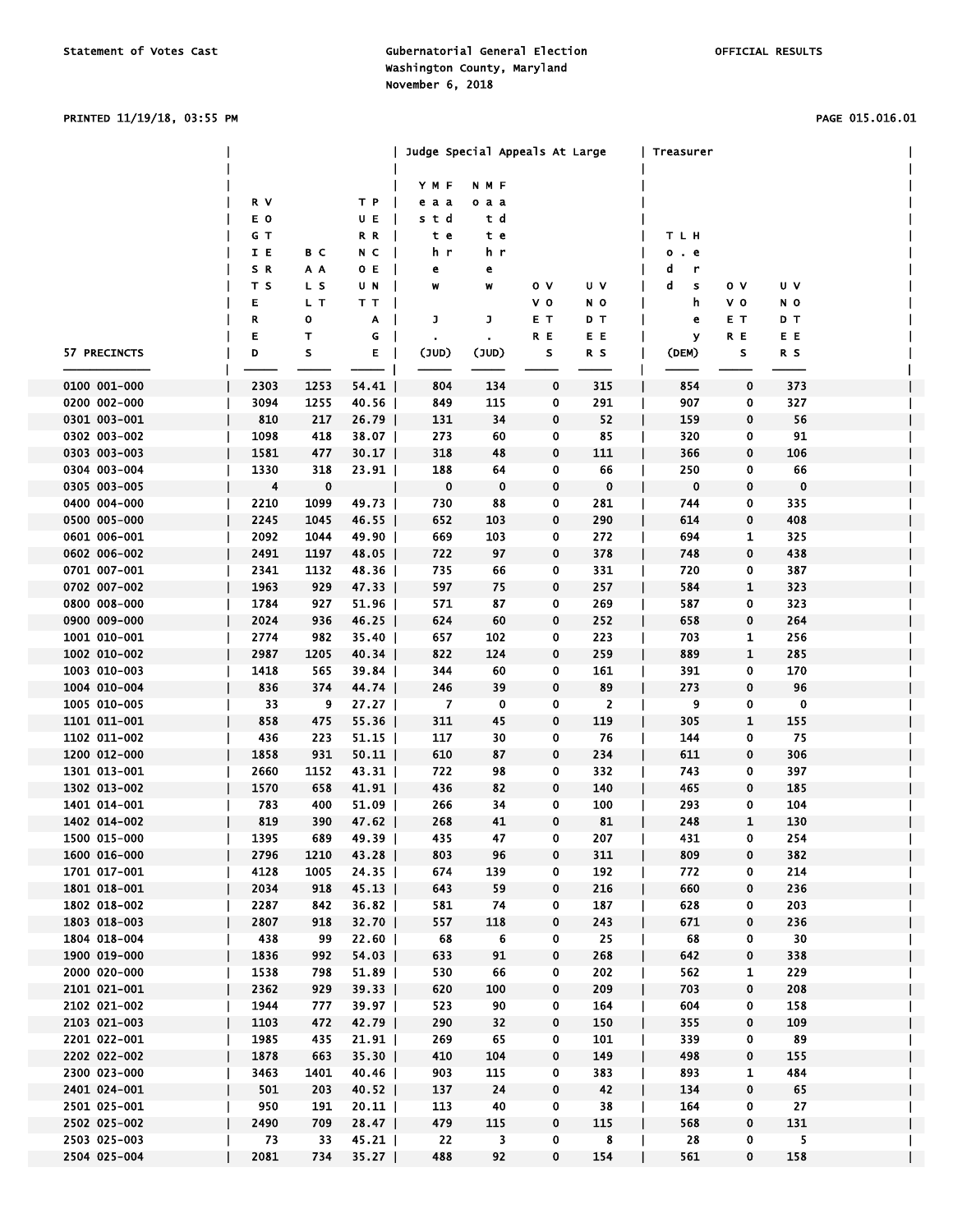# PRINTED 11/19/18, 03:55 PM PAGE 015.016.02

|                     |             |       |         |       | Judge Special Appeals At Large |                |       | Treasurer  |                |       |  |
|---------------------|-------------|-------|---------|-------|--------------------------------|----------------|-------|------------|----------------|-------|--|
|                     |             |       |         |       |                                |                |       |            |                |       |  |
|                     |             |       |         | YMF   | N M F                          |                |       |            |                |       |  |
|                     | R V         |       | T P     | e a a | o a a                          |                |       |            |                |       |  |
|                     | E O         |       | UE      | std   | t d                            |                |       |            |                |       |  |
|                     | G T         |       | R R     | te    | te                             |                |       | <b>TLH</b> |                |       |  |
|                     | I E         | B C   | N C     | h r   | h r                            |                |       | . е<br>۰   |                |       |  |
|                     | SR          | A A   | 0 E     | е     | е                              |                |       | r<br>d     |                |       |  |
|                     | T S         | L S   | U N     | W     | W                              | 0 <sub>v</sub> | U V   | d<br>s     | 0 <sub>v</sub> | U V   |  |
|                     | Е           | L T   | TТ      |       |                                | V <sub>O</sub> | N O   | h          | v o            | N O   |  |
|                     | R           | 0     | A       | J     | J                              | E T            | D T   | е          | E T            | D T   |  |
|                     | Е           | т     | G       |       |                                | R E            | E E   | ۷          | R E            | E E   |  |
| 57 PRECINCTS        | D           | s     | E.      | (JUD) | (JUD)                          | s              | R S   | (DEM)      | s              | R S   |  |
|                     |             |       |         |       |                                |                |       |            |                |       |  |
| 2601 026-001        | 2222        | 863   | 38.84   | 618   | 78                             | 0              | 167   | 638        | $\mathbf 0$    | 207   |  |
| 2602 026-002        | 1871        | 812   | 43.40   | 585   | 76                             | 0              | 151   | 623        | 0              | 173   |  |
| 2603 026-003        | 1048        | 510   | 48.66   | 336   | 37                             | 0              | 137   | 356        | 0              | 146   |  |
| 2604 026-004        | 2180        | 880   | 40.37   | 614   | 55                             | 0              | 211   | 619        | 0              | 241   |  |
| 2701 027-001        | 2490        | 1084  | $43.53$ | 765   | 75                             | 0              | 244   | 840        | 0              | 230   |  |
| 2702 027-002        | 2800        | 1226  | 43.79   | 847   | 118                            | 0              | 261   | 941        | 1              | 264   |  |
| 6001 EVC-1          | $\mathbf 0$ | 8858  |         | 5818  | 842                            | 0              | 2198  | 6670       | $\overline{2}$ | 2077  |  |
| 7000 Absentee 1     | 0           | 2508  |         | 1613  | 268                            | 0              | 627   | 1991       | $\mathbf 0$    | 488   |  |
| 7500 Provisional    | 0           | 728   |         | 426   | 126                            | 0              | 176   | 553        | 0              | 170   |  |
| 8000 Absentee 2     | 0           | 397   |         | 242   | 40                             | 0              | 115   | 280        | 0              | 111   |  |
|                     |             |       |         |       |                                |                |       |            |                |       |  |
| <b>GRAND TOTALS</b> | 95102       | 51495 | 54.15   | 33711 | 5067                           | 0              | 12717 | 36880      | 11             | 13799 |  |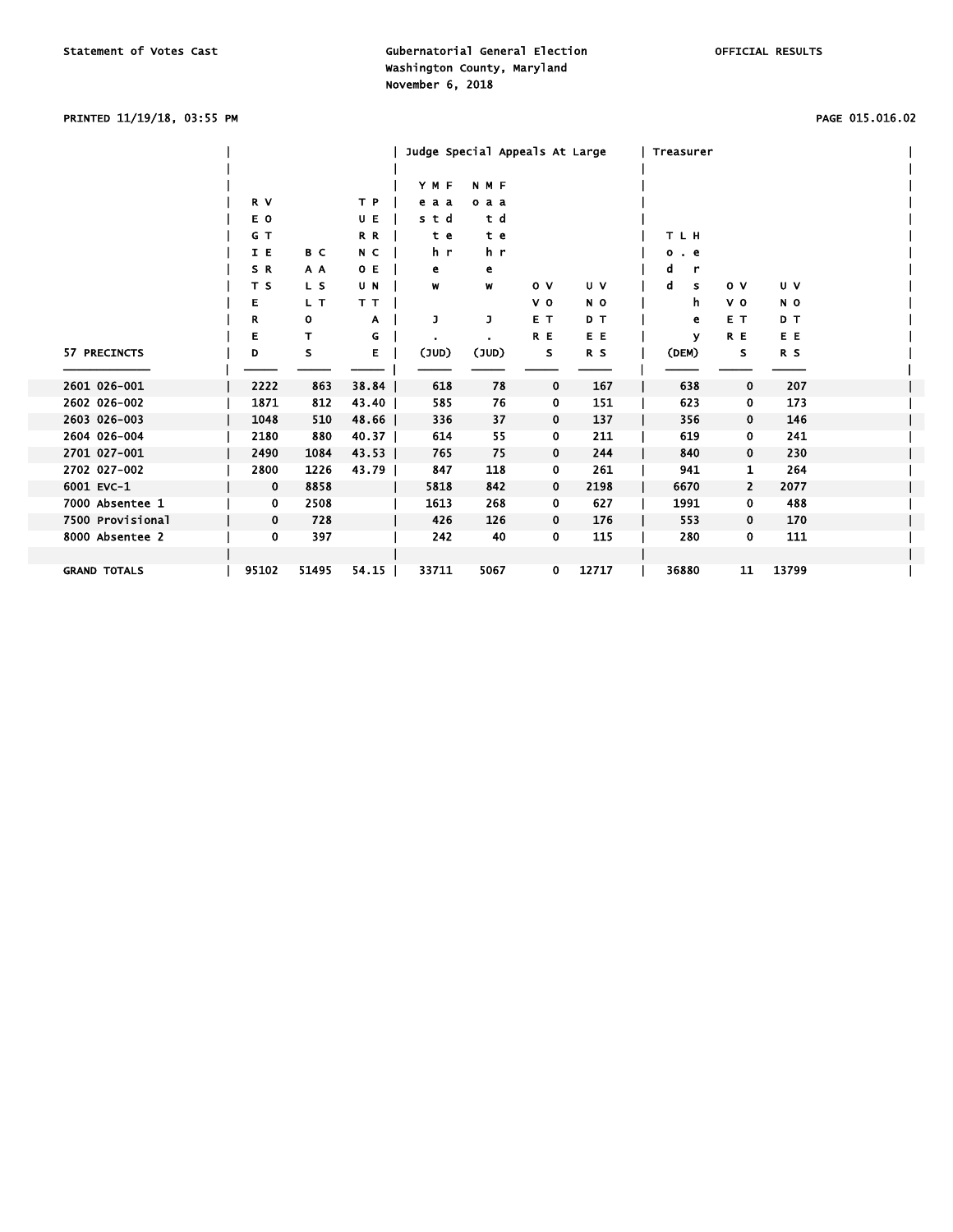# PRINTED 11/19/18, 03:55 PM PAGE 017.018.01

|              |      |           |         | State's Attorney      |             |                |     | Clerk Circuit Court |             |                |  |
|--------------|------|-----------|---------|-----------------------|-------------|----------------|-----|---------------------|-------------|----------------|--|
|              |      |           |         | CP J                  |             |                |     |                     |             |                |  |
|              | R V  |           | ТP      | h.r                   |             |                |     |                     |             |                |  |
|              | E O  |           | UE      | a<br>$\sim$ 100 $\pm$ |             |                |     |                     |             |                |  |
|              | G T  |           | R R     | r S                   | B S         |                |     |                     |             |                |  |
|              | IE   | B C       | N C     | 1 t                   | e e         |                |     | K T                 |             |                |  |
|              | S R  | A A       | 0 E     | e r                   | r m         |                |     | e u                 |             |                |  |
|              | T S  | L S       | UΝ      | s o                   | n 1         | o v            | U V | v c                 | οv          | U V            |  |
|              | E    | L T       | тт      | n                     | аe          | v o            | N O | ik                  | vο          | NO.            |  |
|              | R    | о         | A       | g                     | r r         | EТ             | DT  | n e                 | EТ          | D T            |  |
|              | E    | т         | G       | $\mathbf{r}$          | d           | R E            | E E | r                   | R E         | E E            |  |
| 57 PRECINCTS | D    | s         | E       | (REP)                 | (DEM)       | s              | R S | (REP)               | S           | R S            |  |
| 0100 001-000 | 2303 | 1253      | 54.41   | 713                   | 488         | 1              | 50  | 934                 | 0           | 306            |  |
| 0200 002-000 | 3094 | 1255      | 40.56   | 745                   | 435         | 0              | 74  | 951                 | 0           | 297            |  |
| 0301 003-001 | 810  | 217       | 26.79   | 69                    | 125         | 1              | 22  | 137                 | 0           | 75             |  |
| 0302 003-002 | 1098 | 418       | 38.07   | 169                   | 233         | 0              | 16  | 277                 | 1           | 133            |  |
| 0303 003-003 | 1581 | 477       | $30.17$ | 222                   | 236         | 0              | 19  | 328                 | 0           | 140            |  |
| 0304 003-004 | 1330 | 318       | 23.91   | 107                   | 192         | 0              | 19  | 197                 | 0           | 111            |  |
| 0305 003-005 | 4    | $\pmb{0}$ |         | 0                     | $\mathbf 0$ | 0              | 0   | $\bf{0}$            | 0           | 0              |  |
| 0400 004-000 | 2210 | 1099      | 49.73   | 701                   | 347         | 0              | 51  | 865                 | 0           | 231            |  |
| 0500 005-000 | 2245 | 1045      | 46.55   | 664                   | 314         | 1              | 65  | 832                 | 0           | 205            |  |
| 0601 006-001 | 2092 | 1044      | 49.90   | 608                   | 375         | 1              | 60  | 804                 | 0           | 229            |  |
| 0602 006-002 | 2491 | 1197      | 48.05   | 614                   | 496         | $\mathbf{1}$   | 86  | 829                 | 0           | 362            |  |
| 0701 007-001 | 2341 | 1132      | 48.36   | 701                   | 346         | 3              | 82  | 875                 | 0           | 250            |  |
| 0702 007-002 | 1963 | 929       | 47.33   | 517                   | 365         | 0              | 47  | 676                 | 0           | 246            |  |
| 0800 008-000 | 1784 | 927       | 51.96   | 533                   | 323         | 0              | 71  | 676                 | 0           | 244            |  |
| 0900 009-000 | 2024 | 936       | $46.25$ | 538                   | 330         | 0              | 67  | 704                 | 0           | 226            |  |
| 1001 010-001 | 2774 | 982       | 35.40   | 515                   | 432         | 0              | 34  | 725                 | 0           | 247            |  |
| 1002 010-002 | 2987 | 1205      | $40.34$ | 590                   | 557         | $\overline{2}$ | 55  | 872                 | 0           | 306            |  |
| 1003 010-003 | 1418 | 565       | 39.84   | 303                   | 235         | 0              | 27  | 405                 | 0           | 158            |  |
| 1004 010-004 | 836  | 374       | 44.74   | 220                   | 132         | 0              | 22  | 279                 | 0           | 93             |  |
| 1005 010-005 | 33   | 9         | 27.27   | 4                     | 5           | 0              | 0   | 7                   | 0           | $\overline{2}$ |  |
| 1101 011-001 | 858  | 475       | 55.36   | 287                   | 160         | 0              | 28  | 358                 | 0           | 116            |  |
| 1102 011-002 | 436  | 223       | 51.15   | 138                   | 74          | 0              | 11  | 154                 | 0           | 67             |  |
| 1200 012-000 | 1858 | 931       | $50.11$ | 591                   | 279         | 0              | 60  | 711                 | 0           | 217            |  |
| 1301 013-001 | 2660 | 1152      | $43.31$ | 766                   | 317         | 1              | 68  | 919                 | 0           | 229            |  |
| 1302 013-002 | 1570 | 658       | 41.91   | 350                   | 270         | 0              | 38  | 478                 | 0           | 173            |  |
| 1401 014-001 | 783  | 400       | 51.09   | 230                   | 145         | 0              | 25  | 313                 | 0           | 85             |  |
| 1402 014-002 | 819  | 390       | $47.62$ | 233                   | 139         | 0              | 18  | 305                 | 0           | 81             |  |
| 1500 015-000 | 1395 | 689       | 49.39   | 467                   | 179         | 1              | 42  | 551                 | 0           | 134            |  |
| 1600 016-000 | 2796 | 1210      | $43.28$ | 750                   | 402         | 0              | 57  | 947                 | 0           | 253            |  |
| 1701 017-001 | 4128 | 1005      | 24.35   | 418                   | 533         | 0              | 53  | 685                 | 1           | 293            |  |
| 1801 018-001 | 2034 | 918       | 45.13   | 585                   | 290         | $\mathbf{1}$   | 40  | 735                 | 0           | 178            |  |
| 1802 018-002 | 2287 | 842       | 36.82   | 466                   | 328         | 0              | 48  | 642                 | 0           | 190            |  |
| 1803 018-003 | 2807 | 918       | $32.70$ | 399                   | 468         | 0              | 51  | 586                 | 0           | 317            |  |
| 1804 018-004 | 438  | 99        | 22.60   | 43                    | 48          | 0              | 8   | 61                  | 0           | 35             |  |
| 1900 019-000 | 1836 | 992       | 54.03   | 597                   | 343         | 0              | 52  | 737                 | 0           | 251            |  |
| 2000 020-000 | 1538 | 798       | 51.89   | 522                   | 231         | 0              | 45  | 630                 | 0           | 165            |  |
| 2101 021-001 | 2362 | 929       | 39.33   | 402                   | 482         | $\mathbf{1}$   | 43  | 640                 | 0           | 275            |  |
| 2102 021-002 | 1944 | 777       | 39.97   | 328                   | 421         | 0              | 27  | 549                 | 0           | 211            |  |
| 2103 021-003 | 1103 | 472       | 42.79   | 188                   | 262         | 0              | 22  | 305                 | 0           | 161            |  |
| 2201 022-001 | 1985 | 435       | 21.91   | 140                   | 265         | 0              | 29  | 254                 | 0           | 163            |  |
| 2202 022-002 | 1878 | 663       | $35.30$ | 247                   | 368         | 0              | 47  | 410                 | 0           | 232            |  |
| 2300 023-000 | 3463 | 1401      | 40.46   | 905                   | 413         | 2              | 80  | 1123                | 1           | 266            |  |
| 2401 024-001 | 501  | 203       | 40.52   | 129                   | 66          | $\mathbf{1}$   | 6   | 167                 | 0           | 36             |  |
| 2501 025-001 | 950  | 191       | $20.11$ | 27                    | 144         | 0              | 20  | 83                  | 0           | 101            |  |
| 2502 025-002 | 2490 | 709       | 28.47   | 285                   | 399         | $\mathbf{1}$   | 23  | 490                 | $\mathbf 0$ | 197            |  |
| 2503 025-003 | 73   | 33        | $45.21$ | 12                    | 20          | 0              | 1   | 21                  | 0           | 10             |  |
| 2504 025-004 | 2081 | 734       | 35.27   | 311                   | 398         | 0              | 25  | 487                 | 0           | 232            |  |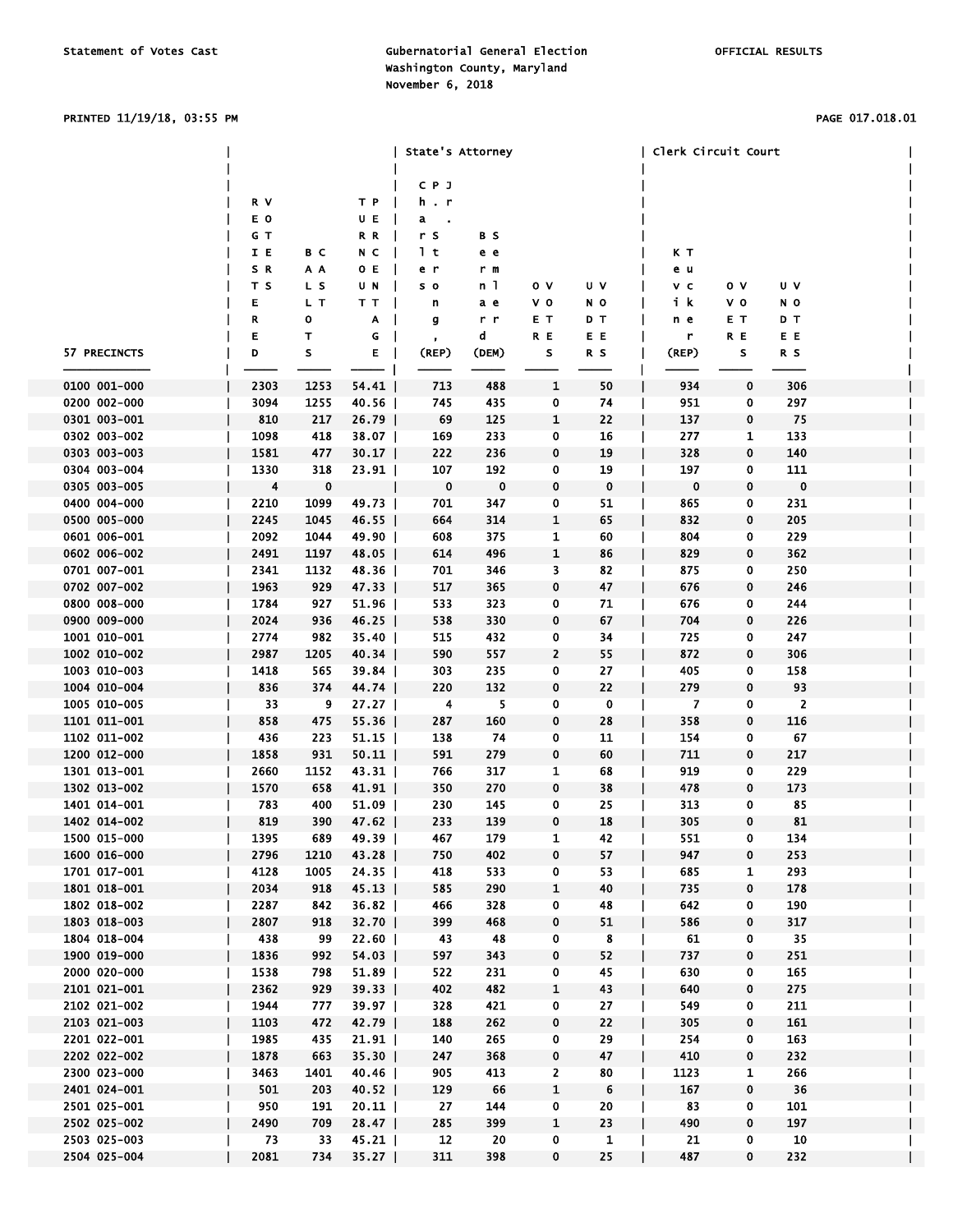Statement of Votes Cast **Gubernatorial General Election Gubernatorial General Election**  Washington County, Maryland November 6, 2018

#### PRINTED 11/19/18, 03:55 PM PAGE 017.018.02

# │ State's Attorney │ Clerk Circuit Court │ │ │ │ │ │ C P J │ │ │ R V T P │ h . r │ │ │ E O U E │ a . │ │ │ G T R R │ r S B S │ │ │ I E B C N C │ l t e e │ K T │ │ SRAA OE│ er rm │ eu │ │ △ │ │ TS LS UN│ SO NÌ OV UV │ VC OV UV │ │ E LT TT│ n ae VO NO │ ik VO NO │ │ R O A│ g rr ET DT │ ne ET DT │ │ E T G| , d RE EE | r RE EE │ 57 PRECINCTS │ D S E │ (REP) (DEM) S R S │ (REP) S R S │ ───────────── │ ───── ───── ───── │ ───── ───── ───── ───── │ ───── ───── ───── │ 2601 026-001 │ 2222 863 38.84 │ 497 326 1 39 │ 675 0 183 │ 2602 026-002 │ 1871 812 43.40 │ 437 342 0 33 │ 629 0 170 │ 2603 026-003 │ 1048 510 48.66 │ 291 192 0 27 │ 386 0 120 │ 2604 026-004 │ 2180 880 40.37 │ 503 320 0 57 │ 664 0 211 │ 2701 027-001 │ 2490 1084 43.53 │ 558 484 0 39 │ 825 0 245 │ 2702 027-002 │ 2800 1226 43.79 │ 616 557 0 53 │ 920 0 288 │ 6001 EVC-1 │ 0 8858 │ 4116 4461 1 279 │ 6045 1 2668 │ 7000 Absentee 1 │ 0 2508 │ 961 1395 0 150 │ 1545 1 928 │ 7500 Provisional │ 0 728 │ 257 427 0 44 │ 437 0 276 │ 8000 Absentee 2 │ 0 397 │ 131 231 0 35 │ 237 0 158 │ │ │ │ │

GRAND TOTALS │ 95102 51495 54.15 │ 26716 22145 20 2590 │ 37077 5 13776 │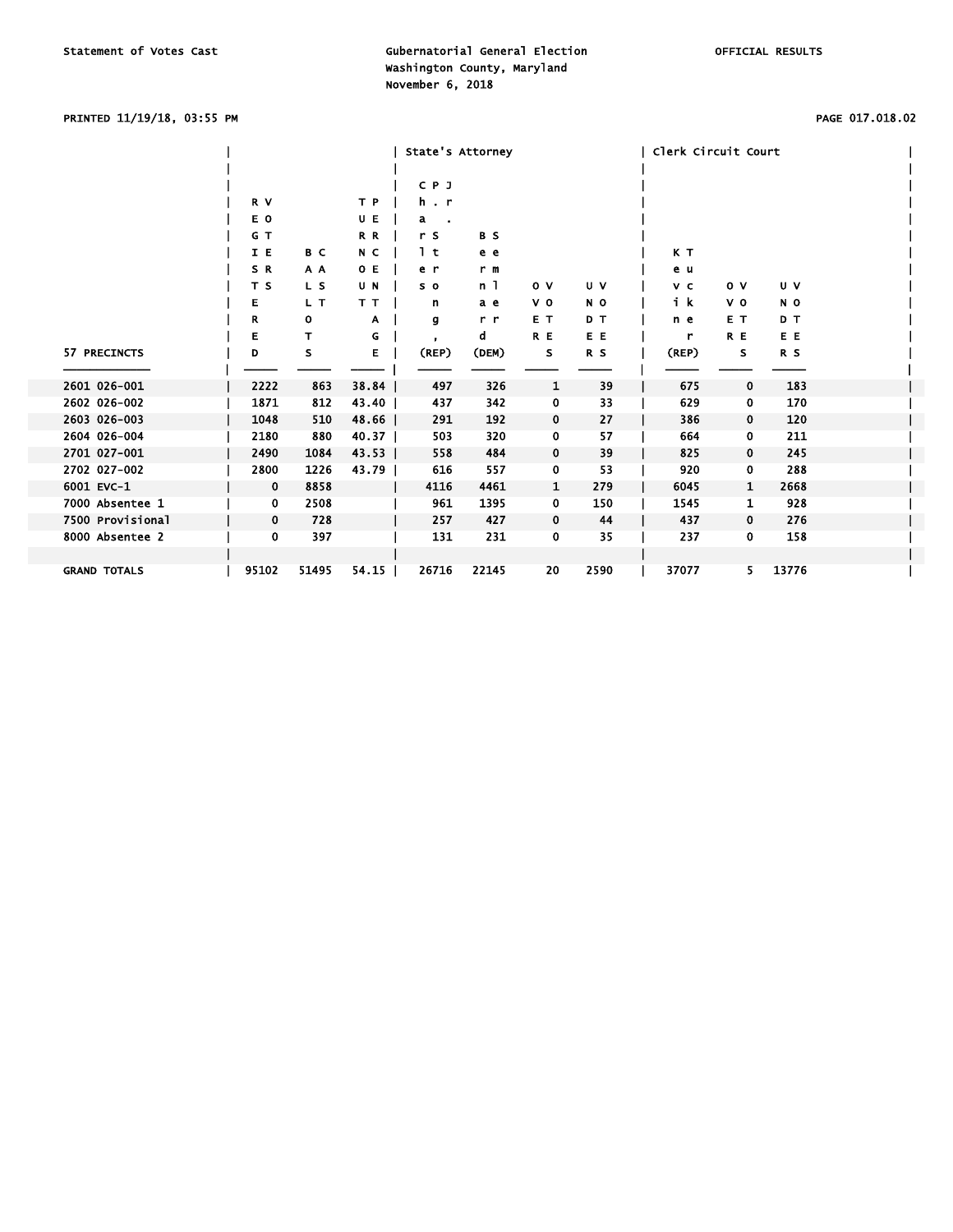### PRINTED 11/19/18, 03:55 PM PAGE 019.019.01

|              | R V  |             | ТP             | Register of Wills                      |              |             |  |
|--------------|------|-------------|----------------|----------------------------------------|--------------|-------------|--|
|              | E O  |             | UE             |                                        |              |             |  |
|              | G T  |             | R R            | I                                      |              |             |  |
|              | IE   | вc          | N C            | L<br>JAM                               |              |             |  |
|              | SR   | A A         | O E            | L<br>a.a                               |              |             |  |
|              | T S  | L S         | U N            | T.<br>L<br>s                           | o v          | U V         |  |
|              |      |             |                |                                        |              |             |  |
|              | Е    | L T         | TТ             | $\mathbf{I}$<br>$\bullet$<br>$\bullet$ | v o          | N O         |  |
|              | R    | 0           | A              | $\mathbf{I}$<br>n<br>t                 | E T          | DТ          |  |
|              | E    | т           | G              | $\mathbf{I}$<br>t                      | R E          | E E         |  |
| 57 PRECINCTS | D    | s           | Е.<br>$\Box$   | (DEM)                                  | s            | R S         |  |
| 0100 001-000 | 2303 | 1253        | 54.41          | 804                                    | $\mathbf 0$  | 426         |  |
| 0200 002-000 | 3094 | 1255        | 40.56          | 836                                    | 0            | 397         |  |
| 0301 003-001 | 810  | 217         | 26.79          | 151                                    | $\mathbf{1}$ | 61          |  |
| 0302 003-002 | 1098 | 418         | 38.07          | 299                                    | 0            | 109         |  |
| 0303 003-003 | 1581 | 477         | $30.17$        | 332                                    | 0            | 139         |  |
| 0304 003-004 | 1330 | 318         | 23.91          | 241                                    | 0            | 74          |  |
| 0305 003-005 | 4    | $\mathbf 0$ | -1             | $\overline{\phantom{0}}$               | $\mathbf 0$  | $\mathbf 0$ |  |
| 0400 004-000 | 2210 | 1099        | 49.73          | 652                                    | 0            | 434         |  |
| 0500 005-000 |      |             | $46.55$        | 522                                    | $\mathbf 0$  | 501         |  |
|              | 2245 | 1045        |                |                                        |              |             |  |
| 0601 006-001 | 2092 | 1044        | 49.90          | 643                                    | 0            | 381         |  |
| 0602 006-002 | 2491 | 1197        | $48.05$        | 696                                    | 0            | 490         |  |
| 0701 007-001 | 2341 | 1132        | 48.36          | 647                                    | 1            | 462         |  |
| 0702 007-002 | 1963 | 929         | $47.33$        | 551                                    | $\pmb{0}$    | 360         |  |
| 0800 008-000 | 1784 | 927         | $51.96$        | 534                                    | 0            | 377         |  |
| 0900 009-000 | 2024 | 936         | $46.25$        | 556                                    | 0            | 369         |  |
| 1001 010-001 | 2774 | 982         | $35.40$        | 652                                    | 0            | 313         |  |
| 1002 010-002 | 2987 | 1205        | $40.34$        | 838                                    | $\mathbf{1}$ | 339         |  |
| 1003 010-003 | 1418 | 565         | $39.84$        | 358                                    | 0            | 203         |  |
| 1004 010-004 | 836  | 374         | 44.74          | 238                                    | $\mathbf 0$  | 128         |  |
| 1005 010-005 | 33   | - 9         | $27.27$        | - 8                                    | 0            | 1           |  |
| 1101 011-001 | 858  | 475         | $55.36$        | 286                                    | 0            | 175         |  |
| 1102 011-002 | 436  | 223         | $51.15$        | 131                                    | 0            | 90          |  |
| 1200 012-000 | 1858 | 931         | $50.11$        | 547                                    | 0            | 366         |  |
|              |      |             |                |                                        |              |             |  |
| 1301 013-001 | 2660 | 1152        | $43.31$        | 669                                    | 0            | 475         |  |
| 1302 013-002 | 1570 | 658         | 41.91          | 442                                    | 0            | 207         |  |
| 1401 014-001 | 783  | 400         | 51.09          | 247                                    | 0            | 151         |  |
| 1402 014-002 | 819  | 390         | 47.62          | 231                                    | $\mathbf{1}$ | 148         |  |
| 1500 015-000 | 1395 | 689         | $49.39$        | 379                                    | 0            | 305         |  |
| 1600 016-000 | 2796 | 1210        | 43.28          | 733                                    | $\mathbf 0$  | 453         |  |
| 1701 017-001 | 4128 | 1005        | $24.35$        | 733                                    | 0            | 249         |  |
| 1801 018-001 |      |             | 2034 918 45.13 | 585                                    | $\mathbf{0}$ | 311         |  |
| 1802 018-002 | 2287 | 842         | 36.82          | 578                                    | 0            | 252         |  |
| 1803 018-003 | 2807 | 918         | $32.70$        | 637                                    | 0            | 272         |  |
| 1804 018-004 | 438  | 99          | $22.60$        | 66                                     | 0            | 31          |  |
| 1900 019-000 | 1836 | 992         | $54.03$        | 604                                    | 0            | 376         |  |
| 2000 020-000 | 1538 | 798         | $51.89$        | 500                                    | 0            | 290         |  |
| 2101 021-001 | 2362 | 929         | 39.33          | 674                                    | 0            | 239         |  |
| 2102 021-002 | 1944 | 777         | $39.97$        | 578                                    | 0            | 185         |  |
| 2103 021-003 | 1103 | 472         | 42.79          | 330                                    | 0            | 137         |  |
| 2201 022-001 | 1985 | 435         |                |                                        |              |             |  |
| 2202 022-002 |      |             | $21.91$        | 319                                    | 0            | 109         |  |
|              | 1878 | 663         | $35.30$        | 482                                    | 0            | 174         |  |
| 2300 023-000 | 3463 | 1401        | $40.46$        | 813                                    | 0            | 566         |  |
| 2401 024-001 | 501  | 203         | $40.52$        | 132                                    | $\pmb{0}$    | 65          |  |
| 2501 025-001 | 950  | 191         | $20.11$        | 156                                    | 0            | 35          |  |
| 2502 025-002 | 2490 | 709         | 28.47          | 556                                    | $\pmb{0}$    | 145         |  |
| 2503 025-003 | 73   | 33          | $45.21$        | 23                                     | 0            | 10          |  |
| 2504 025-004 | 2081 | 734         | $35.27$        | 529                                    | $\pmb{0}$    | 190         |  |
| 2601 026-001 | 2222 | 863         | 38.84          | 591                                    | 0            | 259         |  |
| 2602 026-002 | 1871 | 812         | 43.40          | 583                                    | 0            | 215         |  |
| 2603 026-003 | 1048 | 510         | 48.66          | 339                                    | 0            | 162         |  |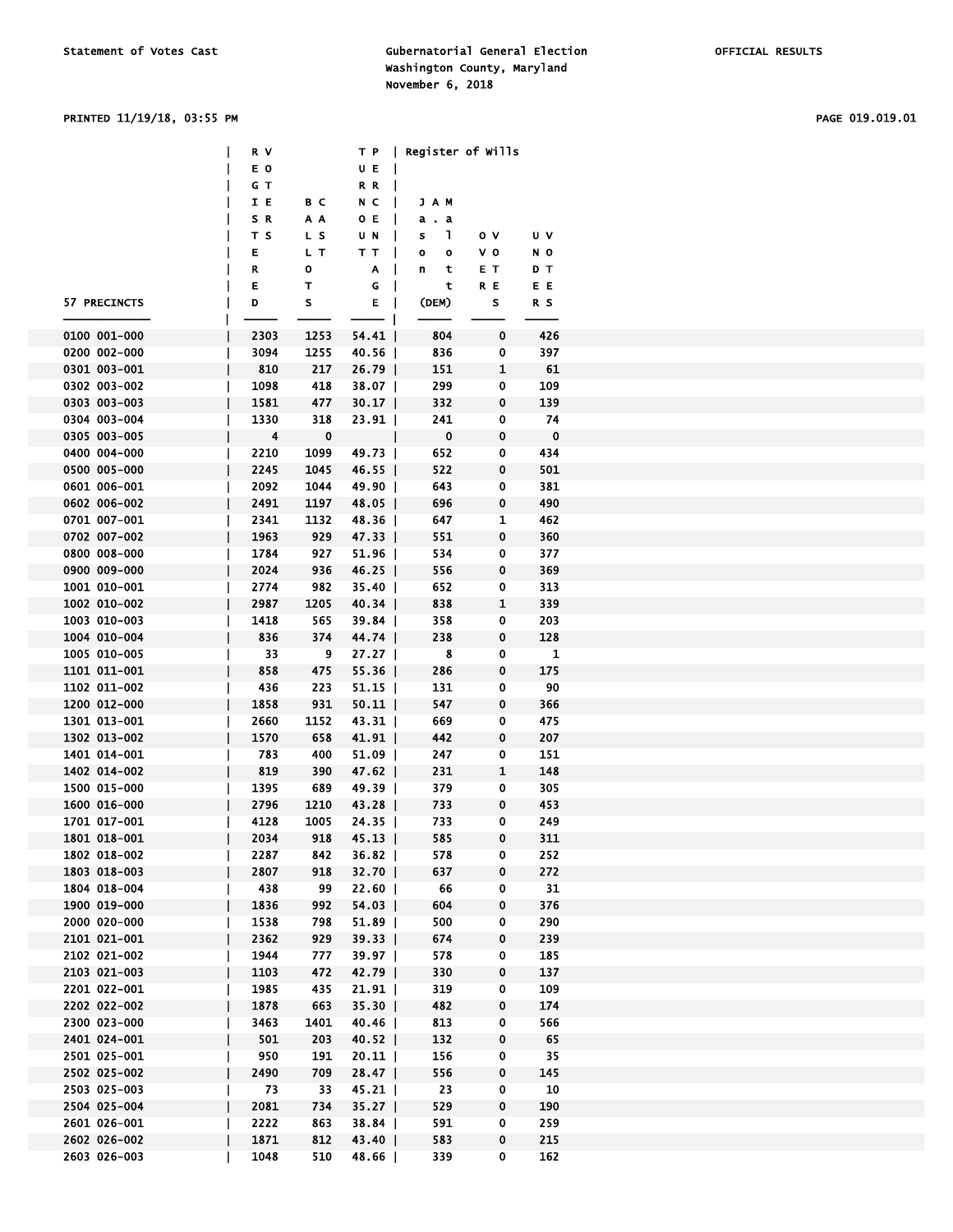# PRINTED 11/19/18, 03:55 PM PAGE 019.019.02

|                     | R V         |              | T P                   | Register of Wills      |                |       |
|---------------------|-------------|--------------|-----------------------|------------------------|----------------|-------|
|                     | E O         |              | UE                    |                        |                |       |
|                     | G T         |              | R R                   |                        |                |       |
|                     | I E         | B C          | N C                   | J A M                  |                |       |
|                     | SR          | A A          | O E                   | a.a                    |                |       |
|                     | T S         | L S          | U N                   | ı<br>s                 | $\mathbf{o}$ v | UV    |
|                     | Е           | L T          | TТ                    | $\bullet$<br>$\bullet$ | v o            | NO.   |
|                     | R           | $\mathbf{o}$ | A                     | n<br>t                 | E T            | D T   |
|                     | Е           | т            | G                     | t                      | R E            | E E   |
| 57 PRECINCTS        | D           | s            | E.                    | (DEM)                  | s              | R S   |
|                     |             |              |                       |                        |                |       |
| 2604 026-004        | 2180        | 880          | 40.37<br>$\mathbf{I}$ | 588                    | 0              | 270   |
| 2701 027-001        | 2490        | 1084         | $43.53$               | 763                    | 0              | 308   |
| 2702 027-002        | 2800        | 1226         | 43.79                 | 865                    | $\mathbf{1}$   | 342   |
| 6001 EVC-1          | 0           | 8858         |                       | 6298                   | 4              | 2454  |
| 7000 Absentee 1     | $\mathbf 0$ | 2508         |                       | 1895                   | 1              | 586   |
| 7500 Provisional    | 0           | 728          |                       | 519                    | 0              | 205   |
| 8000 Absentee 2     | $\mathbf 0$ | 397          |                       | 282                    | $\mathbf 0$    | 110   |
|                     |             |              |                       |                        |                |       |
| <b>GRAND TOTALS</b> | 95102       | 51495        | 54.15                 | 34241                  | 10             | 16481 |
|                     |             |              |                       |                        |                |       |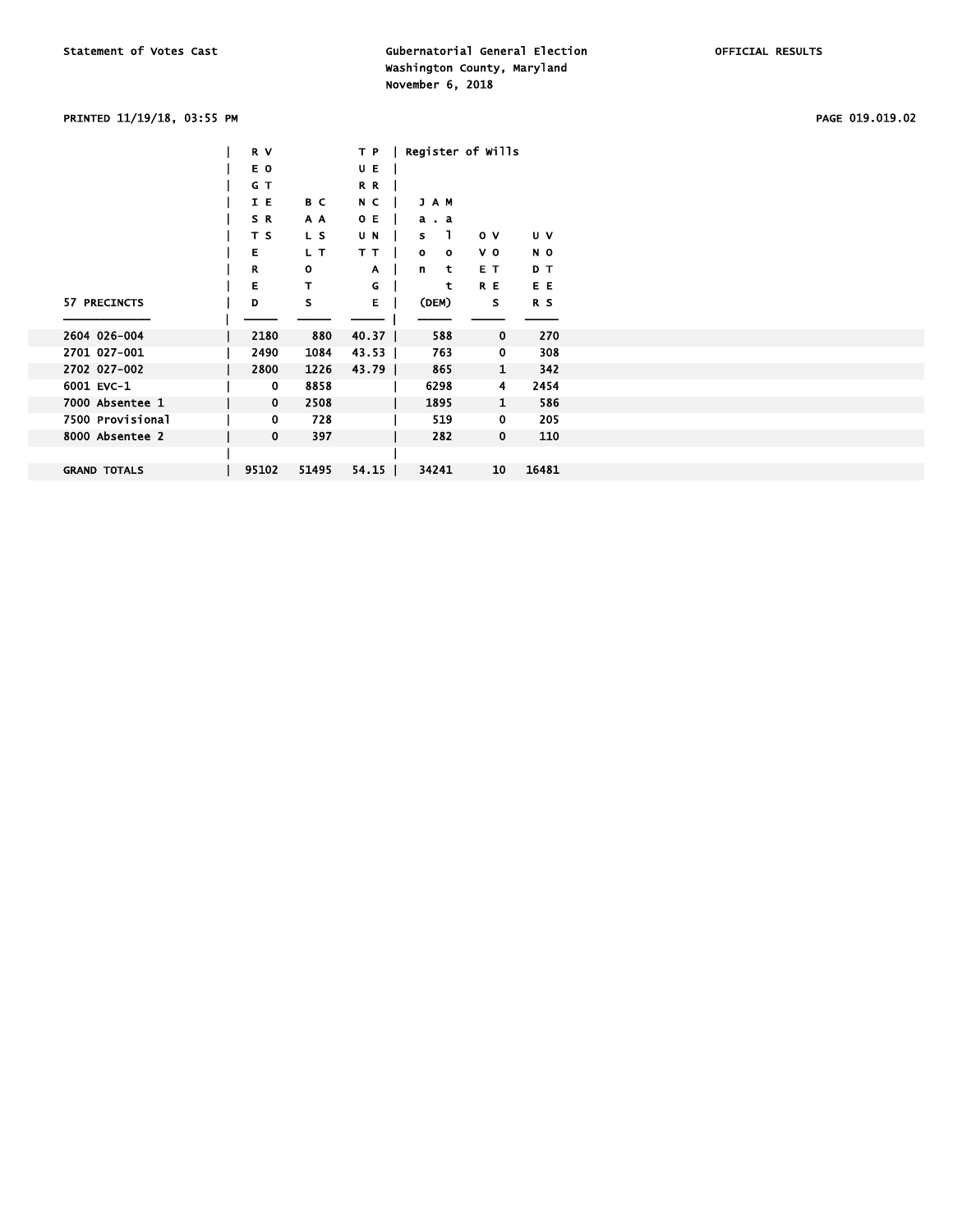### PRINTED 11/19/18, 03:55 PM PAGE 020.020.01

|              |      |      |                      | Judge Orphans Court      |                         |                  |                          |                |             |                |
|--------------|------|------|----------------------|--------------------------|-------------------------|------------------|--------------------------|----------------|-------------|----------------|
|              |      |      |                      | 3 TO BE ELECTED          |                         |                  |                          |                |             |                |
|              | R V  |      | TP                   |                          |                         |                  |                          |                |             |                |
|              | E O  |      | UE<br>$\blacksquare$ | PDB                      |                         | FEN              |                          |                |             |                |
|              | G T  |      | R R                  | a.a                      |                         | $r$ . $\circ$    |                          |                |             |                |
|              | I E  | вc   | N C                  | u<br>n                   | A D                     | $\mathbf v$<br>a |                          | ΒW             |             |                |
|              | SR   | A A  | O E                  | <b>T</b><br>i.           |                         | i,               |                          |                |             |                |
|              |      |      |                      |                          | n u                     | n                | KLM                      | 0 <sub>0</sub> |             |                |
|              | T S  | L S  | UN                   | s                        | d n                     | k.<br>n          | $a \cdot a$              | n o            | o v         | U V            |
|              | E    | L T  | TT                   | t                        | r n                     | g                | r<br>У                   | n d            | v o         | N O            |
|              | R    | o    | A                    | е                        | e                       | e                | e                        | i.             | EТ          | DТ             |
|              | Ε    | т    | G                    | r                        | W                       | r                | n                        | e              | R E         | E E            |
| 57 PRECINCTS | D    | s    | E                    | (REP)                    | (REP)                   | (REP)            | (DEM)                    | (DEM)          | s           | R S            |
|              |      |      | — 1                  |                          |                         |                  |                          |                |             |                |
| 0100 001-000 | 2303 | 1253 | 54.41                | 705                      | 724                     | 626              | 417                      | 385            | 3           | 893            |
| 0200 002-000 | 3094 | 1255 | $40.56$              | 738                      | 745                     | 669              | 375                      | 325            | 3           | 907            |
| 0301 003-001 | 810  | 217  | 26.79                | 81                       | 85                      | 64               | 108                      | 110            | 0           | 199            |
| 0302 003-002 | 1098 | 418  | 38.07                | 192                      | 182                     | 162              | 214                      | 206            | 0           | 296            |
| 0303 003-003 | 1581 | 477  | $30.17$              | 230                      | 233                     | 202              | 203                      | 187            | 0           | 370            |
| 0304 003-004 | 1330 | 318  | $23.91$              | 111                      | 112                     | 101              | 169                      | 161            | 0           | 295            |
| 0305 003-005 | 4    | 0    |                      | $\mathbf 0$              | $\overline{\mathbf{0}}$ | 0                | $\overline{\phantom{a}}$ | $\bf{0}$       | 0           | $\mathbf 0$    |
| 0400 004-000 | 2210 | 1099 | 49.73                | 729                      | 713                     | 654              | 194                      | 187            | 3           | 815            |
| 0500 005-000 | 2245 | 1045 | $46.55$              | 705                      | 693                     | 627              | 177                      | 178            | 3           | 748            |
| 0601 006-001 | 2092 | 1044 | 49.90                | 598                      | 609                     | 535              | 329                      | 298            | 3           | 753            |
| 0602 006-002 | 2491 | 1197 | $48.05$              | 589                      | 612                     | 550              | 394                      | 362            | 6           | 1076           |
| 0701 007-001 | 2341 | 1132 | 48.36                | 677                      | 699                     | 646              | 287                      | 272            | 6           | 806            |
| 0702 007-002 | 1963 | 929  | 47.33                | 533                      | 549                     | 500              | 269                      | 265            | 3           | 664            |
| 0800 008-000 | 1784 | 927  | 51.96                | 517                      | 531                     | 470              | 288                      | 266            | 0           | 709            |
| 0900 009-000 | 2024 | 936  | $46.25$              | 515                      | 522                     | 460              | 267                      | 247            | 0           | 795            |
| 1001 010-001 | 2774 | 982  | $35.40$              | 514                      | 506                     | 453              | 382                      | 347            | 6           | 735            |
| 1002 010-002 | 2987 | 1205 | 40.34                | 592                      | 626                     | 548              | 497                      | 472            | 3           | 871            |
| 1003 010-003 | 1418 | 565  | 39.84                | 309                      | 296                     | 277              | 195                      | 180            | 3           | 432            |
| 1004 010-004 | 836  | 374  | 44.74                | 212                      | 206                     | 177              | 132                      | 115            | 3           | 277            |
| 1005 010-005 | 33   | 9    | 27.27                | $\overline{\phantom{a}}$ | $\overline{4}$          | 5                | $\overline{4}$           | 3              | 0           | $\overline{7}$ |
| 1101 011-001 |      |      |                      |                          |                         | 221              |                          | 147            | 0           | 385            |
|              | 858  | 475  | 55.36                | 250                      | 254                     |                  | 167                      |                |             |                |
| 1102 011-002 | 436  | 223  | $51.15$              | 113                      | 133                     | 107              | 68                       | 65             | 0           | 181            |
| 1200 012-000 | 1858 | 931  | $50.11$              | 541                      | 549                     | 481              | 248                      | 212            | 0           | 762            |
| 1301 013-001 | 2660 | 1152 | 43.31                | 747                      | 758                     | 700              | 234                      | 221            | 6           | 790            |
| 1302 013-002 | 1570 | 658  | 41.91                | 342                      | 351                     | 320              | 240                      | 214            | 0           | 505            |
| 1401 014-001 | 783  | 400  | $51.09$              | 222                      | 228                     | 209              | 115                      | 105            | 0           | 319            |
| 1402 014-002 | 819  | 390  | 47.62                | 235                      | 230                     | 223              | 127                      | 125            | 0           | 230            |
| 1500 015-000 | 1395 | 689  | 49.39                | 452                      | 449                     | 414              | 120                      | 112            | 0           | 519            |
| 1600 016-000 | 2796 | 1210 | 43.28                | 722                      | 715                     | 661              | 363                      | 318            | $\mathbf 0$ | 844            |
| 1701 017-001 | 4128 | 1005 | $24.35$              | 413                      | 426                     | 371              | 495                      | 477            | 0           | 830            |
| 1801 018-001 | 2034 | 918  | $45.13$              | 555                      | 557                     | 491              | 241                      | 215            | 0           | 694            |
| 1802 018-002 | 2287 | 842  | $36.82$              | 444                      | 457                     | 411              | 299                      | 262            | 3           | 647            |
| 1803 018-003 | 2807 | 918  | $32.70$              | 380                      | 399                     | 360              | 456                      | 415            | 0           | 732            |
| 1804 018-004 | 438  | 99   | $22.60$              | 42                       | 44                      | 41               | 46                       | 46             | 0           | 78             |
| 1900 019-000 | 1836 | 992  | 54.03                | 561                      | 574                     | 529              | 317                      | 295            | 0           | 700            |
| 2000 020-000 | 1538 | 798  | $51.89$              | 496                      | 493                     | 446              | 191                      | 168            | 6           | 593            |
| 2101 021-001 | 2362 | 929  | 39.33                | 400                      | 401                     | 368              | 429                      | 390            | 3           | 785            |
| 2102 021-002 | 1944 | 777  | $39.97$              | 340                      | 342                     | 313              | 356                      | 347            | 0           | 627            |
| 2103 021-003 | 1103 | 472  | 42.79                | 181                      | 190                     | 173              | 230                      | 198            | 0           | 442            |
| 2201 022-001 | 1985 | 435  | 21.91                | 137                      | 142                     | 129              | 236                      | 232            | 0           | 424            |
| 2202 022-002 | 1878 | 663  | $35.30$              | 245                      | 243                     | 220              | 336                      | 294            | 0           | 646            |
| 2300 023-000 | 3463 | 1401 | $40.46$              | 918                      | 923                     | 846              | 277                      | 244            | 3           | 988            |
| 2401 024-001 | 501  | 203  | $40.52$              | 128                      | 128                     | 111              | 55                       | 55             | 0           | 132            |
| 2501 025-001 | 950  | 191  | 20.11                | 31                       | 38                      | 27               | 128                      | 116            | 0           | 231            |
| 2502 025-002 | 2490 | 709  | $28.47$              | 298                      | 303                     | 253              | 357                      | 318            | 0           | 589            |
| 2503 025-003 | 73   | 33   | $45.21$              | 13                       | 13                      | 11               | 18                       | 15             | 0           | 29             |
| 2504 025-004 | 2081 | 734  | $35.27$              | 330                      | 318                     | 279              | 339                      | 324            | 0           | 609            |
| 2601 026-001 | 2222 | 863  | 38.84                | 464                      | 499                     | 438              | 300                      | 265            | 3.          | 617            |
|              |      |      |                      |                          |                         |                  |                          |                |             |                |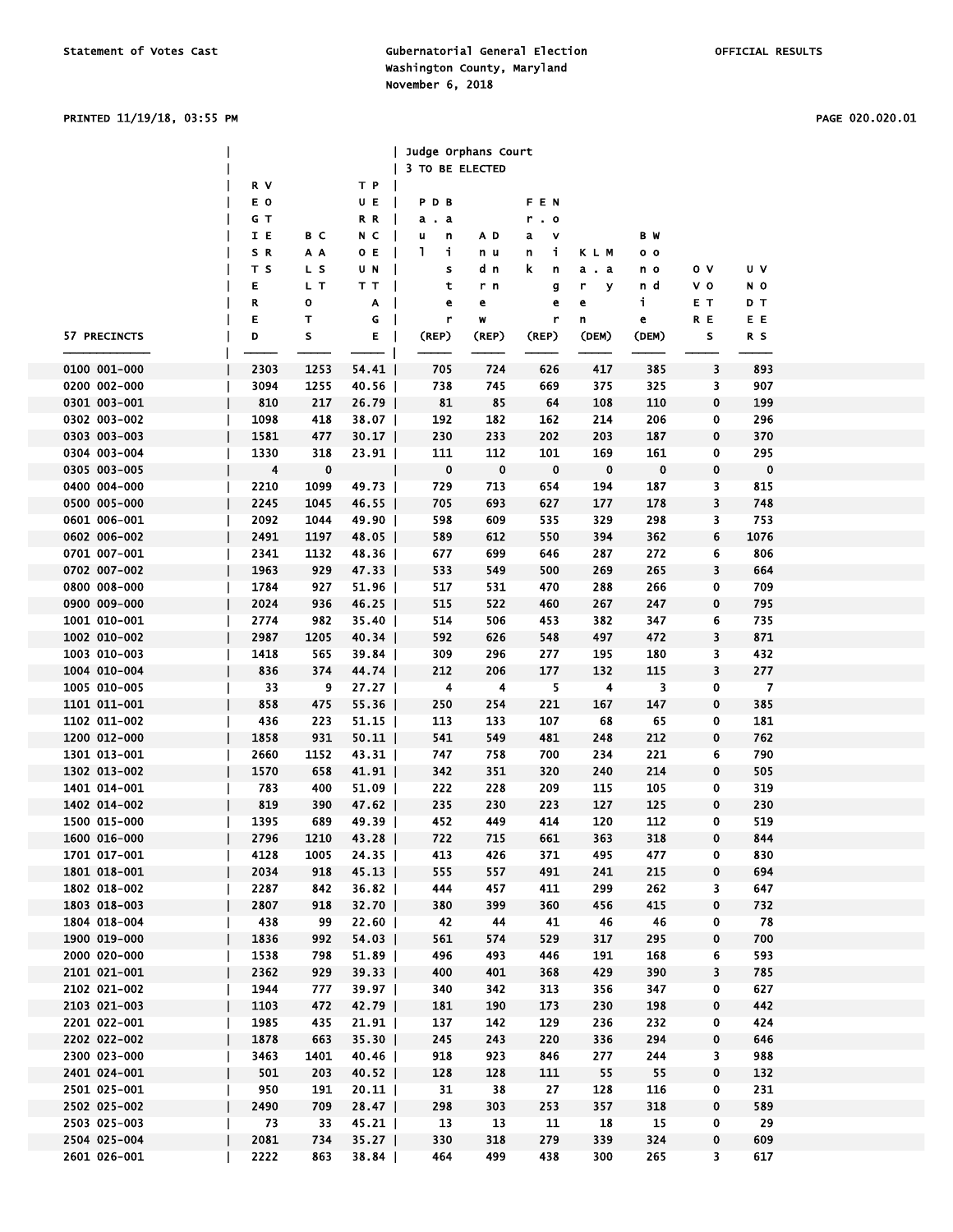PRINTED 11/19/18, 03:55 PM PAGE 020.020.02

|                  |      |      |         | Judge Orphans Court |       |                  |            |                |                |                |
|------------------|------|------|---------|---------------------|-------|------------------|------------|----------------|----------------|----------------|
|                  |      |      |         | 3 TO BE ELECTED     |       |                  |            |                |                |                |
|                  | R V  |      | T P     |                     |       |                  |            |                |                |                |
|                  | E O  |      | U E     | PDB                 |       | FEN              |            |                |                |                |
|                  | G T  |      | R R     | a . a               |       | $r$ . $\circ$    |            |                |                |                |
|                  | I E  | вc   | N C     | n<br>u              | AD    | $\mathbf v$<br>a |            | B W            |                |                |
|                  | SR   | A A  | O E     | i.                  | n u   | i.<br>n.         | <b>KLM</b> | 0 <sub>0</sub> |                |                |
|                  | T S  | L S  | U N     | s                   | d n   | k.<br>n          | a a        | n o            | 0 <sub>v</sub> | UV             |
|                  | Е    | L T  | T T     | t                   | r n   | g                | y<br>r.    | n d            | VO.            | N O            |
|                  | R    | 0    | Α       | e                   | е     | e                | е          | i.             | E T            | D T            |
|                  | Е    | т    | G       | r                   | W     | r                | n          | е              | R E            | E E            |
| 57 PRECINCTS     | D    | S    | Е       | (REP)               | (REP) | $($ REP $)$      | (DEM)      | (DEM)          | s              | R <sub>S</sub> |
|                  |      |      |         |                     |       |                  |            |                |                |                |
| 2602 026-002     | 1871 | 812  | 43.40   | 430                 | 438   | 388              | 318        | 288            | 3              | 568            |
| 2603 026-003     | 1048 | 510  | $48.66$ | 274                 | 295   | 258              | 169        | 155            | 6              | 372            |
| 2604 026-004     | 2180 | 880  | $40.37$ | 505                 | 515   | 468              | 286        | 244            | $\mathbf 0$    | 617            |
| 2701 027-001     | 2490 | 1084 | $43.53$ | 537                 | 546   | 573              | 407        | 346            | 3.             | 833            |
| 2702 027-002     | 2800 | 1226 | 43.79   | 636                 | 662   | 610              | 473        | 422            | $\mathbf 0$    | 871            |
| 6001 EVC-1       | 0    | 8858 |         | 4164                | 4149  | 4009             | 3941       | 3629           | 12             | 6607           |
| 7000 Absentee 1  | 0    | 2508 |         | 929                 | 921   | 872              | 1376       | 1305           | $\bf{0}$       | 2100           |
| 7500 Provisional | 0    | 728  |         | 225                 | 247   | 206              | 374        | 357            | 3.             | 769            |
| 8000 Absentee 2  | 0    | 397  |         | 132                 | 131   | 125              | 219        | 192            | $\mathbf 0$    | 391            |
|                  |      |      |         |                     |       |                  |            |                |                |                |
|                  |      |      |         |                     |       |                  |            |                |                |                |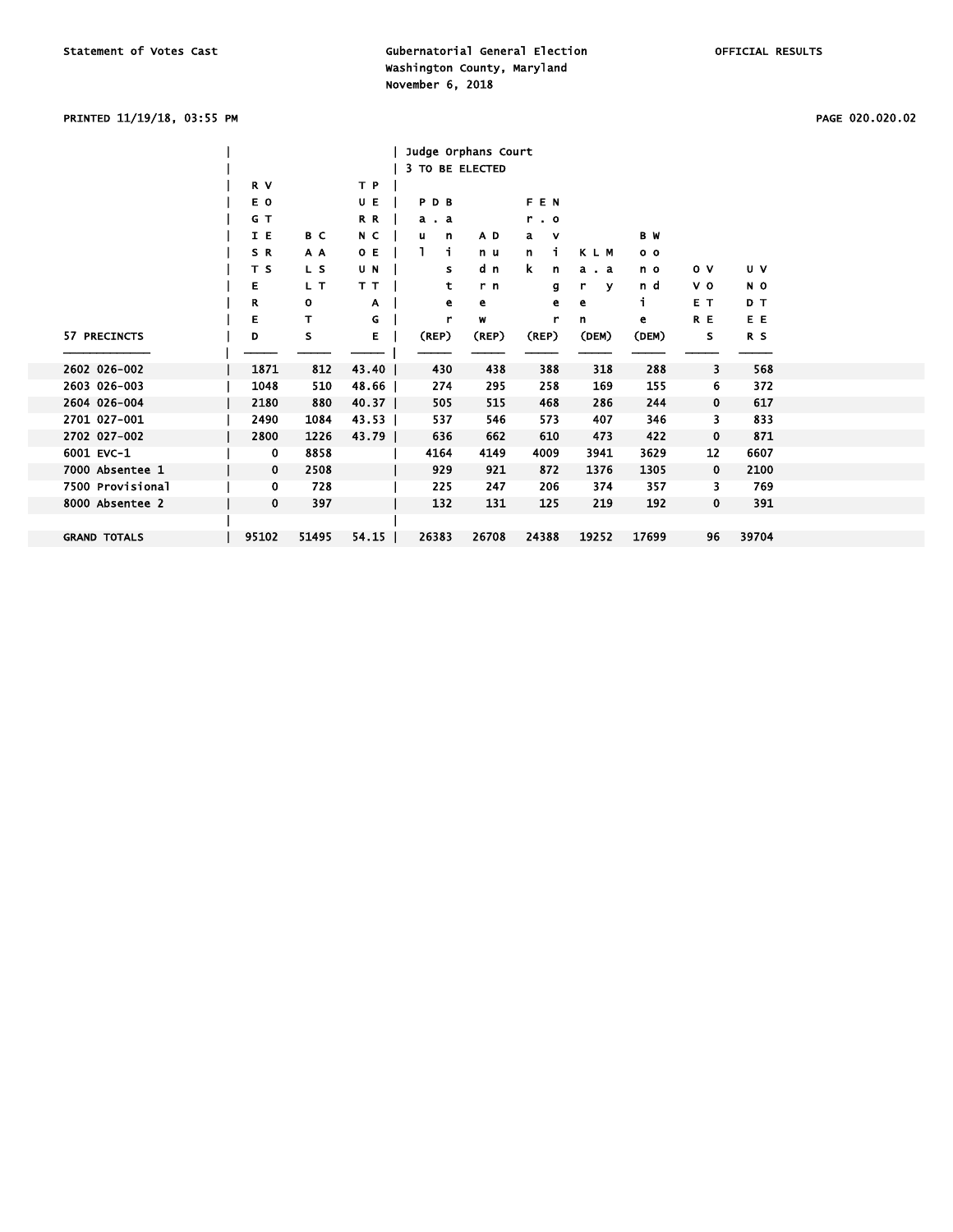PRINTED 11/19/18, 03:55 PM PAGE 021.021.01

|                              |              |              |                    | Sheriff    |            |             |                      |  |
|------------------------------|--------------|--------------|--------------------|------------|------------|-------------|----------------------|--|
|                              |              |              |                    |            |            |             |                      |  |
|                              |              |              |                    |            | D M        |             |                      |  |
|                              | R V<br>EО    |              | ТP<br>UE           |            | o u<br>u 1 |             |                      |  |
|                              | GТ           |              | R R                |            | g 1        |             |                      |  |
|                              | IE           | вс           | NС                 | BА         | e          |             |                      |  |
|                              | SR           | ΑA           | O E                | r 1        | n          |             |                      |  |
|                              | тs           | L S          | U N                | ib         | d          | o v         | Uν                   |  |
|                              | E            | L T          | тт                 | аe         | $\bullet$  | v o         | N O                  |  |
|                              | R            | о            | Α                  | n r        | r          | EТ          | DТ                   |  |
|                              | Е            | т            | G                  | t          | е          | R E         | ΕE                   |  |
| 57 PRECINCTS                 | D            | s            | E                  | (REP)      | (DEM)      | s           | R S                  |  |
| 0100 001-000                 | 2303         | 1253         | $54.41$            | 637        | 573        | 0           | 42                   |  |
| 0200 002-000                 | 3094         | 1255         | $40.56$            | 635        | 573        | 0           | 46                   |  |
| 0301 003-001                 | 810          | 217          | $26.79$            | 59         | 137        | 0           | 20                   |  |
| 0302 003-002                 | 1098         | 418          | 38.07              | 148        | 253        | 0           | 17                   |  |
| 0303 003-003                 | 1581         | 477          | $30.17$            | 197        | 256        | 0           | 24                   |  |
| 0304 003-004                 | 1330         | 318          | 23.91              | 100        | 195        | 0           | 23                   |  |
| 0305 003-005                 | 4            | 0            |                    | 0          | 0          | 0           | $\mathbf 0$          |  |
| 0400 004-000                 | 2210         | 1099         | 49.73              | 657        | 415        | 0           | 26                   |  |
| 0500 005-000                 | 2245         | 1045         | $46.55$            | 700        | 290        | 0           | 54                   |  |
| 0601 006-001                 | 2092         | 1044         | 49.90              | 508        | 504        | 0           | 32                   |  |
| 0602 006-002<br>0701 007-001 | 2491<br>2341 | 1197<br>1132 | 48.05  <br>48.36   | 577<br>598 | 551<br>465 | 2<br>0      | 67<br>68             |  |
| 0702 007-002                 | 1963         | 929          | 47.33              | 505        | 374        | 0           | 50                   |  |
| 0800 008-000                 | 1784         | 927          | 51.96              | 456        | 407        | 0           | 64                   |  |
| 0900 009-000                 | 2024         | 936          | $46.25$            | 456        | 434        | 0           | 46                   |  |
| 1001 010-001                 | 2774         | 982          | $35.40$            | 435        | 503        | 2           | 42                   |  |
| 1002 010-002                 | 2987         | 1205         | 40.34              | 531        | 622        | 0           | 50                   |  |
| 1003 010-003                 | 1418         | 565          | 39.84              | 222        | 319        | 0           | 24                   |  |
| 1004 010-004                 | 836          | 374          | 44.74              | 145        | 206        | 0           | 22                   |  |
| 1005 010-005                 | 33           | 9            | 27.27              | 1          | 8          | 0           | 0                    |  |
| 1101 011-001                 | 858          | 475          | 55.36              | 242        | 213        | 0           | 20                   |  |
| 1102 011-002                 | 436          | 223          | 51.15              | 106        | 107        | 0           | 10                   |  |
| 1200 012-000<br>1301 013-001 | 1858         | 931<br>1152  | $50.11$            | 504<br>694 | 381<br>405 | 0           | 46                   |  |
| 1302 013-002                 | 2660<br>1570 | 658          | 43.31  <br>$41.91$ | 310        | 316        | 0<br>0      | 53<br>32             |  |
| 1401 014-001                 | 783          | 400          | 51.09              | 185        | 197        | 0           | 18                   |  |
| 1402 014-002                 | 819          | 390          | 47.62              | 217        | 158        | 0           | 14                   |  |
| 1500 015-000                 | 1395         | 689          | 49.39              | 416        | 240        | 0           | 31                   |  |
| 1600 016-000                 | 2796         | 1210         | $43.28$            | 618        | 542        | 0           | 50                   |  |
| 1701 017-001                 | 4128         | 1005         | 24.35              | 324        | 627        | 0           | 53                   |  |
| 1801 018-001                 | 2034         | 918          | $45.13$            | 459        | 427        | $\mathbf 0$ | 32                   |  |
| 1802 018-002                 | 2287         | 842          | $36.82$            | 398        | 415        | 0           | 28                   |  |
| 1803 018-003                 | 2807         | 918          | $32.70$            | 340        | 545        | 0           | 32                   |  |
| 1804 018-004<br>1900 019-000 | 438          | 99           | $22.60$            | 38         | 54         | 0<br>0      | $\overline{z}$<br>42 |  |
| 2000 020-000                 | 1836<br>1538 | 992<br>798   | 54.03<br>$51.89$   | 503<br>442 | 447<br>326 | $\bf{0}$    | 30                   |  |
| 2101 021-001                 | 2362         | 929          | $39.33$            | 343        | 547        | $\mathbf 0$ | 37                   |  |
| 2102 021-002                 | 1944         | 777          | 39.97              | 297        | 466        | 0           | 13                   |  |
| 2103 021-003                 | 1103         | 472          | 42.79              | 157        | 288        | 0           | 25                   |  |
| 2201 022-001                 | 1985         | 435          | 21.91              | 118        | 292        | 0           | 25                   |  |
| 2202 022-002                 | 1878         | 663          | $35.30$            | 210        | 412        | $\pmb{0}$   | 41                   |  |
| 2300 023-000                 | 3463         | 1401         | $40.46$            | 828        | 517        | 1           | 55                   |  |
| 2401 024-001                 | 501          | 203          | 40.52              | 100        | 91         | 0           | 11                   |  |
| 2501 025-001                 | 950          | 191          | $20.11$            | 27         | 149        | 0           | 15                   |  |
| 2502 025-002                 | 2490         | 709          | $28.47$            | 255        | 439        | 1           | 14                   |  |
| 2503 025-003                 | 73           | 33           | $45.21$            | 14         | 18         | 0           | 1                    |  |
| 2504 025-004                 | 2081         | 734          | $35.27$            | 248        | 451        | 0           | 35                   |  |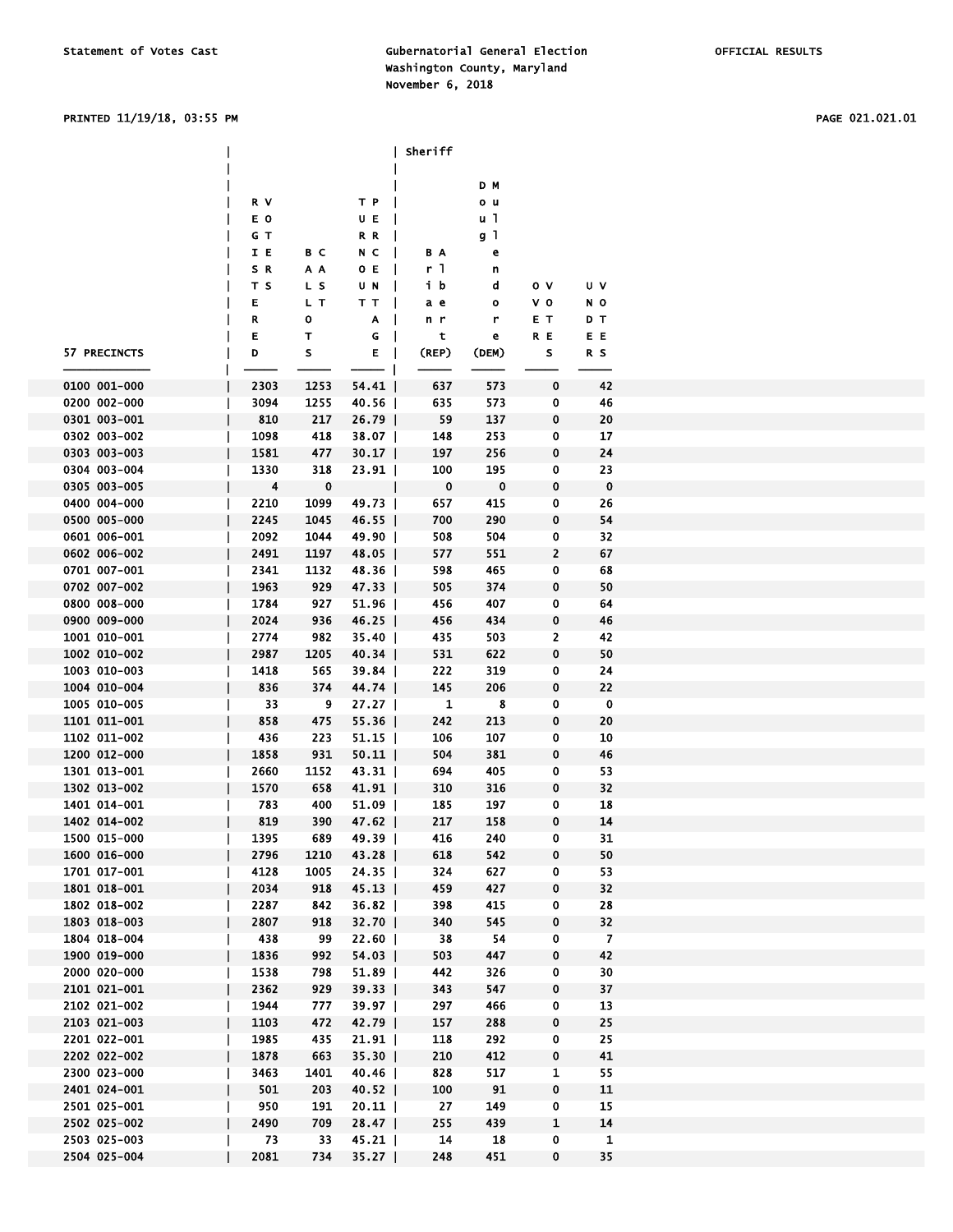PRINTED 11/19/18, 03:55 PM PAGE 021.021.02

|                  |      |      |         | Sheriff |              |                |                |  |
|------------------|------|------|---------|---------|--------------|----------------|----------------|--|
|                  |      |      |         |         |              |                |                |  |
|                  |      |      |         |         | D M          |                |                |  |
|                  | R V  |      | T P     |         | o u          |                |                |  |
|                  | E O  |      | UE      |         | u 1          |                |                |  |
|                  | G T  |      | R R     |         | g 1          |                |                |  |
|                  | IE   | B C  | N C     | B A     | е            |                |                |  |
|                  | SR   | A A  | O E     | r 1     | n            |                |                |  |
|                  | T S  | L S  | U N     | ib      | d            | 0 <sub>V</sub> | U V            |  |
|                  | Е    | L T  | T T     | a e     | $\mathbf{o}$ | v o            | N <sub>O</sub> |  |
|                  | R    | o    | A       | n r     | r            | E T            | D T            |  |
|                  | Е    | т    | G       | t       | e            | R E            | E E            |  |
| 57 PRECINCTS     | D    | s    | Е       | (REP)   | (DEM)        | s              | R <sub>S</sub> |  |
|                  |      |      |         |         |              |                |                |  |
|                  |      |      |         |         |              |                |                |  |
| 2601 026-001     | 2222 | 863  | 38.84   | 394     | 428          | $\mathbf 0$    | 40             |  |
| 2602 026-002     | 1871 | 812  | 43.40   | 364     | 418          | 2              | 27             |  |
| 2603 026-003     | 1048 | 510  | 48.66   | 220     | 271          | 0              | 18             |  |
| 2604 026-004     | 2180 | 880  | $40.37$ | 422     | 424          | 0              | 34             |  |
| 2701 027-001     | 2490 | 1084 | $43.53$ | 451     | 589          | 1              | 41             |  |
| 2702 027-002     | 2800 | 1226 | 43.79   | 531     | 639          | 0              | 56             |  |
| 6001 EVC-1       | 0    | 8858 |         | 3298    | 5293         | 2              | 262            |  |
| 7000 Absentee 1  | 0    | 2508 |         | 725     | 1666         | 0              | 113            |  |
| 7500 Provisional | 0    | 728  |         | 242     | 428          | $\bf{0}$       | 58             |  |
| 8000 Absentee 2  | 0    | 397  |         | 116     | 238          | 0              | 42             |  |
|                  |      |      |         |         |              |                |                |  |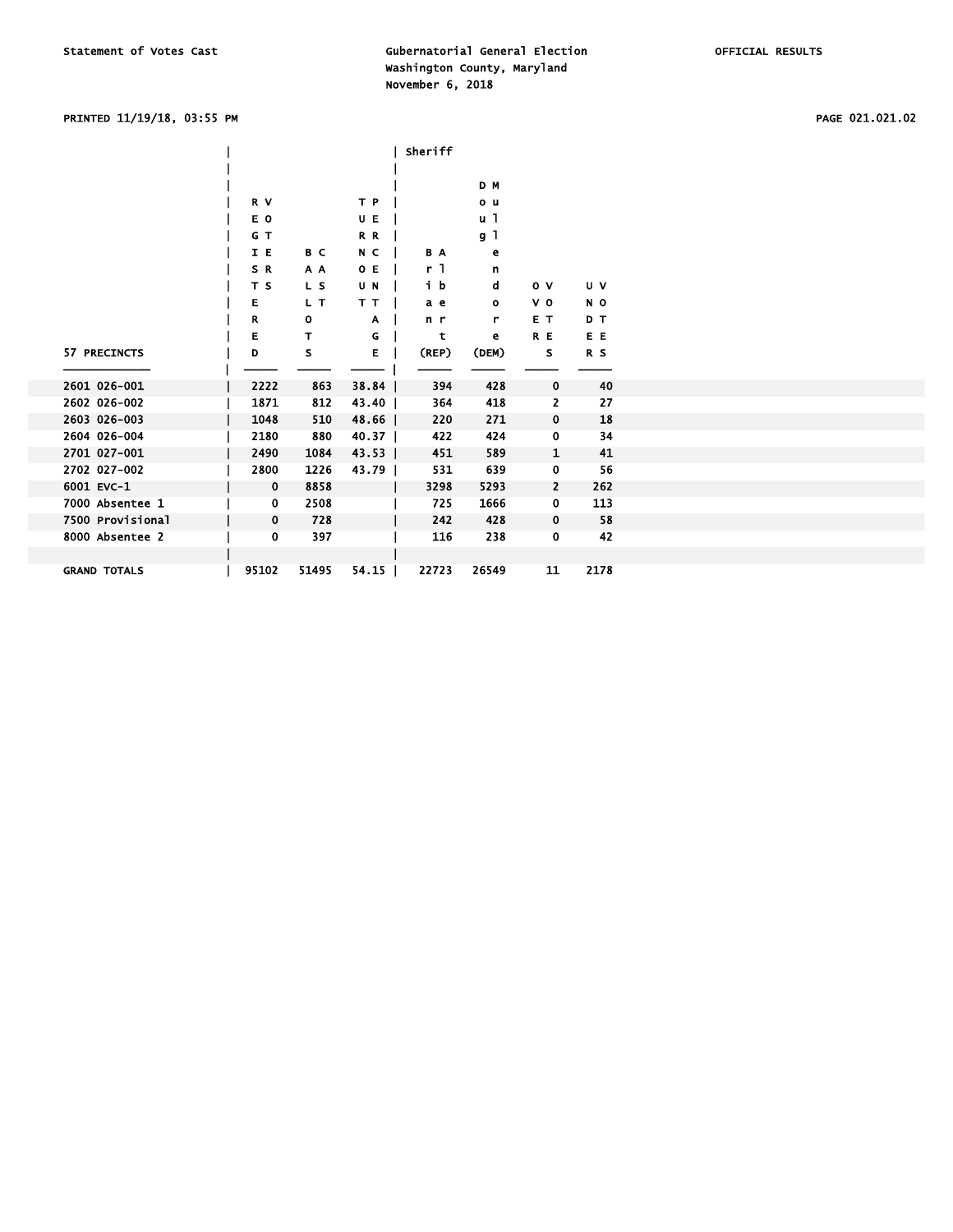### PRINTED 11/19/18, 03:55 PM PAGE 022.022.01

|              |                         |             |                | Board of Education       |             |             |                         |      |             |  |
|--------------|-------------------------|-------------|----------------|--------------------------|-------------|-------------|-------------------------|------|-------------|--|
|              |                         |             |                | 3 TO BE ELECTED          |             |             |                         |      |             |  |
|              |                         |             |                |                          |             |             |                         |      |             |  |
|              |                         |             |                | J B F                    |             |             |                         |      |             |  |
|              | R V                     |             | TР             | a.i                      | мc          |             |                         |      |             |  |
|              | E O                     |             | UE             | c<br>s                   | iч          |             |                         |      |             |  |
|              | G T                     |             | R R            | c<br>q                   | k e         |             |                         |      |             |  |
|              | IE                      | вc          | N C            | h<br>u                   | e s         | JК          | L M                     |      |             |  |
|              | SR                      | A A         | O E            | e<br>e                   | s           | o r         | iч                      |      |             |  |
|              | T S                     | L S         | U N            | <b>T</b><br>r            | f           | h o         | n r                     | o v  | U V         |  |
|              | Е                       | L T         | TT.            | j.                       | o           | n w         | d r                     | v o  | N O         |  |
|              | R                       | о           | A              | n                        | r           | k           | аa                      | E T. | DТ          |  |
|              | Е                       | т           | G              | e                        | d           | a           | У                       | R E  | E E         |  |
| 57 PRECINCTS | D                       | s           | E              | (NON)                    | (NON)       | (NON)       | (NON)                   | s    | R S         |  |
|              |                         |             |                |                          |             |             |                         |      |             |  |
| 0100 001-000 | 2303                    | 1253        | $54.41$        | 547                      | 619         | 373         | 634                     | 3    | 1562        |  |
| 0200 002-000 | 3094                    | 1255        | 40.56          | 578                      | 712         | 390         | 675                     | 0    | 1397        |  |
| 0301 003-001 | 810                     | 217         | $26.79$        | 106                      | 103         | 62          | 126                     | 3    | 243         |  |
| 0302 003-002 | 1098                    | 418         | $38.07$        | 194                      | 215         | 146         | 244                     | 0    | 451         |  |
| 0303 003-003 | 1581                    | 477         | $30.17$        | 217                      | 236         | 164         | 268                     | 0    | 534         |  |
| 0304 003-004 | 1330                    | 318         | $23.91$        | 150                      | 158         | 94          | 180                     | 0    | 368         |  |
| 0305 003-005 | $\overline{\mathbf{4}}$ | $\mathbf 0$ | $\blacksquare$ | $\overline{\phantom{a}}$ | $\mathbf 0$ | $\mathbf 0$ | $\overline{\mathbf{0}}$ | 0    | $\mathbf 0$ |  |
| 0400 004-000 | 2210                    | 1099        | 49.73          | 487                      | 614         | 296         | 571                     | 0    | 1321        |  |
| 0500 005-000 | 2245                    | 1045        | $46.55$        | 430                      | 586         | 237         | 582                     | 0    | 1289        |  |
| 0601 006-001 | 2092                    | 1044        | 49.90          | 433                      | 479         | 333         | 556                     | 0    | 1315        |  |
| 0602 006-002 | 2491                    | 1197        | $48.05$        | 480                      | 487         | 342         | 557                     | 3    | 1712        |  |
| 0701 007-001 | 2341                    | 1132        | 48.36          | 446                      | 557         | 350         | 544                     | 3    | 1487        |  |
| 0702 007-002 | 1963                    | 929         | $47.33$        | 409                      | 424         | 273         | 462                     | 3    | 1205        |  |
| 0800 008-000 | 1784                    | 927         | 51.96          | 394                      | 395         | 297         | 474                     | 0    | 1215        |  |
| 0900 009-000 | 2024                    | 936         | $46.25$        | 404                      | 458         | 275         | 480                     | 3    | 1183        |  |
| 1001 010-001 | 2774                    | 982         | $35.40$        | 470                      | 500         | 334         | 539                     | 0    | 1092        |  |
| 1002 010-002 | 2987                    | 1205        | $40.34$        | 599                      | 565         | 434         | 686                     | 0    | 1311        |  |
| 1003 010-003 | 1418                    | 565         | $39.84$        | 255                      | 274         | 192         | 324                     | 0    | 643         |  |
| 1004 010-004 | 836                     | 374         | 44.74          | 194                      | 201         | 119         | 211                     | 3    | 390         |  |
| 1005 010-005 | 33                      | 9           | $27.27$        | $6\phantom{.0}6$         | 3           | 6           | - 6                     | 0    | 6           |  |
| 1101 011-001 | 858                     | 475         | 55.36          | 225                      | 200         | 139         | 260                     | 0    | 594         |  |
| 1102 011-002 | 436                     | 223         | $51.15$        | 87                       | 95          | 48          | 115                     | 0    | 324         |  |
| 1200 012-000 | 1858                    | 931         | $50.11$        | 356                      | 486         | 267         | 430                     | 0    | 1250        |  |
| 1301 013-001 | 2660                    | 1152        | 43.31          | 474                      | 598         | 347         | 593                     | 0    | 1437        |  |
| 1302 013-002 | 1570                    | 658         | $41.91$        | 320                      | 328         | 193         | 342                     | 0    | 784         |  |
| 1401 014-001 | 783                     | 400         | $51.09$        | 169                      | 203         | 137         | 196                     | 0    | 489         |  |
| 1402 014-002 | 819                     |             | 390 47.62      | 202                      | 199         | 104         | 204                     | 0    | 455         |  |
| 1500 015-000 | 1395                    | 689         | 49.39          | 288                      | 382         | 191         | 348                     | 0    | 853         |  |
| 1600 016-000 | 2796                    | 1210        | $43.28$        | 533                      | 560         | 349         | 598                     | 6    | 1571        |  |
| 1701 017-001 | 4128                    | 1005        | 24.35          | 510                      | 507         | 270         | 564                     | 0    | 1147        |  |
| 1801 018-001 | 2034                    | 918         | $45.13$        | 418                      | 491         | 299         | 481                     | 0    | 1056        |  |
| 1802 018-002 | 2287                    | 842         | $36.82$        | 401                      | 428         | 256         | 406                     | 3.   | 1029        |  |
| 1803 018-003 | 2807                    | 918         | $32.70$        | 439                      | 382         | 279         | 500                     | 0    | 1137        |  |
| 1804 018-004 | 438                     | 99          | $22.60$        | - 44                     | 40          | - 29        | 58                      | 0    | 125         |  |
| 1900 019-000 | 1836                    | 992         | 54.03          | 440                      | 453         | 323         | 499                     | 0    | 1245        |  |
| 2000 020-000 | 1538                    | 798         | 51.89          | 332                      | 438         | 209         | 405                     | 0    | 1002        |  |
| 2101 021-001 | 2362                    | 929         | 39.33          | 425                      | 415         | 284         | 501                     | 0    | 1139        |  |
| 2102 021-002 | 1944                    | 777         | $39.97$        | 381                      | 373         | 265         | 444                     | 0    | 849         |  |
| 2103 021-003 | 1103                    | 472         | $42.79$        | 197                      | 204         | 160         | 262                     | 3    | 577         |  |
| 2201 022-001 | 1985                    | 435         | 21.91          | 221                      | 184         | 126         | 241                     | 0    | 518         |  |
| 2202 022-002 | 1878                    | 663         | $35.30$        | 317                      | 278         | 190         | 373                     | 0    | 824         |  |
| 2300 023-000 | 3463                    | 1401        | 40.46          | 581                      | 829         | 357         | 727                     | 9    | 1681        |  |
| 2401 024-001 | 501                     | 203         | $40.52$        | 95                       | 114         | 69          | 109                     | 0    | 220         |  |
| 2501 025-001 | 950                     | 191         | $20.11$        | 95                       | 80          | 41          | 102                     | 0    | 254         |  |
| 2502 025-002 | 2490                    | 709         | 28.47          | 359                      | 376         | 210         | 418                     | 3    | 749         |  |
| 2503 025-003 | 73                      | $33 -$      | $45.21$        | 19                       | 12          | 13          | 20                      | 0    | 35          |  |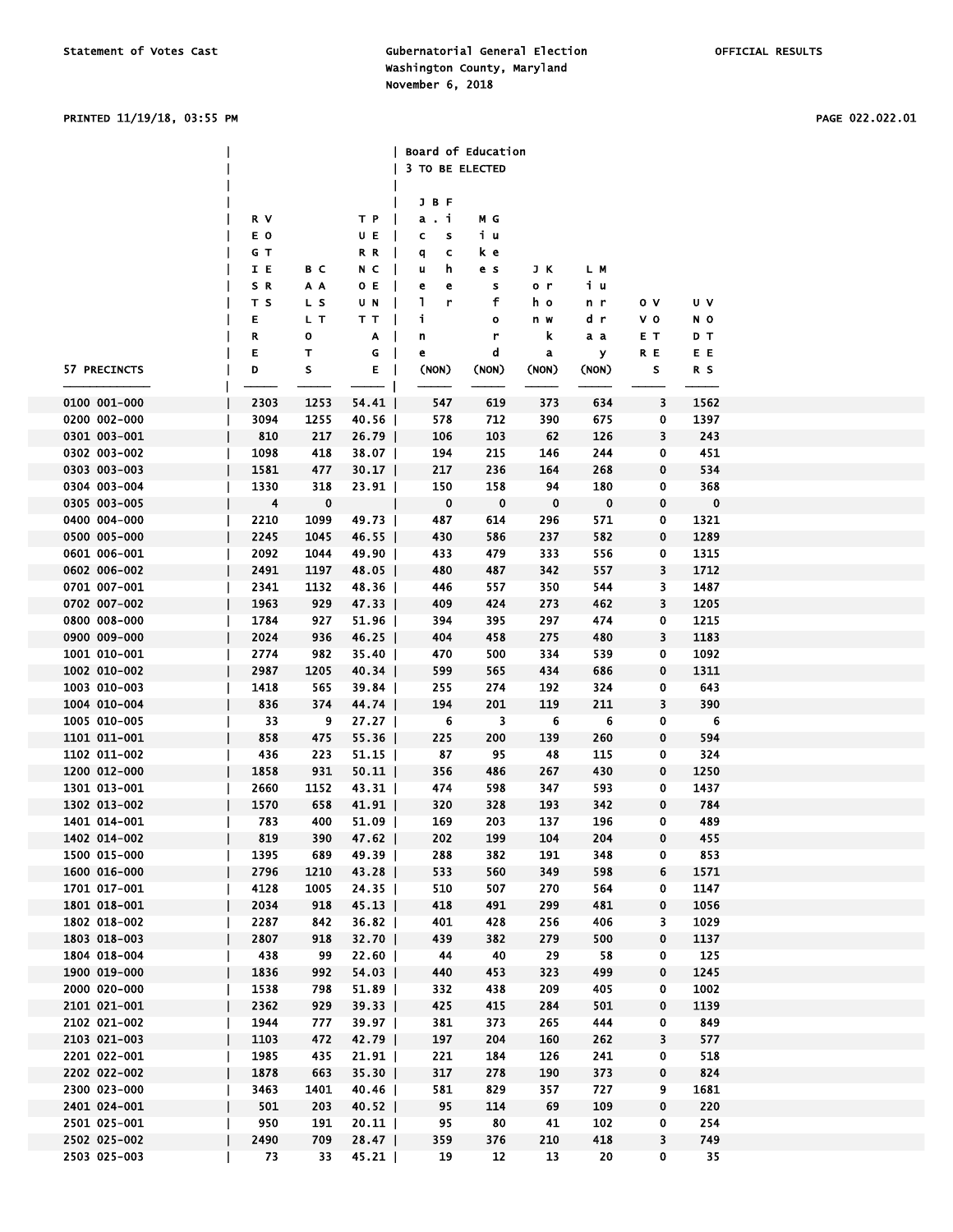# PRINTED 11/19/18, 03:55 PM PAGE 022.022.02

|                     |             |       |         | <b>Board of Education</b> |       |                |       |                |                |
|---------------------|-------------|-------|---------|---------------------------|-------|----------------|-------|----------------|----------------|
|                     |             |       |         | 3 TO BE ELECTED           |       |                |       |                |                |
|                     |             |       |         |                           |       |                |       |                |                |
|                     |             |       |         | J B F                     |       |                |       |                |                |
|                     | R V         |       | T P     | a.i                       | МG    |                |       |                |                |
|                     | E O         |       | UE      | c<br>s                    | iυ    |                |       |                |                |
|                     | G T         |       | R R     | c<br>a                    | k e   |                |       |                |                |
|                     | I E         | B C   | N C     | h<br>u                    | e s   | J K            | L M   |                |                |
|                     | SR.         | A A   | O E     | e<br>е                    | s     | o <sub>r</sub> | iυ    |                |                |
|                     | T S         | L S   | U N     | ı<br>r                    | f     | h o            | n r   | 0 <sub>v</sub> | U V            |
|                     | Е           | L T   | T T     | i                         | o     | n w            | d r   | V <sub>0</sub> | N <sub>O</sub> |
|                     | R           | 0     | Α       | n                         | r     | k              | a a   | E T            | DT             |
|                     | E           | T     | G       | е                         | d     | a              | y     | R E            | E E            |
| 57 PRECINCTS        | D           | S     | Е       | (NON)                     | (NON) | (NON)          | (NON) | s              | R S            |
|                     |             |       |         |                           |       |                |       |                |                |
| 2504 025-004        | 2081        | 734   | $35.27$ | 370                       | 354   | 229            | 448   | $\mathbf 0$    | 795            |
| 2601 026-001        | 2222        | 863   | 38.84   | 434                       | 506   | 289            | 510   | 0              | 839            |
| 2602 026-002        | 1871        | 812   | 43.40   | 410                       | 466   | 267            | 524   | 0              | 758            |
| 2603 026-003        | 1048        | 510   | 48.66   | 214                       | 259   | 174            | 296   | 0              | 586            |
| 2604 026-004        | 2180        | 880   | 40.37   | 403                       | 520   | 266            | 478   | 0              | 966            |
| 2701 027-001        | 2490        | 1084  | 43.53   | 509                       | 488   | 367            | 619   | 0              | 1247           |
| 2702 027-002        | 2800        | 1226  | 43.79   | 603                       | 635   | 397            | 707   | $\mathbf 0$    | 1319           |
| 6001 EVC-1          | 0           | 8858  |         | 4439                      | 3991  | 3090           | 5150  | 12             | 9748           |
| 7000 Absentee 1     | $\mathbf 0$ | 2508  |         | 1324                      | 1125  | 774            | 1411  | 6              | 2844           |
| 7500 Provisional    | 0           | 728   |         | 349                       | 307   | 196            | 357   | 0              | 966            |
| 8000 Absentee 2     | $\mathbf 0$ | 397   |         | 194                       | 147   | 137            | 197   | $\mathbf{0}$   | 509            |
|                     |             |       |         |                           |       |                |       |                |                |
| <b>GRAND TOTALS</b> | 95102       | 51495 | 54.15   | 23976                     | 25039 | 16058          | 28012 | 63             | 60645          |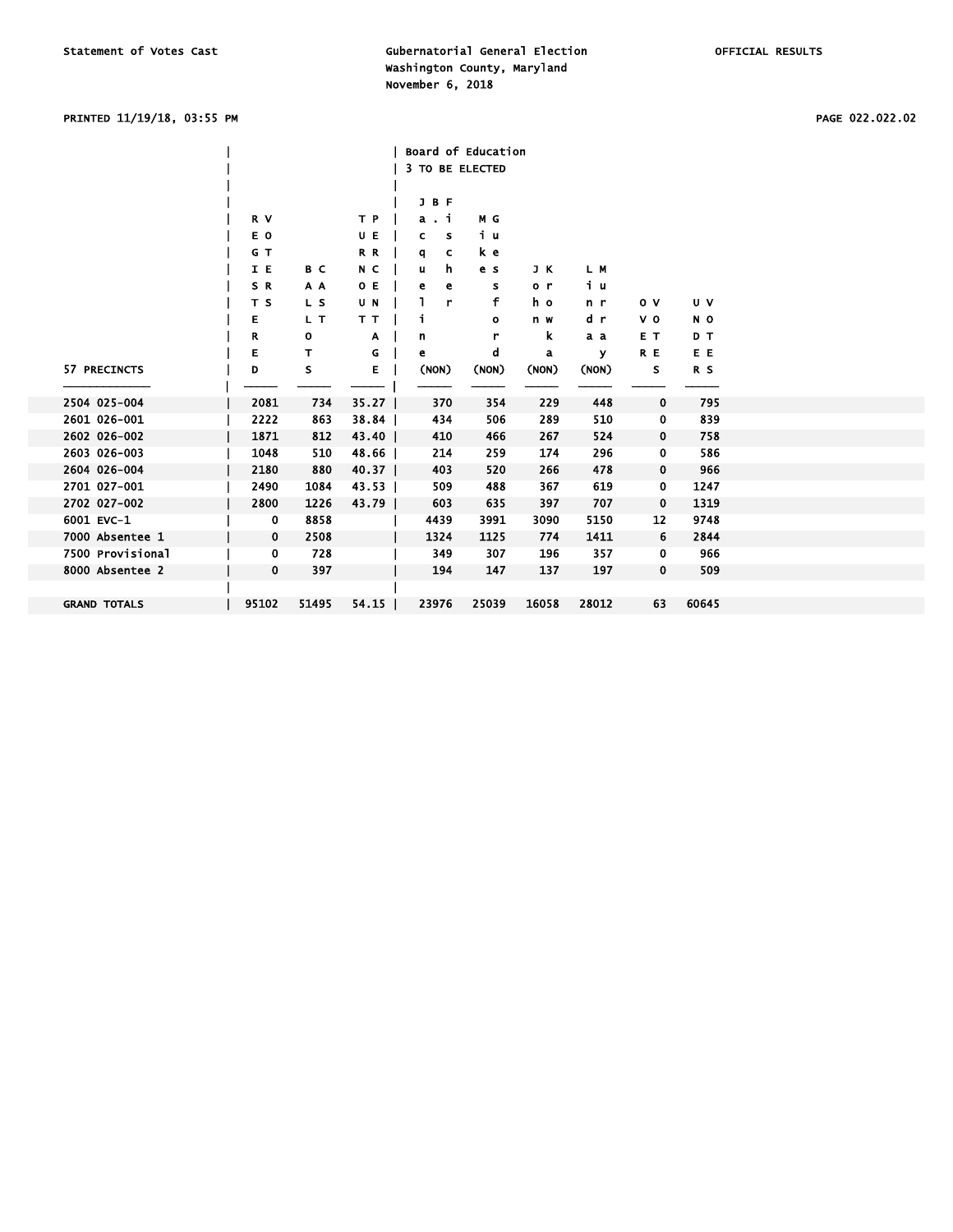### PRINTED 11/19/18, 03:55 PM PAGE 023.024.01

|                              |              |             |                | Question 1        |                  |                |            | Question 2 |                   |                     |            |  |
|------------------------------|--------------|-------------|----------------|-------------------|------------------|----------------|------------|------------|-------------------|---------------------|------------|--|
|                              |              |             |                |                   |                  |                |            |            |                   |                     |            |  |
|                              |              |             |                | FtA               | AtA              |                |            | FtA        | AtA               |                     |            |  |
|                              |              |             |                | ohm               | g h m            |                |            | ohm        | ghm               |                     |            |  |
|                              |              |             |                | ree               | a e e            |                |            | ree        | a e e             |                     |            |  |
|                              |              |             |                | n                 | j.<br>n<br>n C d |                |            | n          | i.<br>n           |                     |            |  |
|                              |              |             |                | Сd                |                  |                |            | Сd         | n C d             |                     |            |  |
|                              |              |             |                | o m               | s o m            |                |            | o m        | s o m             |                     |            |  |
|                              |              |             |                | n e               | tne              |                |            | n e        | tne               |                     |            |  |
|                              |              |             |                | s n               | s                |                |            | s n        | s                 |                     |            |  |
|                              |              |             |                | t t               | t                |                |            | tt         | t                 |                     |            |  |
|                              | R V          |             | T P            | i                 | j.               |                |            | j.         | j.                |                     |            |  |
|                              | E O          |             | U E            | t                 | t                |                |            | t          | t                 |                     |            |  |
|                              | G T          |             | R R            | u                 | u                |                |            | u          | u                 |                     |            |  |
|                              | IE           | вс          | N C            | t<br>j,           | t<br>i           |                |            | t<br>j.    | t<br>i            |                     |            |  |
|                              | S R<br>T S   | A A         | 0 E            |                   |                  | 0 <sub>v</sub> | U V        |            |                   | οv                  | υv         |  |
|                              | Ε            | L S<br>L T  | U N<br>TТ      | o                 | o                | v o            |            | o          | $\mathbf{o}$      | v o                 | N O        |  |
|                              | R            | o           |                | n                 | n                | EТ             | N O<br>DТ  | n          | n                 | EТ                  | DТ         |  |
|                              | Е            | Τ           | A<br>G         | a<br>$\mathbf{1}$ | а<br>L           | R E            | E E        | a<br>L     | a<br>$\mathbf{1}$ | R E                 | E E        |  |
| 57 PRECINCTS                 | D            | s           | Е              | (NON)             | (NON)            | s              | R S        | (NON)      | (NON)             | s                   | R S        |  |
|                              |              |             |                |                   |                  |                |            |            |                   |                     |            |  |
| 0100 001-000                 | 2303         | 1253        | 54.41          | 930               | 166              | 0              | 157        | 523        | 596               | 1                   | 133        |  |
| 0200 002-000                 | 3094         | 1255        | $40.56$        | 908               | 147              | 0              | 200        | 542        | 548               | 1                   | 164        |  |
| 0301 003-001                 | 810          | 217         | $26.79$        | 141               | 21               | 0              | 55         | 114        | 53                | 0                   | 50         |  |
| 0302 003-002                 | 1098         | 418         | $38.07$        | 343               | 34               | 0              | 41         | 250        | 132               | 0                   | 36         |  |
| 0303 003-003                 | 1581         | 477         | $30.17$        | 380               | 44               | 0              | 53         | 251        | 179               | 1                   | 46         |  |
| 0304 003-004                 | 1330         | 318         | 23.91          | 245               | 20               | 0              | 53         | 199        | 78                | 0                   | 41         |  |
| 0305 003-005                 | 4            | $\mathbf 0$ |                | $\mathbf 0$       | $\mathbf 0$      | 0              | 0          | 0          | 0                 | 0                   | 0          |  |
| 0400 004-000                 | 2210         | 1099        | 49.73          | 746               | 155              | 0              | 198        | 388        | 542               | 0                   | 169        |  |
| 0500 005-000                 | 2245         | 1045        | $46.55$        | 720               | 118              | 0              | 207        | 372        | 482               | $\mathbf{1}$        | 190        |  |
| 0601 006-001                 | 2092         | 1044        | 49.90          | 768               | 145              | 0              | 131        | 437        | 494               | 0                   | 113        |  |
| 0602 006-002                 | 2491         | 1197        | $48.05$        | 902               | 126              | 0              | 169        | 547        | 489               | 0                   | 161        |  |
| 0701 007-001                 | 2341         | 1132        | 48.36          | 813               | 152              | 0              | 167        | 419        | 558               | 0                   | 155        |  |
| 0702 007-002                 | 1963         | 929         | 47.33          | 711               | 101              | 0              | 117        | 413        | 411               | $\mathbf{1}$        | 104        |  |
| 0800 008-000                 | 1784         | 927         | 51.96          | 633               | 150              | 0              | 144        | 388        | 410               | 0                   | 129        |  |
| 0900 009-000                 | 2024         | 936         | $46.25$        | 661               | 144              | 1              | 130        | 377        | 446               | 1                   | 112        |  |
| 1001 010-001                 | 2774         | 982         | 35.40          | 734               | 105              | 0              | 143        | 452        | 400               | 0                   | 130        |  |
| 1002 010-002                 | 2987         | 1205        | $40.34$        | 944               | 116              | 0              | 145        | 582        | 493               | $\mathbf{1}$        | 129        |  |
| 1003 010-003                 | 1418         | 565         | 39.84          | 409               | 65               | 1              | 90         | 245        | 244               | 1                   | 75         |  |
| 1004 010-004                 | 836          | 374         | 44.74          | 258               | 35               | 0              | 81         | 151        | 149               | $\mathbf 0$         | 74         |  |
| 1005 010-005                 | 33           | 9           | $27.27$        | 8                 | 0                | 0              | 1          | 4          | 4                 | 0                   | 1          |  |
| 1101 011-001                 | 858          | 475         | $55.36$        | 352               | 70               | 0              | 53         | 211        | 221               | 0                   | 43         |  |
| 1102 011-002                 | 436          | 223         | 51.15          | 163               | 28               | 0              | 32         | 99         | 100               | 0                   | 24         |  |
| 1200 012-000                 | 1858<br>2660 | 931<br>1152 | 50.11          | 662<br>810        | 124<br>154       | 0              | 145<br>188 | 383<br>413 | 413<br>580        | $\overline{2}$<br>0 | 133<br>159 |  |
| 1301 013-001<br>1302 013-002 | 1570         | 658         | 43.31<br>41.91 | 485               | 70               | 0<br>0         | 103        | 292        | 274               | 0                   | 92         |  |
| 1401 014-001                 | 783          | 400         | $51.09$        | 292               | 64               | 0              | 44         | 158        | 209               | 0                   | 33         |  |
| 1402 014-002                 | 819          | 390         | 47.62          | 277               | 59               | 0              | 54         | 184        | 162               | $\pmb{0}$           | 44         |  |
| 1500 015-000                 | 1395         | 689         | 49.39          | 488               | 102              | 0              | 99         | 242        | 357               | $\mathbf{1}$        | 89         |  |
| 1600 016-000                 | 2796         | 1210        | $43.28$        | 863               | 192              | 0              | 155        | 513        | 575               | 0                   | 122        |  |
| 1701 017-001                 | 4128         | 1005        | $24.35$        | 777               | 97               | 0              | 131        | 549        | 345               | 0                   | 111        |  |
| 1801 018-001                 | 2034         | 918         | 45.13          | 678               | 141              | 0              | 99         | 345        | 477               | 0                   | 96         |  |
| 1802 018-002                 | 2287         | 842         | 36.82          | 612               | 99               | 1              | 130        | 373        | 354               | 0                   | 115        |  |
| 1803 018-003                 | 2807         | 918         | $32.70$        | 720               | 90               | 0              | 108        | 506        | 325               | 0                   | 87         |  |
| 1804 018-004                 | 438          | 99          | 22.60          | 81                | 6                | 0              | 12         | 63         | 27                | 0                   | 9          |  |
| 1900 019-000                 | 1836         | 992         | 54.03          | 778               | 115              | 0              | 99         | 426        | 468               | 0                   | 98         |  |
| 2000 020-000                 | 1538         | 798         | $51.89$        | 585               | 97               | 1              | 115        | 293        | 398               | 0                   | 107        |  |
| 2101 021-001                 | 2362         | 929         | 39.33          | 709               | 97               | $\mathbf{1}$   | 122        | 471        | 351               | 0                   | 107        |  |
| 2102 021-002                 | 1944         | 777         | 39.97          | 611               | 88               | 0              | 78         | 441        | 272               | 0                   | 64         |  |
| 2103 021-003                 | 1103         | 472         | 42.79          | 350               | 54               | $\mathbf 0$    | 68         | 243        | 162               | 0                   | 67         |  |